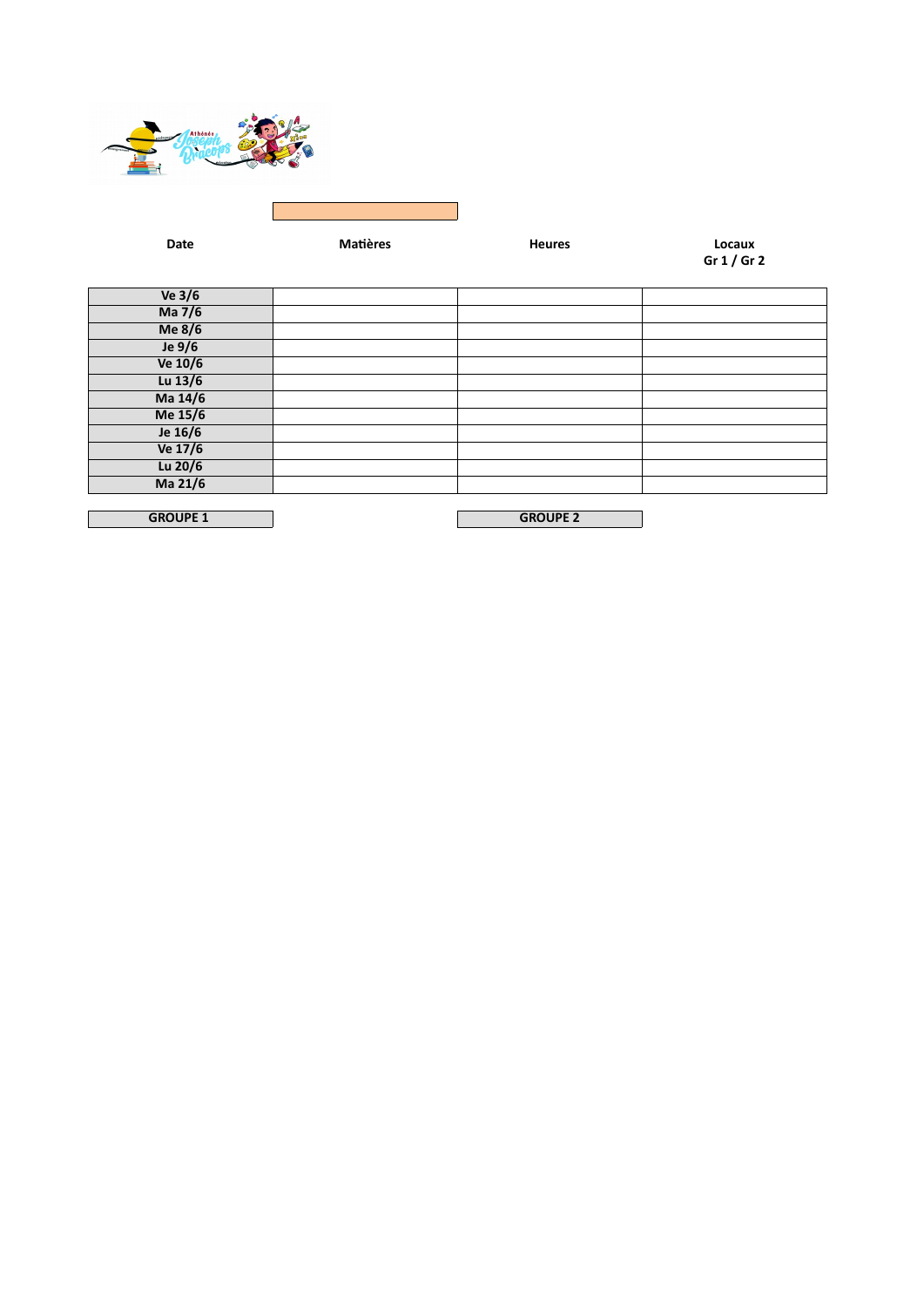

| Ve 3/6    | Cours normaux        | Horaire normal        | R4       |
|-----------|----------------------|-----------------------|----------|
| Ma 7/6    | Cours normaux        | Horaire normal        | R4       |
| Me $8/6$  | Cours normaux        | <b>Horaire normal</b> | R4       |
| Je $9/6$  | <b>Cours normaux</b> | Horaire normal        | R4       |
| Ve 10/6   | Cours normaux        | <b>Horaire normal</b> | R4       |
| Lu $13/6$ | <b>Francais</b>      | $8h - 12h$            | R4 / 101 |
| Ma 14/6   | Mathématiques        | $8h - 12h$            | R4 / 101 |
| Me 15/6   | <b>Sciences</b>      | $8h - 11h$            | R4 / 101 |
| Je 16/6   | <b>Néerlandais</b>   | $8h - 12h$            | R4       |
| Ve 17/6   | Latin                | $8h - 12h$            | R4       |
| Lu 20/6   | <b>Histoire</b>      | $8h - 10h$            | R4       |
| Ma 21/6   | Géographie           | $8h - 10h$            | R4       |

| <b>GROUPE 1</b>      |                | <b>GROUPE 2</b>           |
|----------------------|----------------|---------------------------|
| Adahchour            | Rania          | <b>Diallo</b>             |
| <b>Aït Hachem</b>    | <b>Idriss</b>  | El Bousealiti             |
| Akachar              | Sarah          | El Filali                 |
| <b>Al Ballote</b>    | <b>Sabrine</b> | Elimamy                   |
| Alhaj Yousef         | Hasan          | <b>El Mowafy</b>          |
| Alsafar              | <b>Barakat</b> | <b>Francisco Martinho</b> |
| <b>Aoulad Haddou</b> | Adam           | Gagiu                     |
| <b>Bah</b>           | Halimatou      | Letellier                 |
| Caty                 | Sofia          | Sarioglu                  |
| Choupaud             | Emily          | Sibgui                    |
| Covaci               | <b>Nicol</b>   | Silva Ribeiro             |
| <b>Danilczuk</b>     | Sean           | <b>Tajaouart</b>          |
| <b>Delhave</b>       | Théo           |                           |
|                      |                |                           |

| Rania     |
|-----------|
| Idriss    |
| Sarah     |
| Sabrine   |
| Hasan     |
| Barakat   |
| Adam      |
| Halimatou |
| Sofia     |
| Emily     |
| Nicol     |
| Sean      |
| Théo      |

| <b>GROUPE 1</b>  |                  | <b>GROUPE 2</b>           |                   |
|------------------|------------------|---------------------------|-------------------|
| Adahchour        | Rania            | <b>Diallo</b>             | Mamadou           |
| Aït Hachem       | <b>Idriss</b>    | El Bousealiti             | Fatine            |
| Akachar          | Sarah            | El Filali                 | Loubna            |
| Al Ballote       | <b>Sabrine</b>   | Elimamy                   | Adam              |
| Alhaj Yousef     | Hasan            | <b>El Mowafy</b>          | <b>Mohamed</b>    |
| Alsafar          | <b>Barakat</b>   | <b>Francisco Martinho</b> | <b>Mario</b>      |
| Aoulad Haddou    | Adam             | Gagiu                     | Andra             |
| Bah              | <b>Halimatou</b> | <b>Letellier</b>          | <b>Nelly</b>      |
| Caty             | Sofia            | Sarioglu                  | Yusuf             |
| Choupaud         | Emily            | Sibgui                    | <b>Bahaeddine</b> |
| Covaci           | <b>Nicol</b>     | Silva Ribeiro             | Margarida         |
| <b>Danilczuk</b> | Sean             | Tajaouart                 | <b>Mohamed</b>    |
|                  |                  |                           |                   |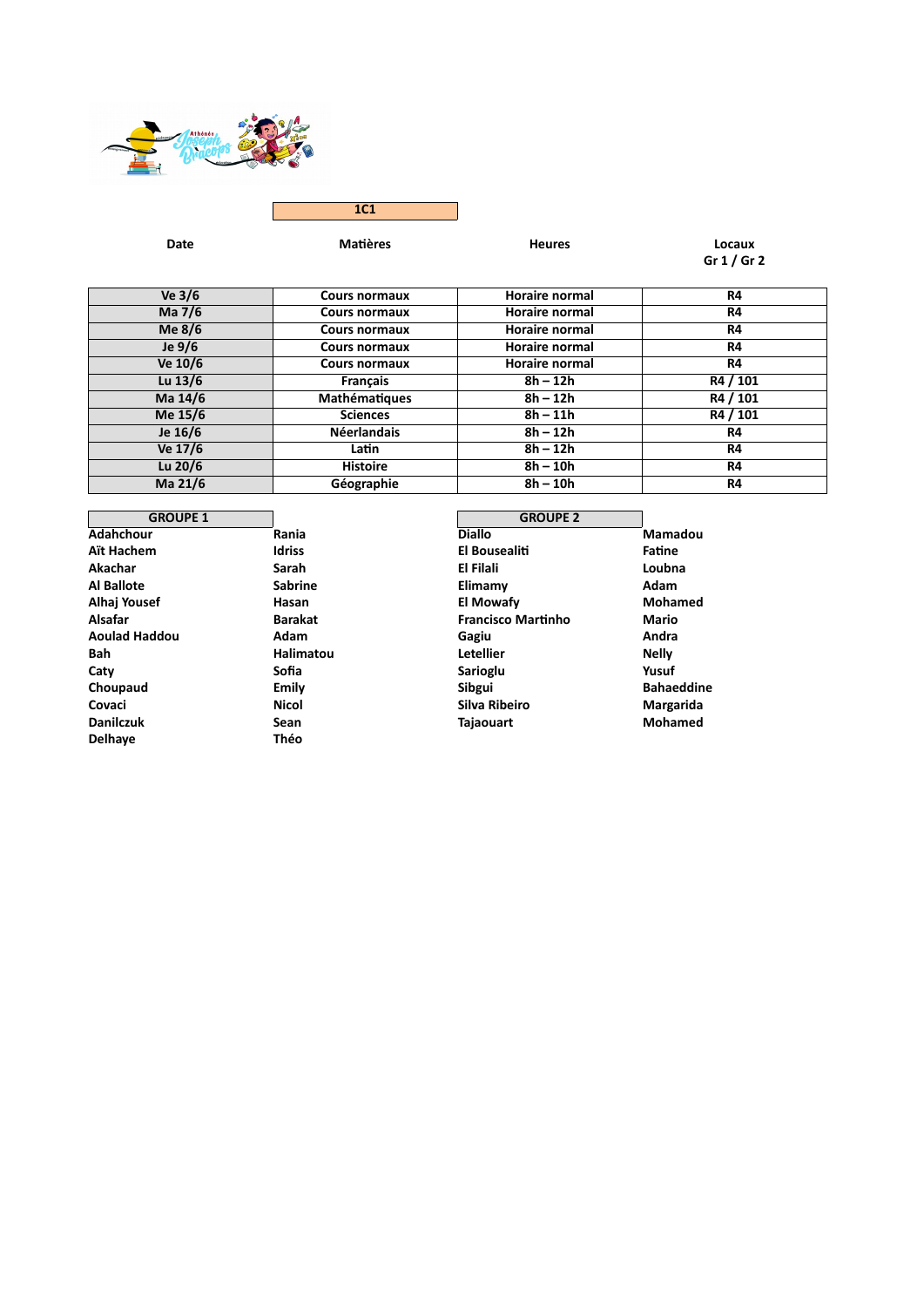

| Ve 3/6    | Cours normaux        | Horaire normal        | R5             |
|-----------|----------------------|-----------------------|----------------|
| Ma 7/6    | Cours normaux        | <b>Horaire normal</b> | R5             |
| Me $8/6$  | <b>Cours normaux</b> | <b>Horaire normal</b> | R5             |
| Je $9/6$  | <b>Cours normaux</b> | Horaire normal        | R5             |
| Ve 10/6   | Cours normaux        | <b>Horaire normal</b> | R5             |
| Lu $13/6$ | <b>Français</b>      | $8h - 12h$            | R5 / 102       |
| Ma 14/6   | <b>Mathématiques</b> | $8h - 12h$            | R5 / 102       |
| Me 15/6   | <b>Sciences</b>      | $8h - 11h$            | R5 / 102       |
| Je 16/6   |                      |                       |                |
| Ve 17/6   | Latin                | $8h - 12h$            | R5             |
| Lu $20/6$ | <b>Histoire</b>      | $8h - 10h$            | R <sub>5</sub> |
| Ma 21/6   | Géographie           | $8h - 10h$            | R <sub>5</sub> |

| <b>GROUPE 1</b>    |                | <b>GROUPE 2</b> |                  |
|--------------------|----------------|-----------------|------------------|
| Alhaj Yousef       | Israa          | Guerbaoui       | Kaylan           |
| Ali Mohamed        | Dato           | losub           | Andreea          |
| <b>Azarkan</b>     | <b>Inès</b>    | Jamiolkowska    | Weronika         |
| <b>Bouharoun</b>   | <b>Mohamed</b> | Joossens        | Enzo - LOCAL R10 |
| <b>Bouhout</b>     | Moustapha      | Kayali          | Taym             |
| <b>Bousstta</b>    | Amal           | <b>Kharraz</b>  | Louaï            |
| El Abdi            | Imen           | Lefèvre         | Gabriel          |
| <b>El Aissaoui</b> | Mohamed        | Nia             | <b>Myriam</b>    |
| El Kaddouri        | Souheib        | Ouachikh        | Sajoud           |
| Gagiu              | <b>Daniel</b>  | Rajouai         | Adam             |
| Grec               | Denisia        | Saouti          | <b>Dina</b>      |
| Groza              | Paola          | Saouti          | Zineb            |
|                    |                | <b>Tariq</b>    | <b>Sabine</b>    |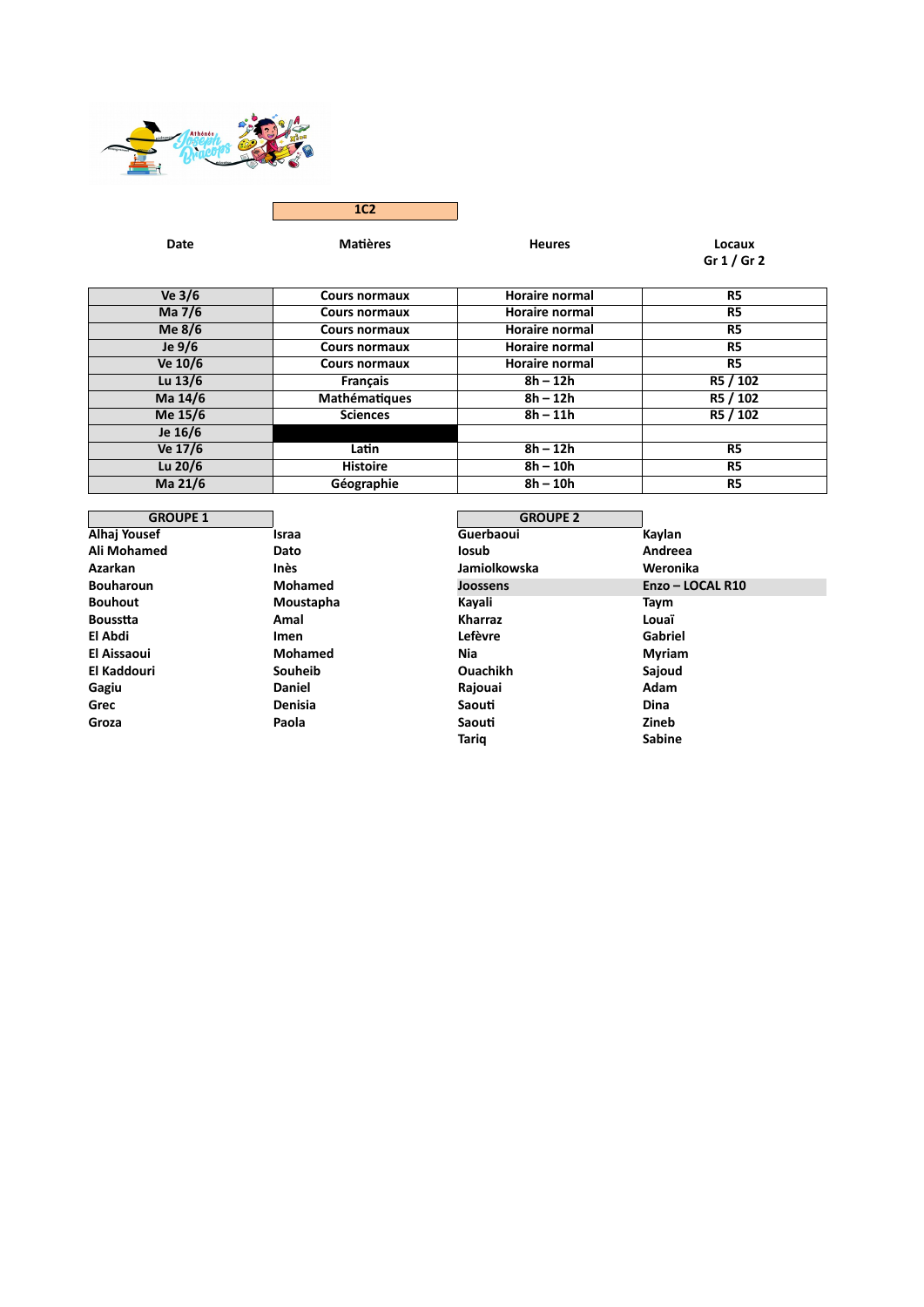

| Ve 3/6    | <b>Cours normaux</b> | Horaire normal        | <b>R11</b> |
|-----------|----------------------|-----------------------|------------|
| Ma 7/6    | <b>Cours normaux</b> | Horaire normal        | <b>R11</b> |
| Me $8/6$  | <b>Cours normaux</b> | <b>Horaire normal</b> | <b>R11</b> |
| Je $9/6$  | <b>Cours normaux</b> | <b>Horaire normal</b> | <b>R11</b> |
| Ve 10/6   | <b>Cours normaux</b> | <b>Horaire normal</b> | <b>R11</b> |
| Lu $13/6$ | <b>Français</b>      | $8h - 12h$            | R11/103    |
| Ma 14/6   | Mathématiques        | $8h - 12h$            | R11/103    |
| Me 15/6   | <b>Sciences</b>      | $8h - 11h$            | R11/103    |
| Je 16/6   | <b>Néerlandais</b>   | $8h - 12h$            | <b>R11</b> |
| Ve 17/6   | Latin                | $8h - 12h$            | <b>R11</b> |
| Lu 20/6   | <b>Histoire</b>      | $8h - 10h$            | <b>R11</b> |
| Ma 21/6   | Géographie           | $8h - 10h$            | <b>R11</b> |

| <b>GROUPE 1</b>             |                | <b>GROUPE 2</b>         |                   |
|-----------------------------|----------------|-------------------------|-------------------|
| Aârab                       | Youssef        | Onica                   | <b>Stefania</b>   |
| Abid                        | Ferhum         | <b>Pungu</b>            | Françoise         |
| <b>Bah</b>                  | Mohanmadou     | Raita                   | Anastaszia        |
| <b>Bashir</b>               | Sami           | <b>Seres</b>            | Carla             |
| <b>Benzian</b>              | Adam           | Skarzynski              | <b>Tomek</b>      |
| <b>Bohdaniuk</b>            | Yarik          | <b>Streangau</b>        | Grigore           |
| <b>Bouhamed Jayatlekhal</b> | Aslam          | <b>Sztojka</b>          | <b>Mark-Mario</b> |
| Es-Saadi                    | Narjis         | Taybi                   | Rayan             |
| <b>Filiuta</b>              | Alin           | <b>Tsouli Bougallab</b> | Adam              |
| lureca                      | loan           | Ünal                    | Rauf              |
| Khazri                      | Zakariya       | Ünal                    | Sabri             |
| <b>Khiro</b>                | <b>Mohamed</b> | Yaman                   | <b>Berat</b>      |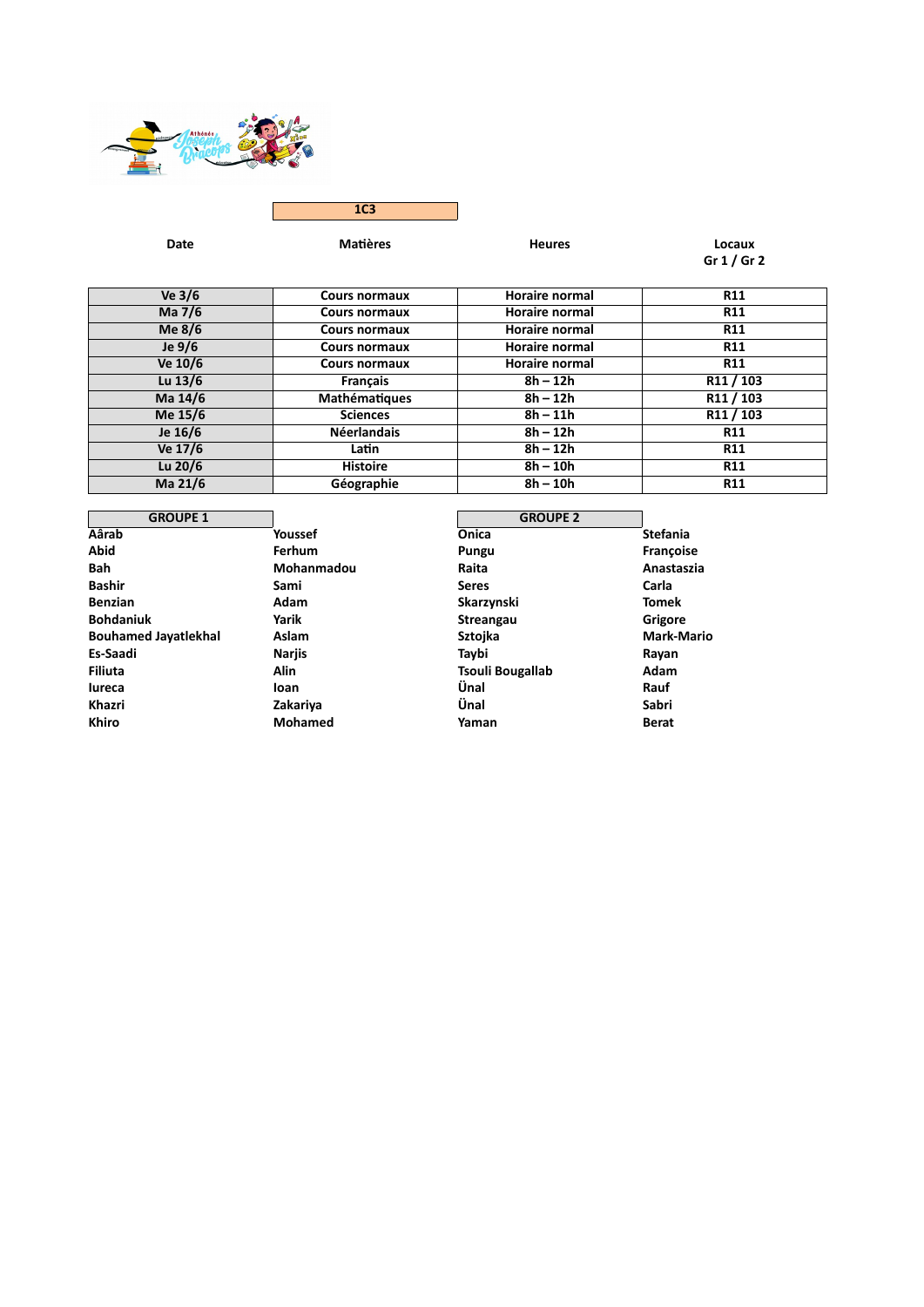

| Ve 3/6    | Cours normaux        | <b>Horaire normal</b> | <b>R12</b>            |
|-----------|----------------------|-----------------------|-----------------------|
| Ma 7/6    | Cours normaux        | <b>Horaire normal</b> | <b>R12</b>            |
| Me $8/6$  | Cours normaux        | Horaire normal        | <b>R12</b>            |
| Je $9/6$  | <b>Cours normaux</b> | Horaire normal        | <b>R12</b>            |
| Ve 10/6   | <b>Cours normaux</b> | <b>Horaire normal</b> | <b>R12</b>            |
| Lu $13/6$ | <b>Francais</b>      | $8h - 12h$            | R <sub>12</sub> / 104 |
| Ma 14/6   | <b>Mathématiques</b> | $8h - 12h$            | R <sub>12</sub> / 104 |
| Me 15/6   | <b>Sciences</b>      | $8h - 11h$            | R <sub>12</sub> / 104 |
| Je 16/6   |                      |                       |                       |
| Ve 17/6   | Latin                | $8h - 12h$            | <b>R12</b>            |
| Lu 20/6   | <b>Histoire</b>      | $8h - 10h$            | <b>R12</b>            |
| Ma 21/6   | Géographie           | $8h - 10h$            | <b>R12</b>            |

| <b>GROUPE 1</b>       |                     | <b>GROUPE 2</b> |                   |
|-----------------------|---------------------|-----------------|-------------------|
| Abbou                 | Yasmina             | <b>Dubois</b>   | Kevin - LOCAL R10 |
| Accetta               | Michele - LOCAL R10 | Ebengo Bingambo | Willy             |
| <b>Asroun</b>         | Camilia             | Faali           | Adam              |
| Azerar                | Amel                | Haddia Haddia   | <b>Ibrahim</b>    |
| <b>Baby Ouriaghli</b> | Hassan              | Jacobs          | Clara             |
| <b>Battache</b>       | Nizar               | Kone            | Mafiné            |
| <b>Bille</b>          | <b>Mélissa</b>      | Lohonga         | Placide           |
| <b>Caruus Hussein</b> | Ayub                | <b>Riassi</b>   | <b>Ismail</b>     |
| Chehade               | Ali                 | Sakouane        | Achraf            |
| Chikhaoui             | Roya                | Sidikou         | <b>Fatouma</b>    |
| <b>Dicko</b>          | <b>Nzotcha</b>      | Souddi          | Khadija           |
| <b>Douiri</b>         | Soukeina            | <b>Ungurean</b> | Emima             |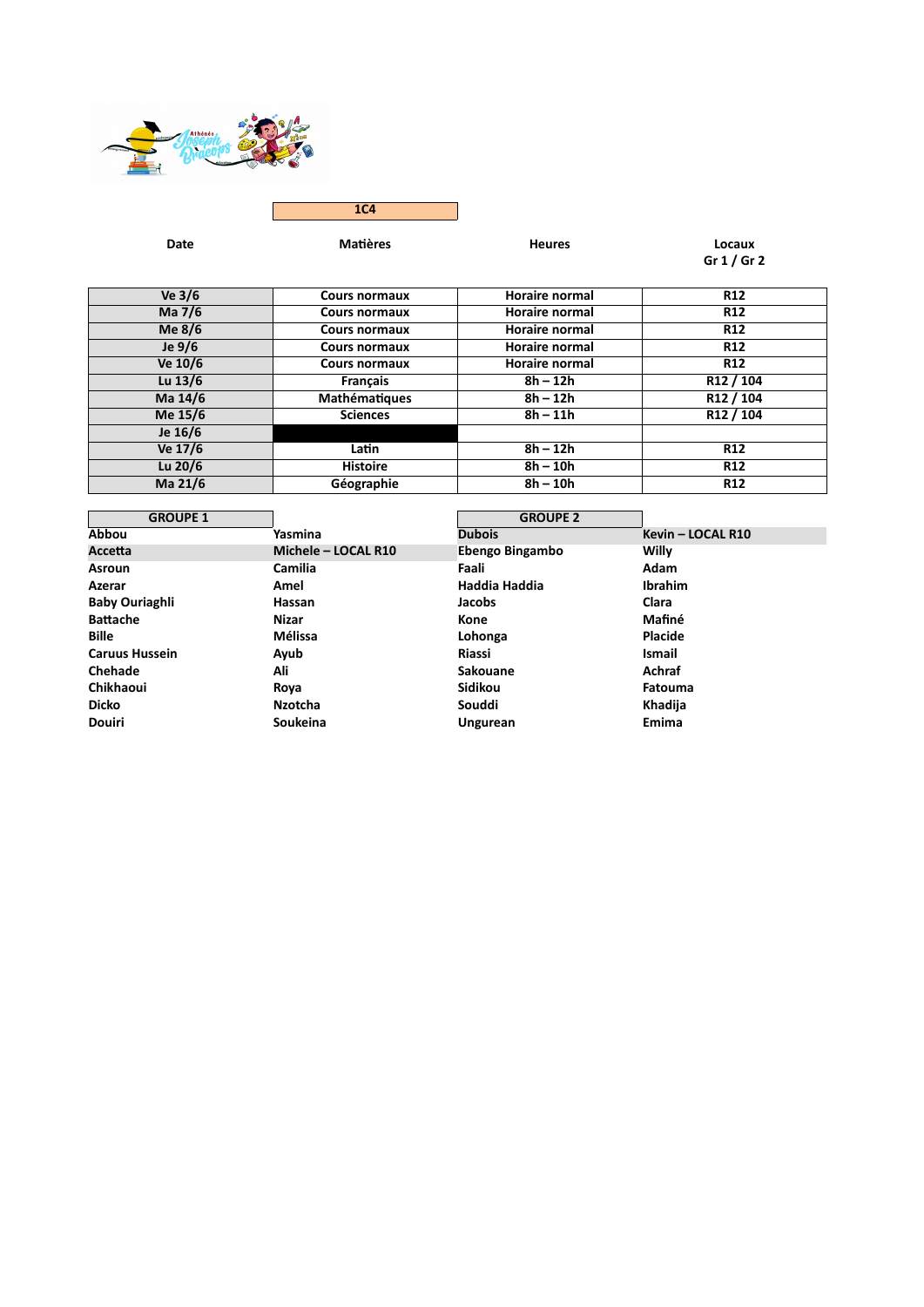

| Ve 3/6    | Cours normaux        | <b>Horaire normal</b> | <b>R13</b> |
|-----------|----------------------|-----------------------|------------|
| Ma 7/6    | <b>Cours normaux</b> | <b>Horaire normal</b> | <b>R13</b> |
| Me $8/6$  | <b>Cours normaux</b> | <b>Horaire normal</b> | <b>R13</b> |
| Je $9/6$  | Cours normaux        | <b>Horaire normal</b> | <b>R13</b> |
| Ve 10/6   | <b>Cours normaux</b> | <b>Horaire normal</b> | <b>R13</b> |
| Lu $13/6$ | <b>Francais</b>      | $8h - 12h$            | R13 / 201  |
| Ma 14/6   | Mathématiques        | $8h - 12h$            | R13 / 201  |
| Me 15/6   | <b>Sciences</b>      | $8h - 11h$            | R13 / 201  |
| Je 16/6   | <b>Néerlandais</b>   | $8h - 12h$            | <b>R13</b> |
| Ve 17/6   | Latin                | $8h - 12h$            | <b>R13</b> |
| Lu $20/6$ | <b>Histoire</b>      | $8h - 10h$            | <b>R13</b> |
| Ma 21/6   | Géographie           | $8h - 10h$            | <b>R13</b> |

| <b>GROUPE 1</b>              |                     | <b>GROUPE 2</b>      |                |
|------------------------------|---------------------|----------------------|----------------|
| Azizi                        | Inès                | El Abdellaoui        | Ranya          |
| <b>Baal Bouhssain Masrai</b> | Youssef             | El Âsri              | Isra           |
| <b>Badida</b>                | Saad                | Ermili               | Aymen          |
| <b>Bakirni</b>               | Amel                | Fernandez y Hernando | <b>Timeo</b>   |
| Beloûchi                     | Marwan              | Hably                | Aya            |
| <b>Boukmir</b>               | Chirine             | Haji Jassem          | <b>Marwa</b>   |
| <b>Bouzia</b>                | Sofiane - LOCAL R10 | Hatnean              | <b>Natalia</b> |
| Castiello                    | Ilenia              | Mcheik               | <b>Rim</b>     |
| <b>Cekovic</b>               | Mirzama             | <b>Nabili</b>        | Sara           |
| <b>Cheikh Ali</b>            | Yassine             | Pricop               | Matei          |
| <b>Dadach</b>                | Ayman - LOCAL R10   | Resteljica           | Lir            |
| <b>Diallo</b>                | Hassane             | Srikhi               | Rayan          |
| <b>Droolans</b>              | <b>Mathieu</b>      |                      |                |
| Ejjebli Maslouh              | Marwan              |                      |                |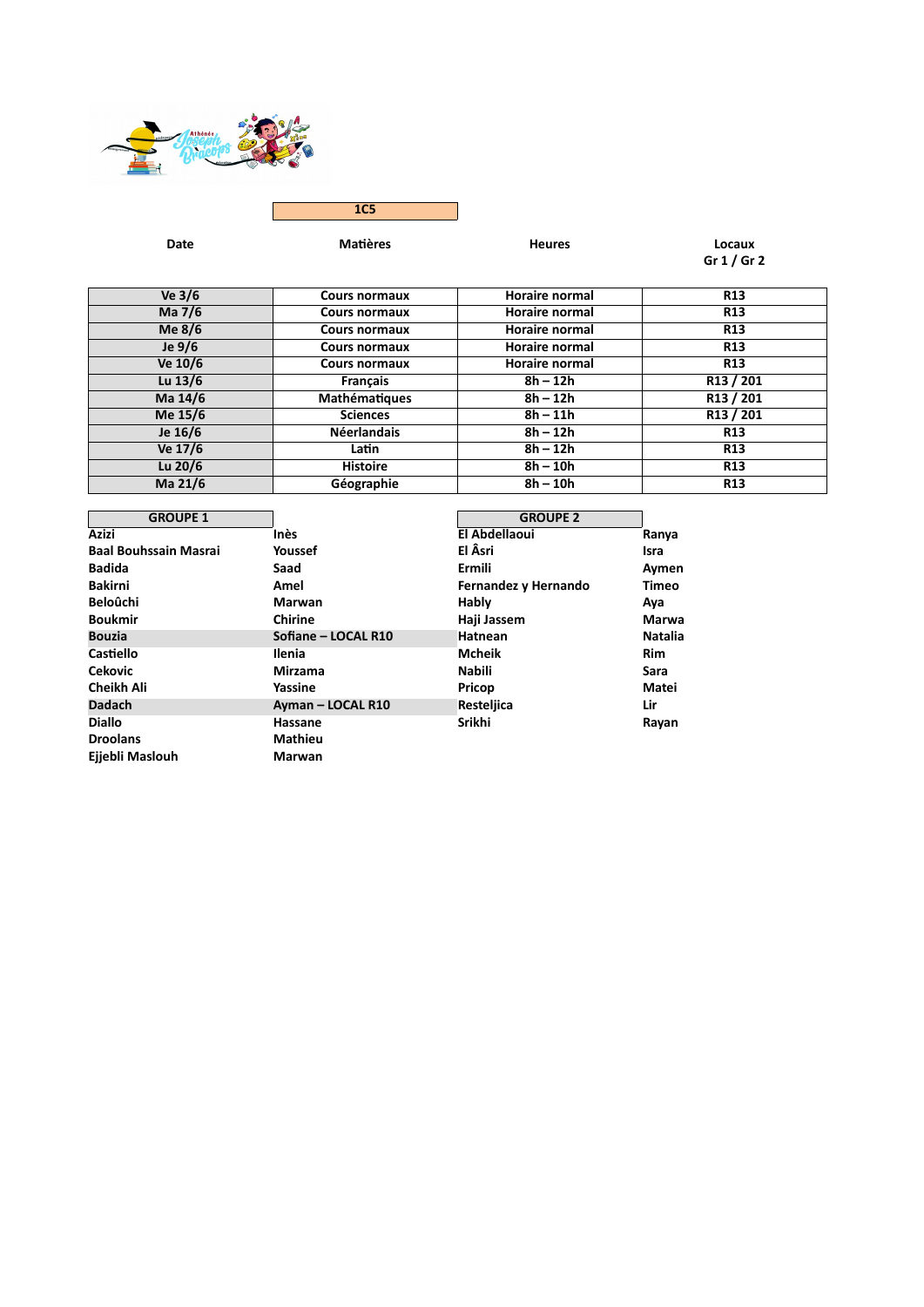

**2C1 S1**

| Ve 3/6    | Cours normaux                | <b>Horaire normal</b>   | 101        |
|-----------|------------------------------|-------------------------|------------|
| Ma 7/6    | <b>Cours normaux</b>         | <b>Horaire normal</b>   | 101        |
| Me $8/6$  | <b>Cours normaux</b>         | <b>Horaire normal</b>   | 101        |
| Je $9/6$  | <b>Cours normaux</b>         | <b>Horaire normal</b>   | 101        |
| Ve 10/6   | <b>Cours normaux</b>         | <b>Horaire normal</b>   | 101        |
| Lu $13/6$ | <b>Histoire</b>              | $8h - 11h$              | R4 / 101   |
| Ma 14/6   | Latin                        | $8h - 12h$              | R4 / 101   |
| Me 15/6   | Géographie                   | $8h - 10h$              | R4 / 101   |
| Je 16/6   | <b>Français CE1D</b>         | $8h - 12h$              | 202        |
| Ve 17/6   | Néerlandais CE1D + oral Ndls | 8h - 12h + à préciser   | $202 + R4$ |
| Lu $20/6$ | <b>Mathématiques CE1D</b>    | $8h - 12h$              | 202        |
| Ma 21/6   | Sciences CE1D + oral Ndls    | $8h - 11h + a$ préciser | $202 + R4$ |

| <b>GROUPE 1</b>       |              | <b>GROUPE 2</b>  |              |
|-----------------------|--------------|------------------|--------------|
| Aârab                 | Souleymane   | El Idrissi       | Anissa       |
| <b>Akel Draui</b>     | Nora         | Fataiha          | Yasmine      |
| Alemie                | <b>Nawid</b> | Gourroum         | <b>Nahel</b> |
| <b>Benelamine</b>     | <b>Insaf</b> | <b>Herrmanns</b> | Arnaud       |
| <b>Bouazzati</b>      | Amal         | Kammachi         | Inès         |
| <b>Caruus Hussein</b> | Yonis        | Khadra           | <b>Basma</b> |
| Chami                 | <b>Naïm</b>  | <b>Mcharek</b>   | Shahd        |
| <b>Dosiere</b>        | Mathéo       | Rifaâd           | Lina         |
| El Hassani            | Reda         | Su San           | Jin          |
| Bouzraa Ennaji        | Hajar        | <b>Tandia</b>    | Yacouba      |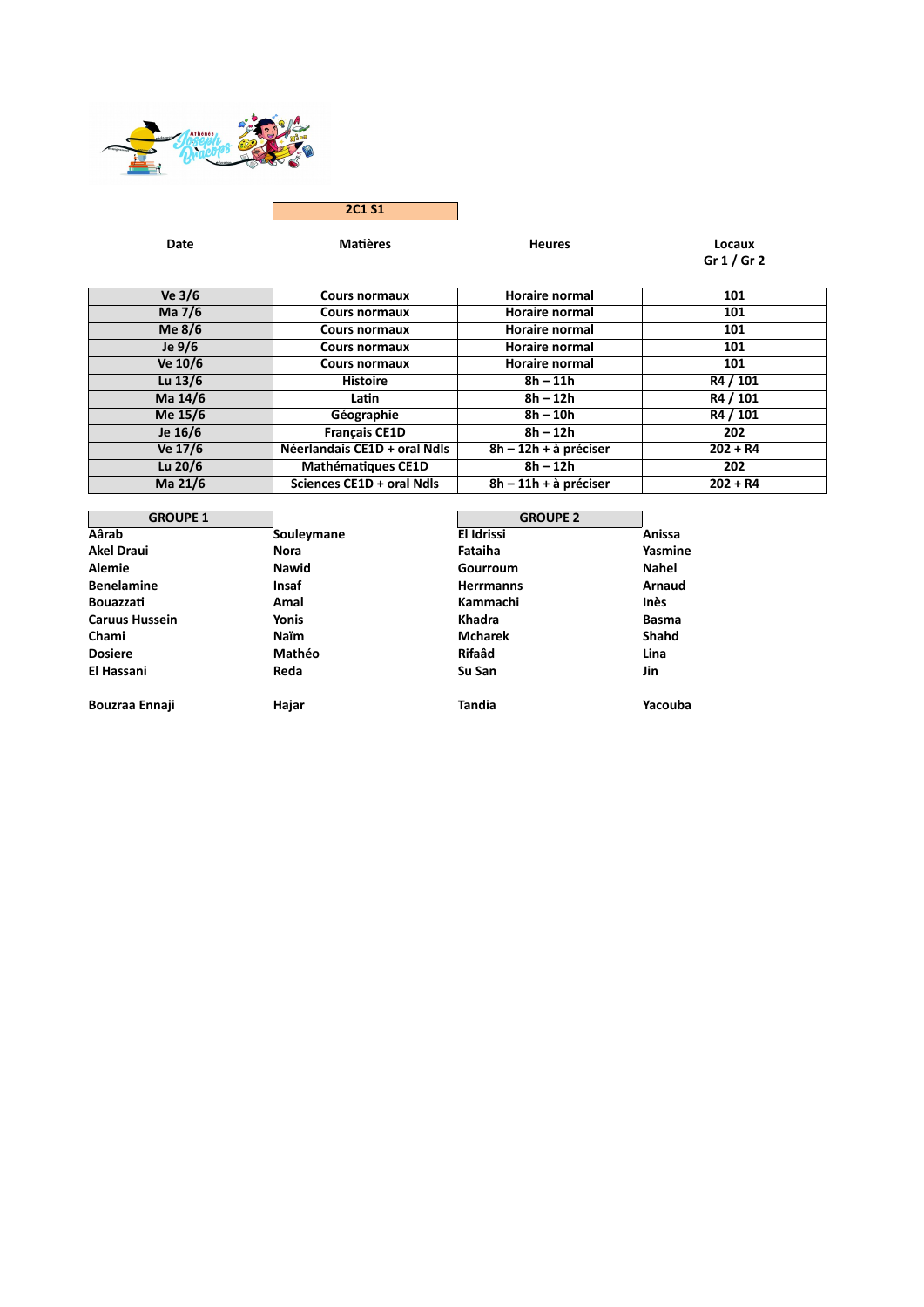

**2C2 S2**

| Ve $3/6$  | Cours normaux                | <b>Horaire normal</b>   | 102           |
|-----------|------------------------------|-------------------------|---------------|
| Ma 7/6    | Cours normaux                | Horaire normal          | 102           |
| Me $8/6$  | <b>Cours normaux</b>         | <b>Horaire normal</b>   | 102           |
| Je $9/6$  | Cours normaux                | <b>Horaire normal</b>   | 102           |
| Ve 10/6   | <b>Cours normaux</b>         | <b>Horaire normal</b>   | 102           |
| Lu $13/6$ | <b>Histoire</b>              | $8h - 11h$              | R5 / 102      |
| Ma 14/6   | Latin / Néerlandais oral (S) | $8h - 12h$              | R5 / 102      |
| Me 15/6   | Géographie + oral Ndls       | 8h - 10h + à préciser   | R5 / 102 + R5 |
| Je 16/6   | <b>Français CE1D</b>         | $8h - 12h$              | 102           |
| Ve 17/6   | Néerlandais CE1D             | $8h - 12h$              | 102           |
| Lu $20/6$ | <b>Mathématiques CE1D</b>    | $8h - 12h$              | 102           |
| Ma 21/6   | Sciences CE1D + oral Ndls    | $8h - 11h + a$ préciser | $102 + R4$    |

| <b>GROUPE 1</b>  |                 | <b>GROUPE 2</b>  |                      |
|------------------|-----------------|------------------|----------------------|
| Abdou            | Amine           | <b>Khiro</b>     | Maya                 |
| Agarroud         | Anas            | Lanjri-Maachou   | Mohammed             |
| Aouragh          | <b>Maissane</b> | <b>Mahroug</b>   | Mohamed              |
| <b>Boujabed</b>  | Amine           | Guerbaoui        | Soufian              |
| <b>Cherif</b>    | Ibtissam        | <b>Mpocas</b>    | George               |
| <b>Cherif</b>    | Khaoula         | <b>Ouattara</b>  | Latifa               |
| <b>El Merini</b> | Selma           | <b>Steenhaut</b> | Tom                  |
| Fodil            | <b>Nabila</b>   | Tandia           | <b>Massa</b>         |
| Hamouten         | <b>Younes</b>   |                  |                      |
|                  |                 |                  |                      |
|                  |                 | <b>Affoum</b>    | Nathan - LOCAL R10   |
|                  |                 | <b>Battouya</b>  | Samia                |
|                  |                 | Carvalho Briga   | Benedita - LOCAL R10 |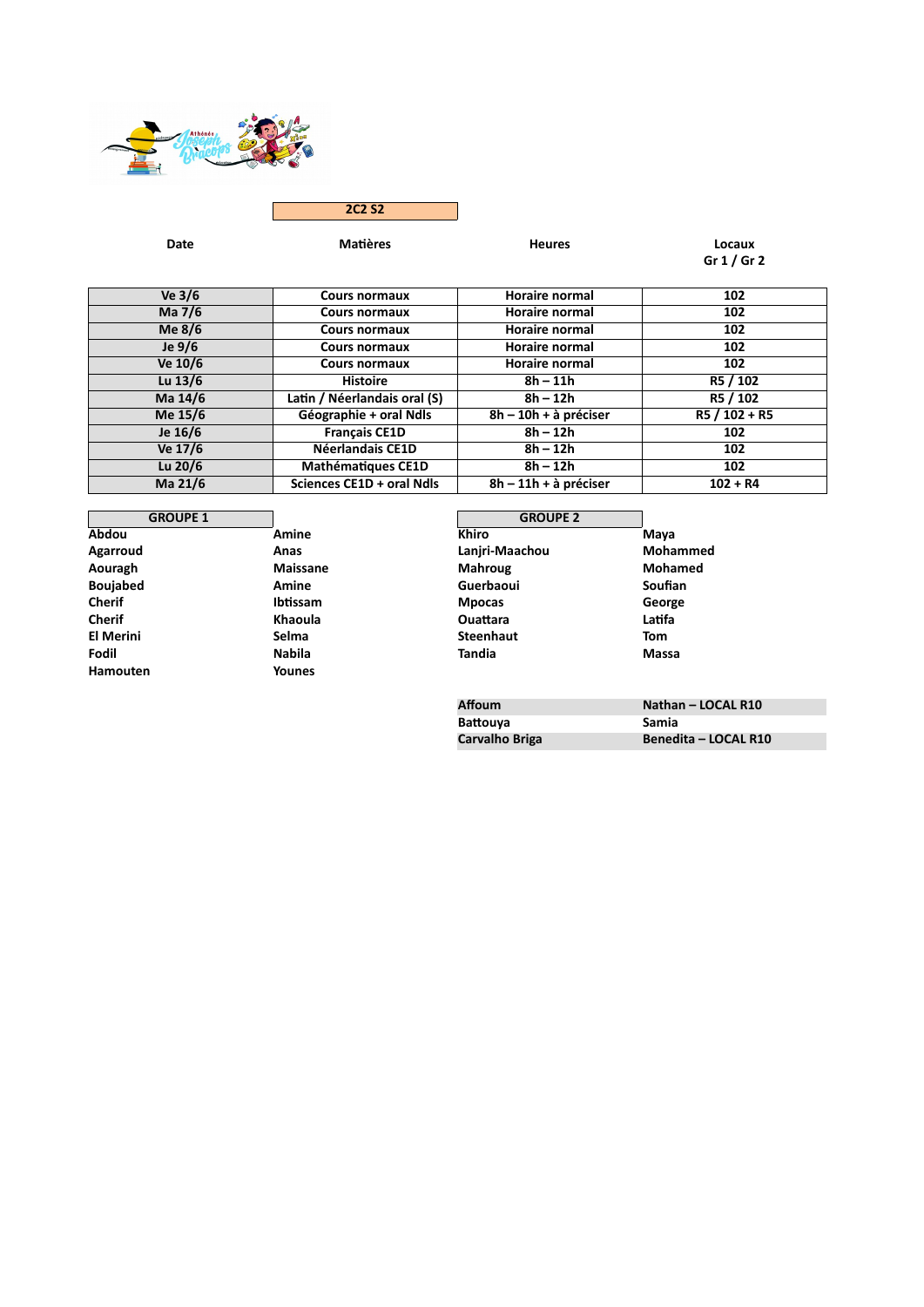

**2C3 S3**

| Ve 3/6    | Cours normaux        | Horaire normal          | 103        |
|-----------|----------------------|-------------------------|------------|
| Ma 7/6    | Cours normaux        | <b>Horaire normal</b>   | 103        |
| Me $8/6$  | <b>Cours normaux</b> | <b>Horaire normal</b>   | 103        |
| Je $9/6$  | Cours normaux        | <b>Horaire normal</b>   | 103        |
| Ve 10/6   | Cours normaux        | <b>Horaire normal</b>   | 103        |
| Lu $13/6$ | <b>Histoire</b>      | $8h - 11h$              | R11/103    |
| Ma 14/6   | Latin                | $8h - 12h$              | R11/103    |
| Me 15/6   | Géographie           | $8h - 10h$              | R11/103    |
| Je 16/6   | <b>Français CE1D</b> | $8h - 12h$              | <b>R11</b> |
| Ve 17/6   | Néerlandais CE1D     | $8h - 12h$              | <b>R11</b> |
| Lu 20/6   | Mathématiques CE1D   | $8h - 12h$              | <b>R11</b> |
| Ma 21/6   | <b>Sciences CE1D</b> | $8h - 11h + a$ préciser | <b>R11</b> |

| <b>GROUPE 1</b> |                 | <b>GROUPE 2</b> |               |
|-----------------|-----------------|-----------------|---------------|
| <b>Colans</b>   | <b>Romain</b>   | Lahmidi         | <b>Meriem</b> |
| El Kaid         | Hiba            | Lefèvre         | Emmanuelle    |
| El Mourabit     | <b>Ibtissam</b> | Orlowski        | Kacper        |
| Gormat          | Douha           | Pignato         | Gabriel       |
| <b>Imbolo</b>   | <b>Hamilton</b> | Sylla           | Gassimou      |
| Konate          | Mory            | Vandenbosch     | <b>Manon</b>  |
| Achalhi         | <b>Mohamed</b>  | El Filali       | Souhaila      |
| Ait hachem      | Adam            | Lauria          | <b>Matteo</b> |
|                 |                 | Saouti          | Meriam        |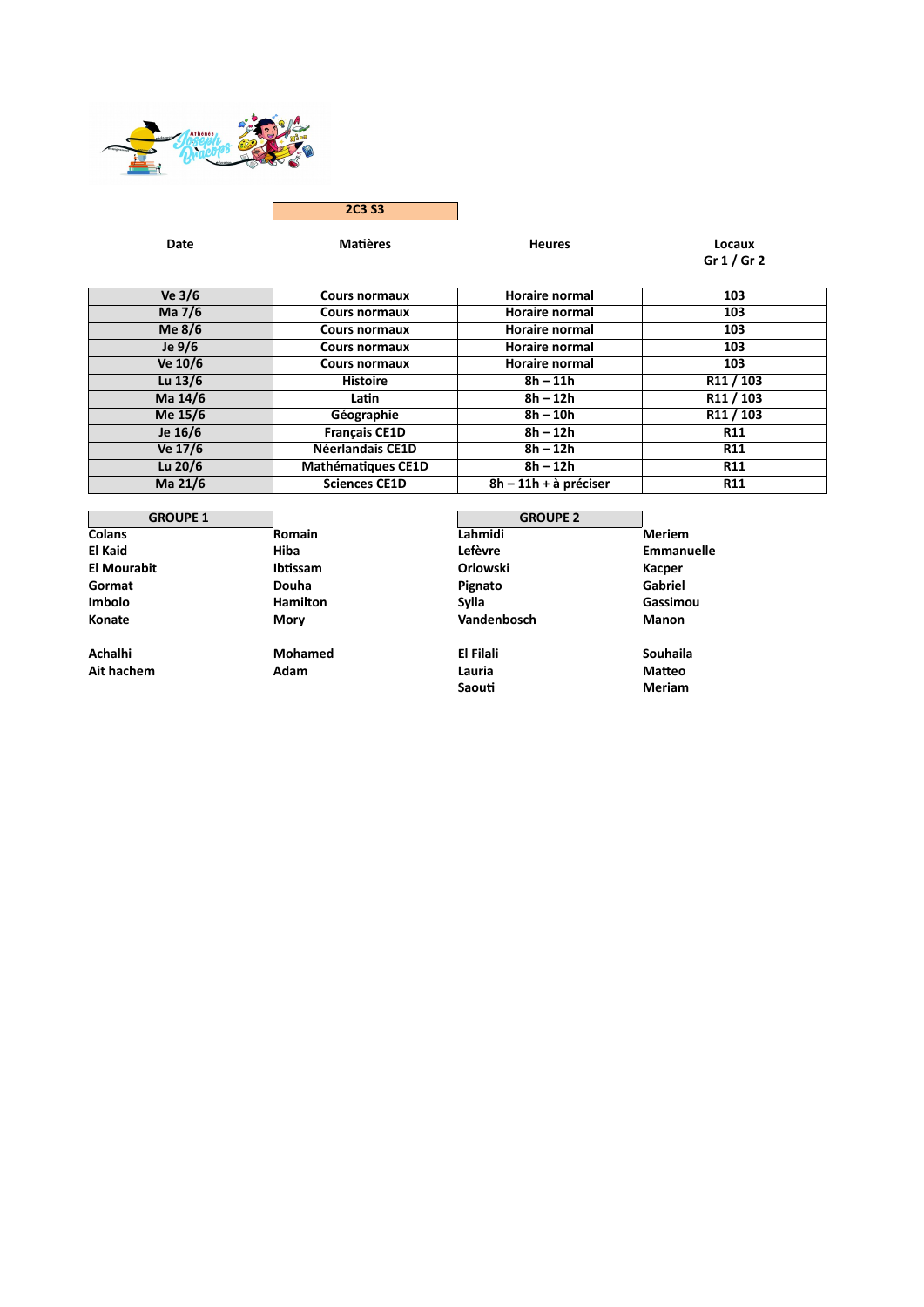

**2C4 S4**

| Ve 3/6    | Cours normaux             | Horaire normal        | 104       |
|-----------|---------------------------|-----------------------|-----------|
| Ma 7/6    | <b>Cours normaux</b>      | <b>Horaire normal</b> | 104       |
| Me $8/6$  | <b>Cours normaux</b>      | <b>Horaire normal</b> | 104       |
| Je $9/6$  | <b>Cours normaux</b>      | <b>Horaire normal</b> | 104       |
| Ve 10/6   | <b>Cours normaux</b>      | <b>Horaire normal</b> | 104       |
| Lu $13/6$ | <b>Histoire</b>           | $8h - 11h$            | R12 / 104 |
| Ma 14/6   | Latin                     | $8h - 12h$            | R12 / 104 |
| Me 15/6   | Géographie                | $8h - 10h$            | R12 / 104 |
| Je 16/6   | <b>Français CE1D</b>      | $8h - 12h$            | 104       |
| Ve 17/6   | Néerlandais CE1D          | $8h - 12h$            | 104       |
| Lu $20/6$ | <b>Mathématiques CE1D</b> | $8h - 12h$            | 104       |
| Ma 21/6   | <b>Sciences CE1D</b>      | 8h - 11h + à préciser | 104       |

| <b>GROUPE 1</b>       |                   | <b>GROUPE 2</b>   |                      |
|-----------------------|-------------------|-------------------|----------------------|
| <b>Achibane</b>       | Ayman - LOCAL R10 | Lahmidi           | Zineb                |
| <b>Allabi</b>         | Nael              | Maali             | Noam                 |
| <b>Azaroual</b>       | Lamis             | Nduwayezu         | <b>Boris</b>         |
| <b>Ben Haddou</b>     | <b>Tarik</b>      | Rossi Demga       | Sulayman - LOCAL R10 |
| <b>Bouabbouz</b>      | Farah             | Sabour            | Hafsa                |
| <b>Gnahe Degonsan</b> | <b>Stéphanie</b>  | Samba Tele        | <b>Jennifer</b>      |
| <b>Kurtulmus</b>      | Azra              | Walizada          | <b>Mahnaz</b>        |
| <b>Bumbar</b>         | loan              | Hamdaoui Hamdaoui | Kamal                |
| Covaci                | Andrei            | Kone              | <b>Daba</b>          |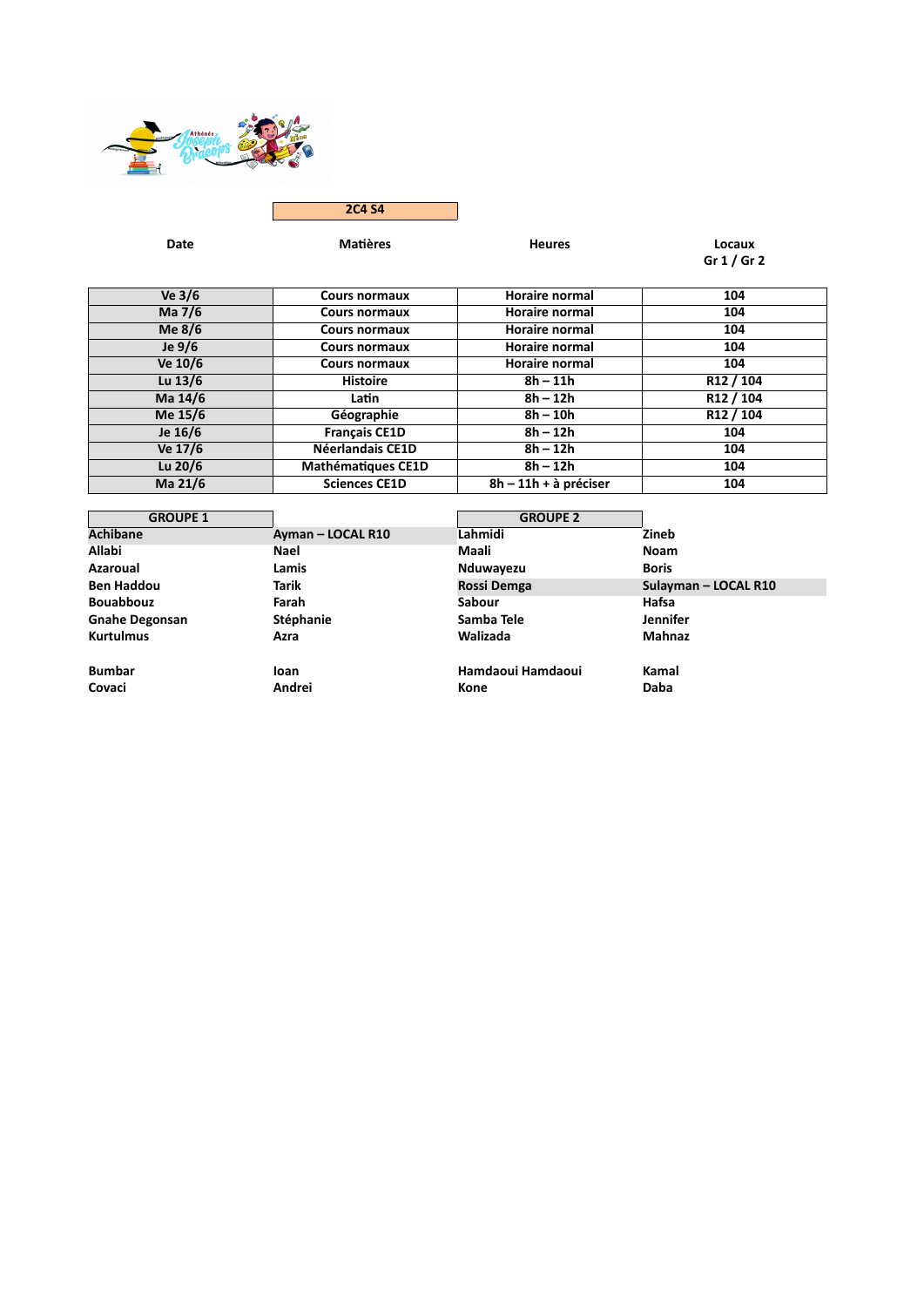

**2C5 S5**

| Ve $3/6$  | Cours normaux             | <b>Horaire normal</b>           | 201               |
|-----------|---------------------------|---------------------------------|-------------------|
| Ma 7/6    | <b>Cours normaux</b>      | <b>Horaire normal</b>           | 201               |
| Me $8/6$  | Cours normaux             | <b>Horaire normal</b>           | 201               |
| Je $9/6$  | Cours normaux             | <b>Horaire normal</b>           | 201               |
| Ve 10/6   | <b>Cours normaux</b>      | <b>Horaire normal</b>           | 201               |
| Lu $13/6$ | <b>Histoire</b>           | $8h - 11h$                      | R13 / 201         |
| Ma 14/6   | Néerlandais oral          | à préciser                      | 209               |
| Me 15/6   | Géographie + oral Ndls    | $8h - 10h + \grave{a}$ préciser | $R13 / 201 + R13$ |
| Je 16/6   | <b>Français CE1D</b>      | $8h - 12h$                      | 201               |
| Ve 17/6   | Néerlandais CE1D          | $8h - 12h$                      | 201               |
| Lu $20/6$ | <b>Mathématiques CE1D</b> | $8h - 12h$                      | 201               |
| Ma 21/6   | Sciences CE1D + oral Ndls | $8h - 11h + a$ préciser         | $201 + R11$       |

| <b>GROUPE 1</b>      |               | <b>GROUPE 2</b> |                             |
|----------------------|---------------|-----------------|-----------------------------|
| Aananouch            | <b>Bilal</b>  | Guerti          | Ranya                       |
| Al Halabi El Ouahabi | <b>Dina</b>   | Kadi Touzani    | Amjad                       |
| Allachi              | Yassine       | Lamsaif         | Zeyneb                      |
| <b>Beloufa</b>       | Adam          | <b>Machto</b>   | Sofia                       |
| <b>Ben Yaghlane</b>  | Amine         | Madani          | Aya                         |
| <b>Bergallou</b>     | Koumaïl       | Nia             | <b>Sirine</b>               |
| Chami                | Naema         | Panasiuk        | Oliwia                      |
| <b>Diallo</b>        | Amadou        | Rabet           | <b>Youness</b>              |
| <b>Djilali</b>       | <b>Wassim</b> | <b>Roos</b>     | <b>Corentin - LOCAL R10</b> |
| El Amraoui           | Yasmina       | <b>Skrzypek</b> | Mégane                      |
|                      |               | Souabni         | Sara                        |
| <b>Akrich</b>        | Imane         |                 |                             |
|                      |               | Vanclair        | Coralie                     |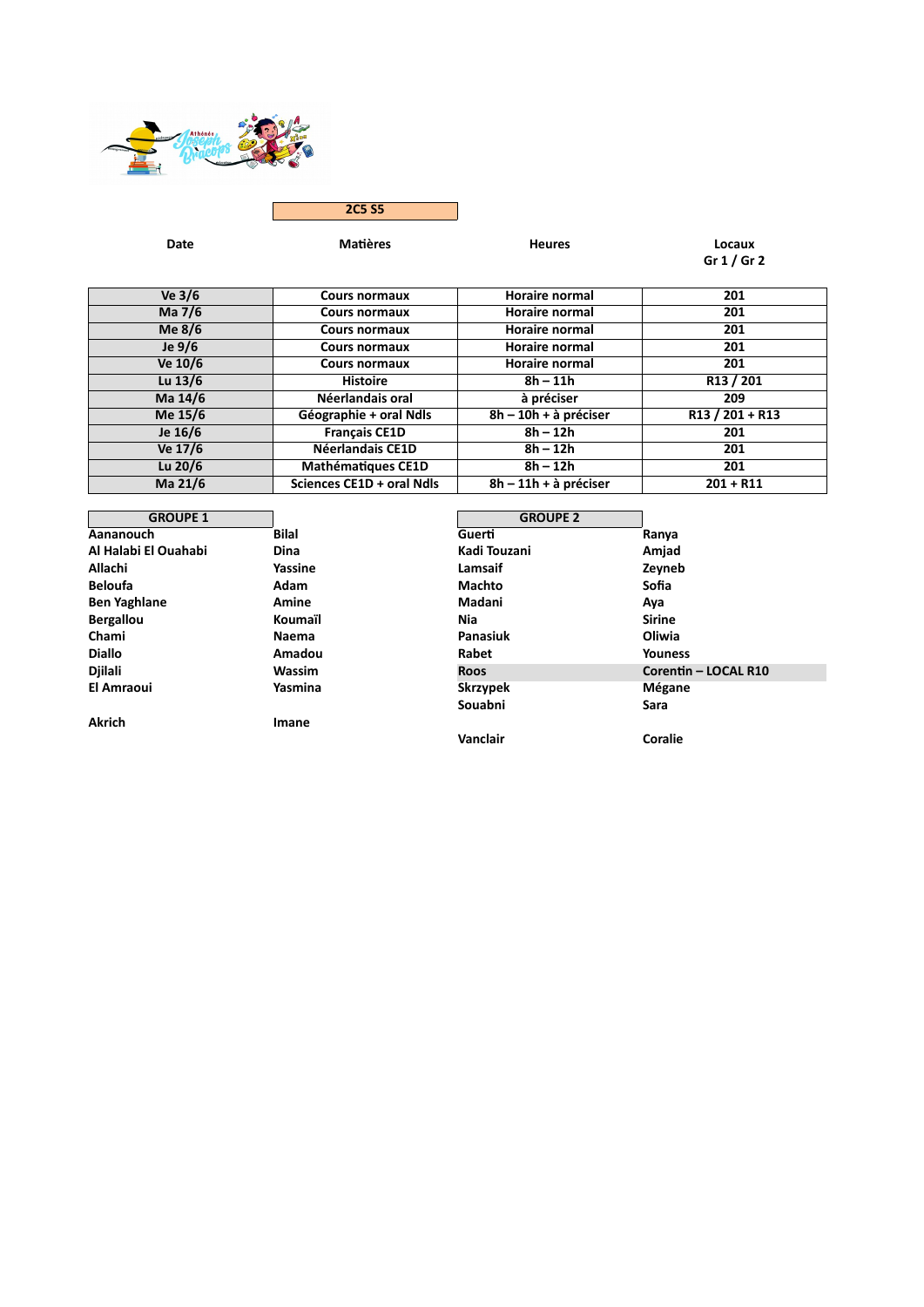

**2C6 S6**

| Ve 3/6    | <b>Cours normaux</b>      | <b>Horaire normal</b> | 202               |
|-----------|---------------------------|-----------------------|-------------------|
| Ma 7/6    | <b>Cours normaux</b>      | <b>Horaire normal</b> | 202               |
| Me $8/6$  | <b>Cours normaux</b>      | <b>Horaire normal</b> | 202               |
| Je $9/6$  | <b>Cours normaux</b>      | <b>Horaire normal</b> | 202               |
| Ve 10/6   | <b>Cours normaux</b>      | <b>Horaire normal</b> | 202               |
| Lu $13/6$ | <b>Histoire</b>           | $8h - 11h$            | 202 / R22         |
| Ma 14/6   | Néerlandais oral          | à préciser            | 209               |
| Me 15/6   | Géographie + oral Ndls    | 8h - 10h + à préciser | $202 / R22 + R13$ |
| Je 16/6   | <b>Français CE1D</b>      | $8h - 12h$            | <b>R12</b>        |
| Ve 17/6   | Néerlandais CE1D          | $8h - 12h$            | <b>R12</b>        |
| Lu $20/6$ | <b>Mathématiques CE1D</b> | $8h - 12h$            | <b>R12</b>        |
| Ma 21/6   | Sciences CE1D + oral Ndls | 8h - 11h + à préciser | $R12 + R11$       |

| <b>GROUPE 1</b>           |                | <b>GROUPE 2</b>           |               |
|---------------------------|----------------|---------------------------|---------------|
| Adadi                     | Taha           | Janssens                  | Aline         |
| Ahbilou Zekriti           | <b>Bilal</b>   | Kiezel                    | <b>Sandra</b> |
| Awona Sievondii           | Kathryn-Yelena | Medico                    | <b>Matteo</b> |
| <b>Barrero Vizuete</b>    | Hugo           | Menolascina               | Francesco     |
| <b>Barrero Vizuete</b>    | Lara           | <b>Naklicka</b>           | Julia         |
| <b>Cellauro</b>           | Léa            | <b>Ofodile Esekhaigbe</b> | Destiny       |
| <b>David</b>              | Estélida       | Sahmoudi                  | <b>Marwa</b>  |
| <b>El Marabet</b>         | Yassin         | Sirou                     | <b>Steacy</b> |
| <b>Fontoura Henriques</b> | <b>Kevin</b>   | <b>Tóth</b>               | Nóra          |
| Ghziel                    | Walid          | Vancse                    | Alexandra     |
|                           |                | Yamni                     | Nevla         |
| El Kourehi                | Ranya          |                           |               |
| Oufi                      | Nadia          | Rabet                     | Mouath        |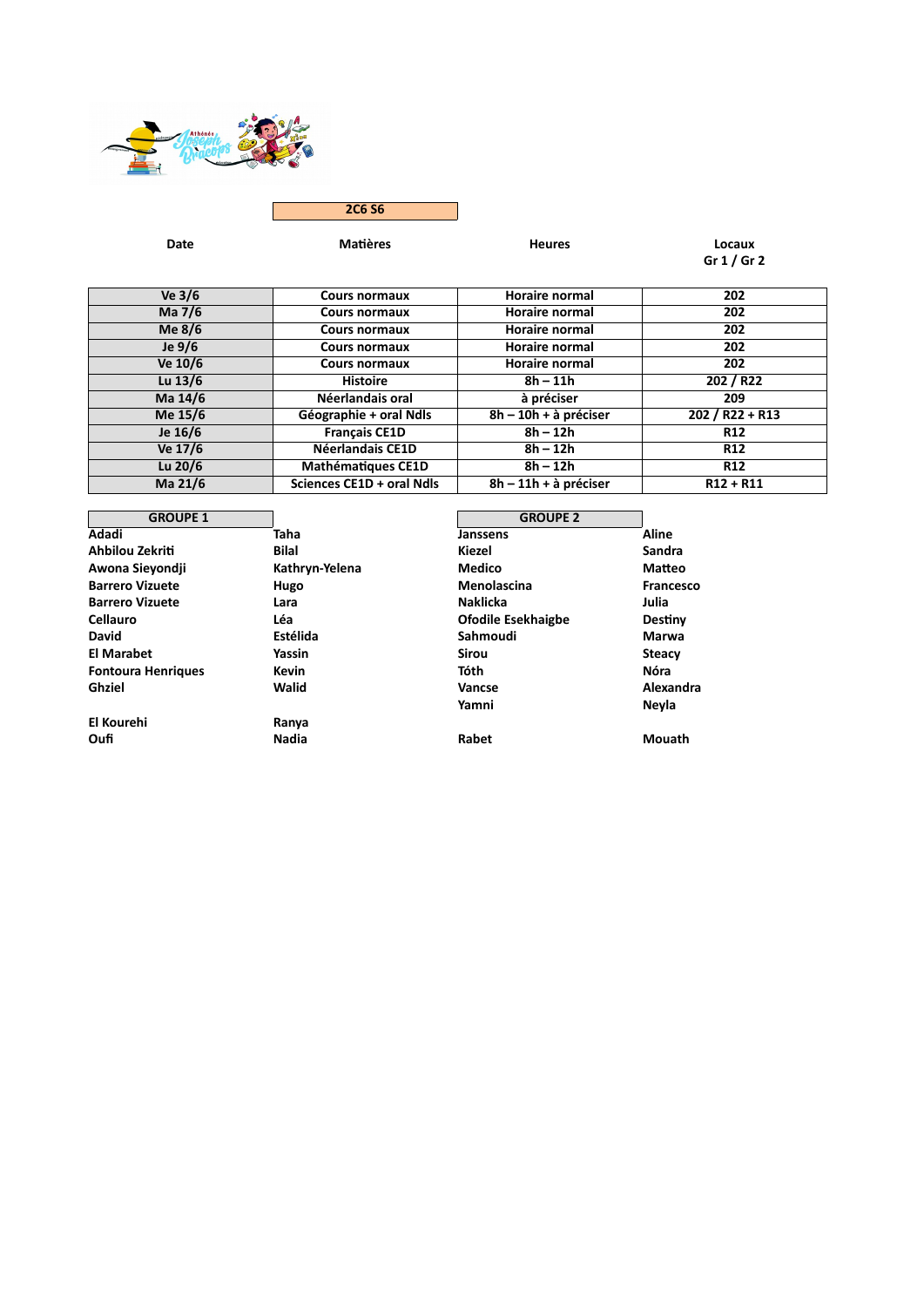

**2C7 S7**

| Ve $3/6$  | Cours normaux             | <b>Horaire normal</b>           | 203               |
|-----------|---------------------------|---------------------------------|-------------------|
| Ma 7/6    | <b>Cours normaux</b>      | <b>Horaire normal</b>           | 203               |
| Me $8/6$  | <b>Cours normaux</b>      | <b>Horaire normal</b>           | 203               |
| Je $9/6$  | <b>Cours normaux</b>      | <b>Horaire normal</b>           | 203               |
| Ve 10/6   | <b>Cours normaux</b>      | <b>Horaire normal</b>           | 203               |
| Lu $13/6$ | <b>Histoire</b>           | $8h - 11h$                      | 203 / R21         |
| Ma 14/6   | Néerlandais oral          | à préciser                      | 209               |
| Me 15/6   | Géographie + oral Ndls    | $8h - 10h + \grave{a}$ préciser | $203 / R21 + R13$ |
| Je 16/6   | <b>Français CE1D</b>      | $8h - 12h$                      | <b>R21</b>        |
| Ve 17/6   | <b>Néerlandais CE1D</b>   | $8h - 12h$                      | R21               |
| Lu $20/6$ | <b>Mathématiques CE1D</b> | $8h - 12h$                      | <b>R21</b>        |
| Ma 21/6   | Sciences CE1D + oral Ndls | $8h - 11h + a$ préciser         | $R21 + R11$       |

| <b>GROUPE 1</b>  |                  | <b>GROUPE 2</b>   |                     |
|------------------|------------------|-------------------|---------------------|
| Acheffay         | Adam             | <b>Kurtis</b>     | <b>Merisa</b>       |
| Atid             | Fatima           | Loukili           | Amal                |
| <b>Benatia</b>   | <b>Moussa</b>    | <b>Mitrescu</b>   | Mario               |
| <b>Bouabbouz</b> | Amina            | Mousseli          | Hanna               |
| <b>Boubass</b>   | Maïssae          | Muhammad          | Umer                |
| <b>Diallo</b>    | <b>Fatoumata</b> | Najmi             | Hayat               |
| <b>Dragoi</b>    | Gheorghe         | Roughou           | Zaynab              |
| Duhan            | Adgard-Jon       | Seidi             | Ariana              |
| El Bourajraji    | Anas             | Sicu              | Laurentiu           |
| El-Tanawy        | <b>Malak</b>     | Streangau         | <b>loan</b>         |
| Grigor           | Alessia          | <b>Topak</b>      | Eda                 |
| Hadi M'Hend      | Yanis            | <b>El Amraoui</b> | Ibrahim - LOCAL R10 |
|                  |                  | Grira             | Rayan               |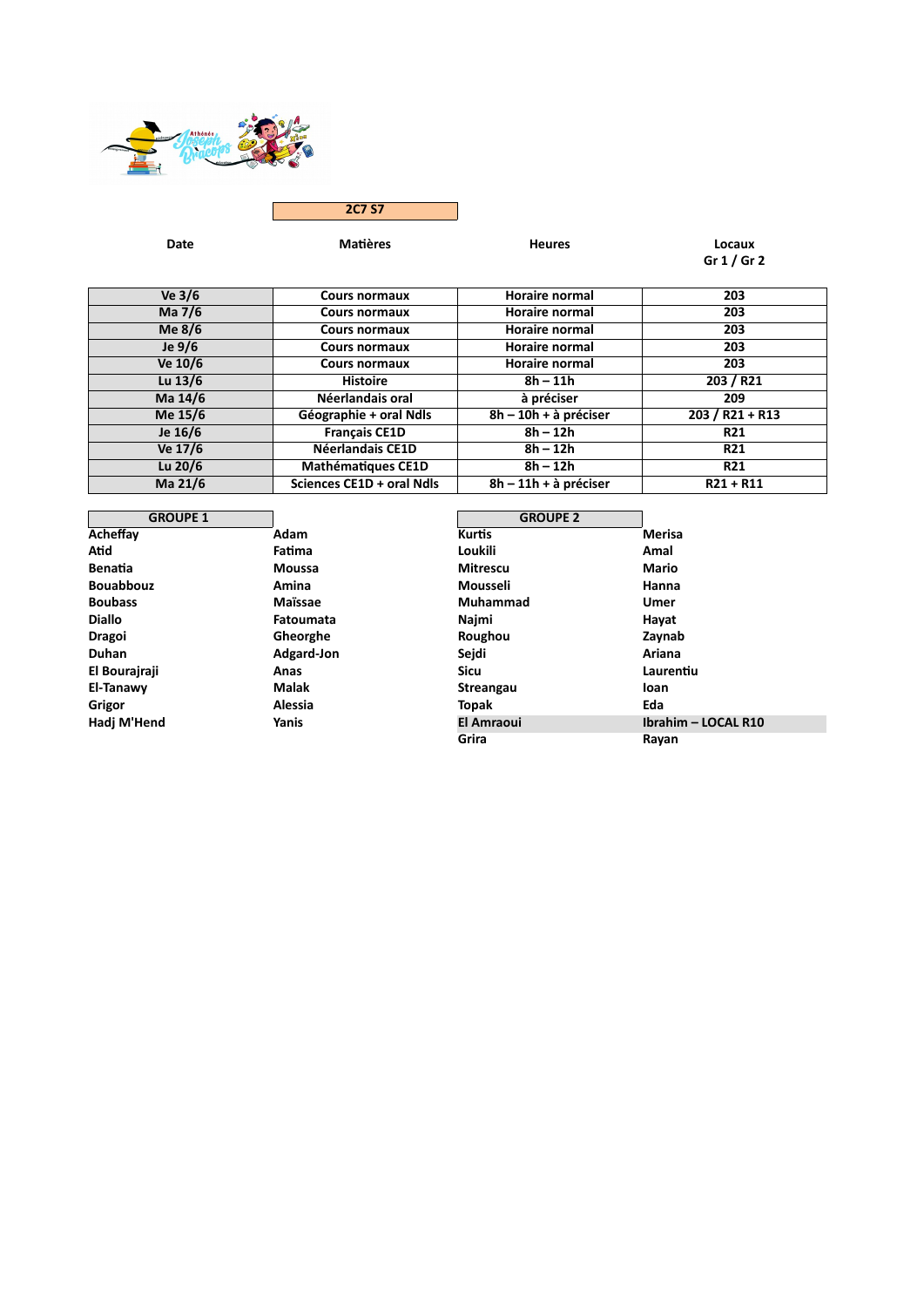

**2C8 S8**

| Ve 3/6    | Cours normaux        | <b>Horaire normal</b> | 204        |
|-----------|----------------------|-----------------------|------------|
| Ma 7/6    | Cours normaux        | <b>Horaire normal</b> | 204        |
| Me $8/6$  | <b>Cours normaux</b> | Horaire normal        | 204        |
| Je $9/6$  | <b>Cours normaux</b> | Horaire normal        | 204        |
| Ve 10/6   | Cours normaux        | Horaire normal        | 204        |
| Lu $13/6$ | <b>Histoire</b>      | $8h - 11h$            | 204 / R20  |
| Ma 14/6   |                      |                       |            |
| Me 15/6   | Géographie           | $8h - 10h$            | 204 / R20  |
| Je 16/6   | <b>Français CE1D</b> | $8h - 12h$            | <b>R20</b> |
| Ve 17/6   | Néerlandais CE1D     | $8h - 12h$            | <b>R20</b> |
| Lu 20/6   | Mathématiques CE1D   | $8h - 12h$            | <b>R20</b> |
| Ma 21/6   | <b>Sciences CE1D</b> | 8h - 11h + à préciser | <b>R20</b> |

| <b>GROUPE 1</b>        |                      | <b>GROUPE 2</b>  |                |
|------------------------|----------------------|------------------|----------------|
| Akdostu                | Nehir                | Kartal           | <b>Rozerin</b> |
| Barfi                  | Reda                 | <b>Kharroubi</b> | Maryam         |
| <b>Beseren</b>         | Kamuran              | Mimouni          | Rabab          |
| Chaabane               | Sayf                 | Mohammad         | Mehdi          |
| <b>Chentouf Amzu</b>   | <b>Marame</b>        | <b>Nasser</b>    | Aymane         |
| El Achkar              | Nora                 | Rapkic           | Alisa          |
| El Madani              | Rawane               | Romano           | Francesco      |
| <b>Fakih ben Chaib</b> | Rayan                | <b>Toukebri</b>  | Mohamed        |
| Fernandez y Hernando   | Talya                | Vandermeulen     | <b>Thomas</b>  |
| Kartal                 | <b>Dervis</b>        | Vanhaelen        | <b>Morgane</b> |
| Kouichli Ben Hamou     | <b>Mounir</b>        | Tocilla          | Dailan         |
| Tariq                  | <b>Shamir-Hassen</b> |                  |                |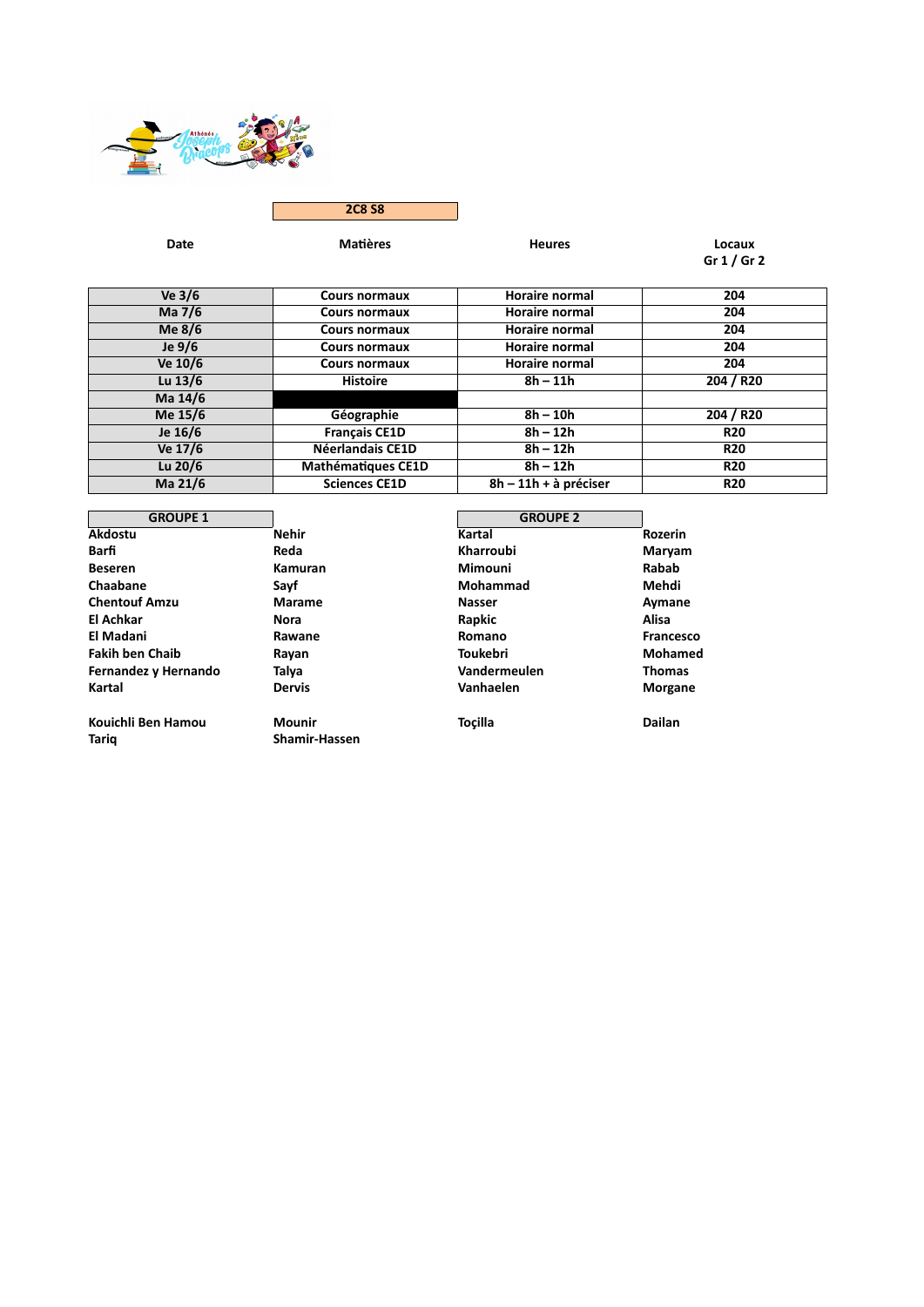

**3CG CM**

**Date Matières Heures Locaux Gr 1 / Gr 2**

| Ve $3/6$  | <b>Néerlandais</b>    | $8h - 12h$             | R <sub>19</sub> / R <sub>20</sub> |
|-----------|-----------------------|------------------------|-----------------------------------|
| Ma 7/6    | <b>Francais</b>       | $8h - 12h$             | R <sub>19</sub> / R <sub>20</sub> |
| Me $8/6$  | <b>Physique</b>       | $8h - 10h$             | R <sub>19</sub> / R <sub>20</sub> |
| Je $9/6$  |                       |                        |                                   |
| Ve 10/6   | <b>Histoire</b>       | $8h - 11h$             | R <sub>19</sub> / R <sub>20</sub> |
| Lu $13/6$ | Latin                 | $8h - 12h$             | R22 / 202                         |
| Ma 14/6   | Biologie / Géographie | $8h - 10h / 10h - 12h$ | R22 / 202                         |
| Me 15/6   | <b>Anglais</b>        | $8h - 12h$             | R22 / 202                         |
| Je 16/6   | Chimie                | $8h - 10h$             | R22 / 101                         |
| Ve 17/6   | Grec                  | $8h - 12h$             | 108 / 109                         |

**GROUPE 1**<br> **S**<br> **GROUPE 1**<br> **GROUPE 1**<br> **GROUPE 1 Agneessens Jérôme Loboda Wiktor Demoulin Lara Marzouq Bakloul Ranya Aarab Anasse Nyandwi Borrick Azaroual Mohamed Poelaert Quentin Balidane Ismaïl Rusu Alin Baudoux Lucas Sbai Dounia Cisse Diénabou Sok Rathana Douiri Leila Van den Broeck Sophie El Bajraji Ibtissem Van den Broeck Thanh-Lan El Bousaklati Salima Yaala Dina Laktiri Imane Yong Wei Leon de la Cruz Tobias**

| <b>GROUPE 2</b> |      |
|-----------------|------|
| oboda           | Wik  |
| Aarzouq Bakloul | Rany |
| Iyandwi         | Borr |
| 'oelaert        | Que  |
| ในรน            | Alin |
| bai             | Dou  |
| ok              | Rath |
| ⁄an den Broeck  | Sopl |
| ⁄an den Broeck  | Thaı |
| 'aala           | Dina |
| 'ong            | Wei  |
|                 |      |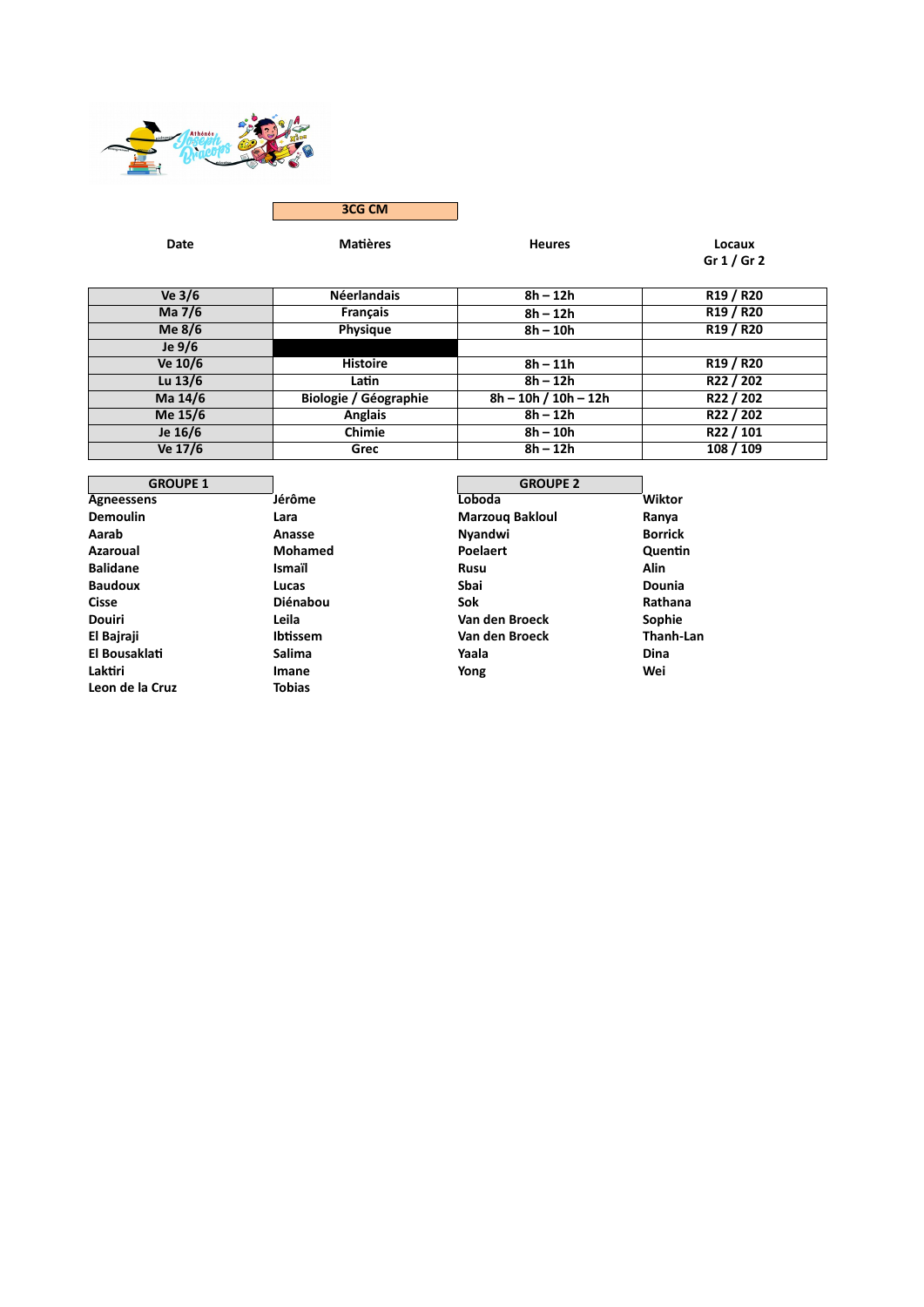

**3CS**

| Ve $3/6$  | <b>Néerlandais</b>    | $8h - 12h$             | R21 / R22 |
|-----------|-----------------------|------------------------|-----------|
| Ma 7/6    | <b>Francais</b>       | $8h - 12h$             | R21 / R22 |
| Me 8/6    | <b>Physique</b>       | $8h - 10h$             | R21 / R22 |
| Je 9/6    | Mathématiques         | $8h - 12h$             | R21 / R22 |
| Ve 10/6   | <b>Histoire</b>       | $8h - 11h$             | R21 / R22 |
| Lu $13/6$ | Latin                 | $8h - 12h$             | 203 / R21 |
| Ma 14/6   | Biologie / Géographie | $8h - 10h / 10h - 12h$ | 203 / R21 |
| Me 15/6   | <b>Anglais</b>        | $8h - 12h$             | 203 / R21 |
| Je 16/6   | Chimie                | $8h - 10h$             | 108 / 109 |

| <b>GROUPE 1</b>      |               | <b>GROUPE 2</b>       |                  |
|----------------------|---------------|-----------------------|------------------|
| <b>Afguir Aroubi</b> | Moatassim     | Gerikalan             | Ali              |
| <b>Ahras</b>         | Sakhina       | Ghazali               | <b>Nisrine</b>   |
| Azerar               | <b>Sirine</b> | Guerbaoui             | <b>Shanon</b>    |
| <b>Benabbes</b>      | Zervabe       | Hasani                | <b>Kristofer</b> |
| <b>Bockstael</b>     | <b>Aubin</b>  | Horvath               | <b>Jazmin</b>    |
| <b>Boulima</b>       | Safia         | Jamiolkowska          | Julia            |
| Edehmanen            | Douaa         | Kanso                 | <b>Nargiss</b>   |
| El Kaid              | Nada          | Mezouari              | Aymane           |
| Feijten              | Anaïs         | <b>Moreira Borges</b> | Maria            |
| Geralt               | <b>Marcel</b> | <b>Soussi</b>         | Ghislaine        |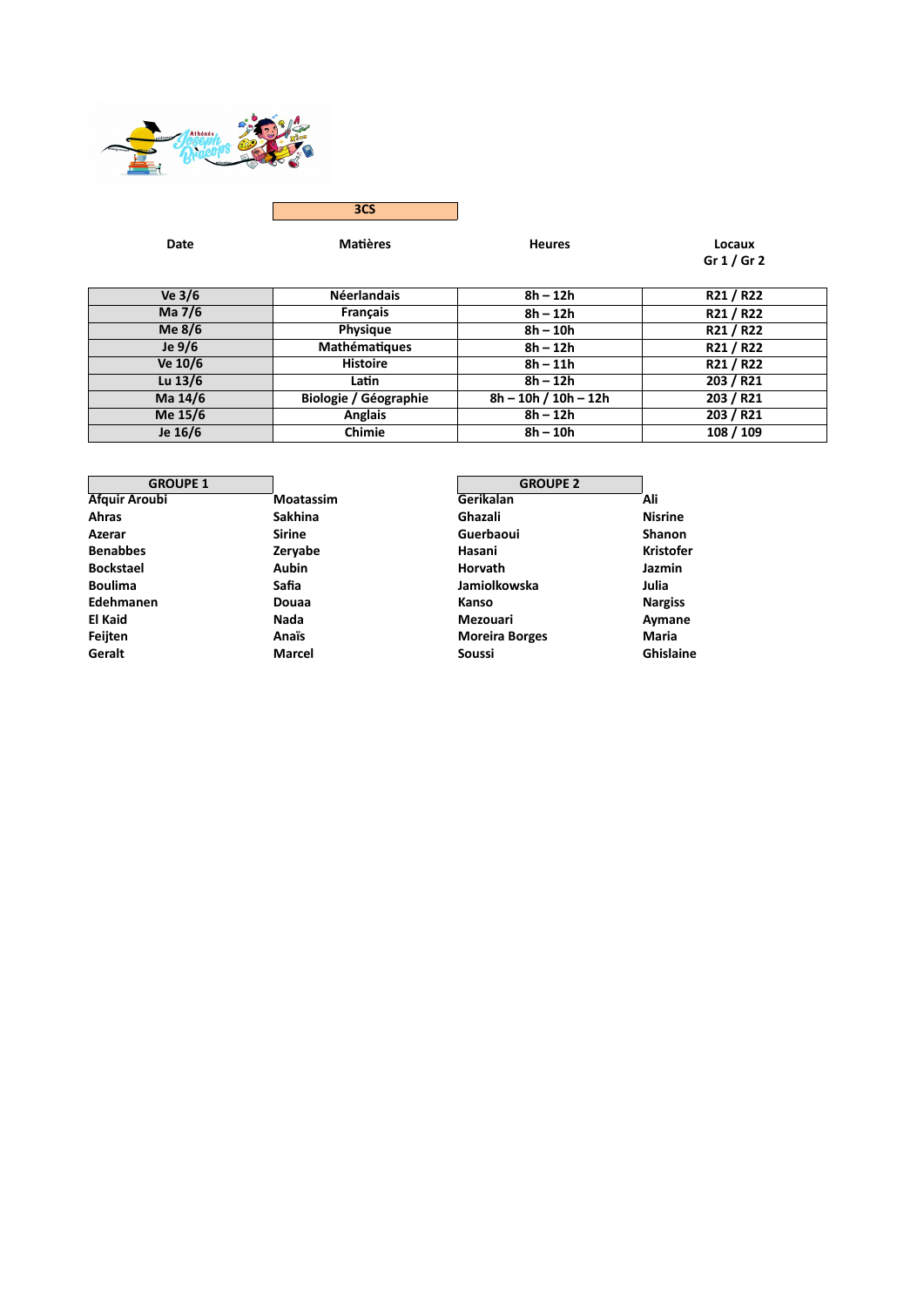

| Ve $3/6$  | <b>Néerlandais</b>    | $8h - 12h$             | 211/221               |
|-----------|-----------------------|------------------------|-----------------------|
| Ma 7/6    | <b>Francais</b>       | $8h - 12h$             | 108 / 109             |
| Me $8/6$  | <b>Physique</b>       | $8h - 10h$             | 108 / 109             |
| Je $9/6$  | Mathématiques         | $8h - 12h$             | 108 / 109             |
| Ve 10/6   | <b>Histoire</b>       | $8h - 11h$             | 108 / 109             |
| Lu $13/6$ |                       |                        |                       |
| Ma 14/6   | Biologie / Géographie | $8h - 10h / 10h - 12h$ | 204 / R <sub>20</sub> |
| Me 15/6   | <b>Anglais</b>        | $8h - 12h$             | 204 / R20             |
| Je 16/6   | Chimie                | $8h - 10h$             | 204 / R20             |

| <b>GROUPE 1</b>   |                   | <b>GROUPE 2</b> |                |
|-------------------|-------------------|-----------------|----------------|
| <b>Aarras</b>     | Naïla - LOCAL R10 | El Haik         | <b>Tasnime</b> |
| Alhaj Yousef      | Sozan             | El Talbi        | Mohamed        |
| <b>Bel Bachir</b> | Yasmine           | El Youtfi       | Amine          |
| Bengla            | <b>Ismail</b>     | Hifdi           | <b>Issam</b>   |
| <b>Bogos</b>      | <b>Bianca</b>     | Kaplan          | <b>Enes</b>    |
| <b>Boutajar</b>   | Ishaq             | Oulad Haj Ali   | Aissa          |
| <b>Brigat</b>     | Ilyas             | Parllaku        | Nikita         |
| Chand             | Arsh              | <b>Rusu</b>     | Cosmin         |
| Cozac             | <b>Darius</b>     | Saglam          | <b>Nehir</b>   |
| El Abdi           | Zakaria           | Saglam          | <b>Nursen</b>  |
| El Aissati        | <b>Marwane</b>    | <b>Talibi</b>   | Chahd          |
| El Farri          | <b>Wassil</b>     |                 |                |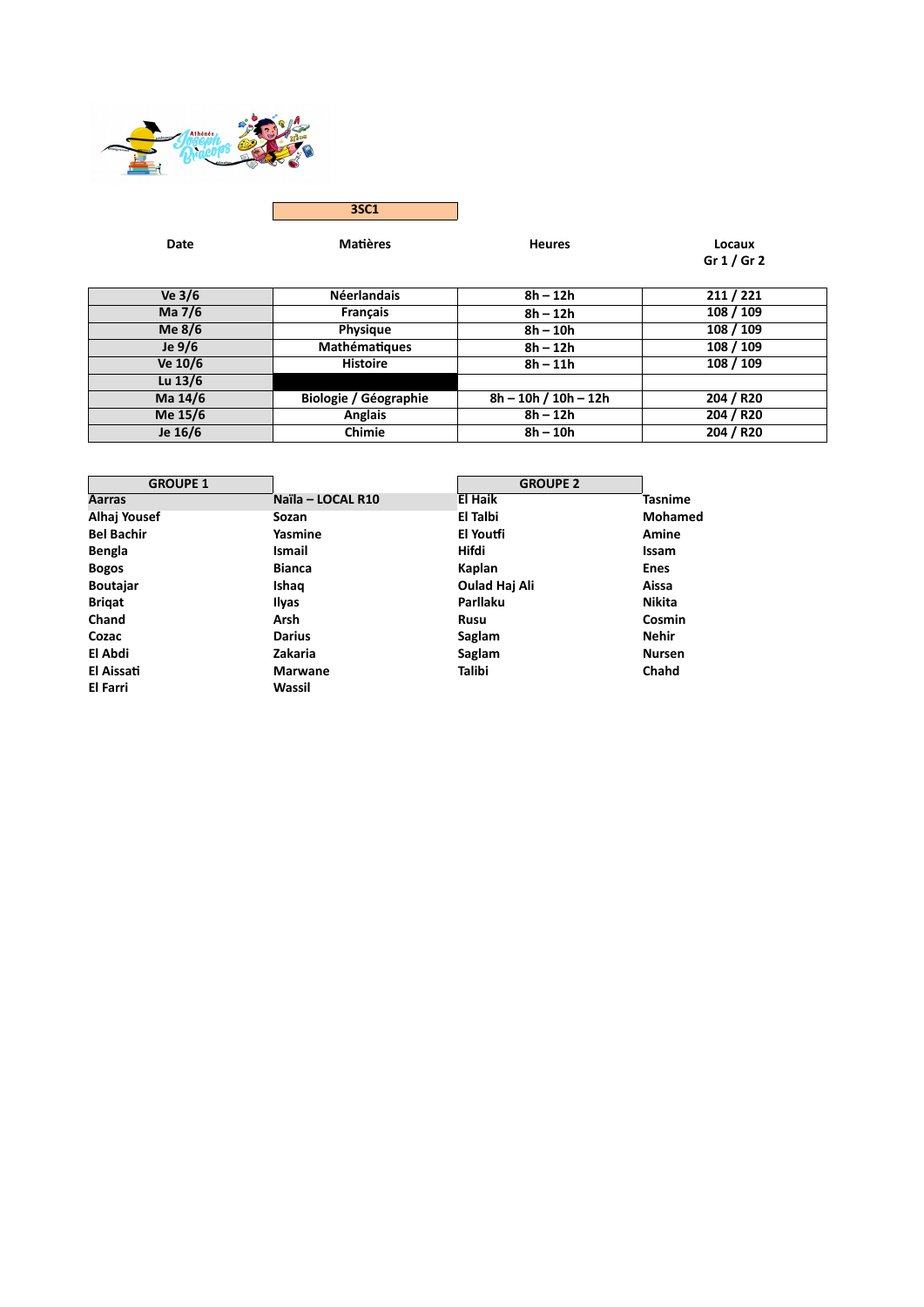

| Ve $3/6$  | <b>Néerlandais</b>    | $8h - 12h$             | 110 / 111 |
|-----------|-----------------------|------------------------|-----------|
| Ma 7/6    | <b>Francais</b>       | $8h - 12h$             | 110 / 111 |
| Me 8/6    | <b>Physique</b>       | $8h - 10h$             | 110 / 111 |
| Je 9/6    | Mathématiques         | $8h - 12h$             | 110 / 111 |
| Ve 10/6   | <b>Histoire</b>       | $8h - 11h$             | 110 / 111 |
| Lu $13/6$ |                       |                        |           |
| Ma 14/6   | Biologie / Géographie | $8h - 10h / 10h - 12h$ | 110 / 111 |
| Me 15/6   | <b>Anglais</b>        | $8h - 12h$             | 110 / 111 |
| Je 16/6   | Chimie                | $8h - 10h$             | 110 / 111 |

| <b>GROUPE 1</b>  |              | <b>GROUPE 2</b> |                     |
|------------------|--------------|-----------------|---------------------|
| <b>Abid</b>      | Arhum        | Hadri           | Rim                 |
| Achibane         | <b>Elias</b> | Haji Jassem     | Mohamad             |
| Ayoub            | Ali          | Hammouten       | Kaoutar             |
| Berghman         | Michaël      | <b>Hussain</b>  | Amaad               |
| Bordji Driai     | Hachemi      | lureca          | Ionela              |
| <b>Danilczuk</b> | Julia        | <b>Mokaddem</b> | Ayoub               |
| El Bouzaggaoui   | Ritaj        | <b>Nasser</b>   | Redouane            |
| El Filali        | Anass        | Saoudi          | Jihanne – LOCAL R10 |
| El Lamarti       | Amina        | Sarhdaoui       | Amina               |
| El Lamarti       | Chaïma       | Sarrou          | Mariam              |
| El Ouaghli       | Khadija      | Semlali Belarbi | Youssef             |
| Eyigün           | Selçuk       | Zalla           | Soulaymane          |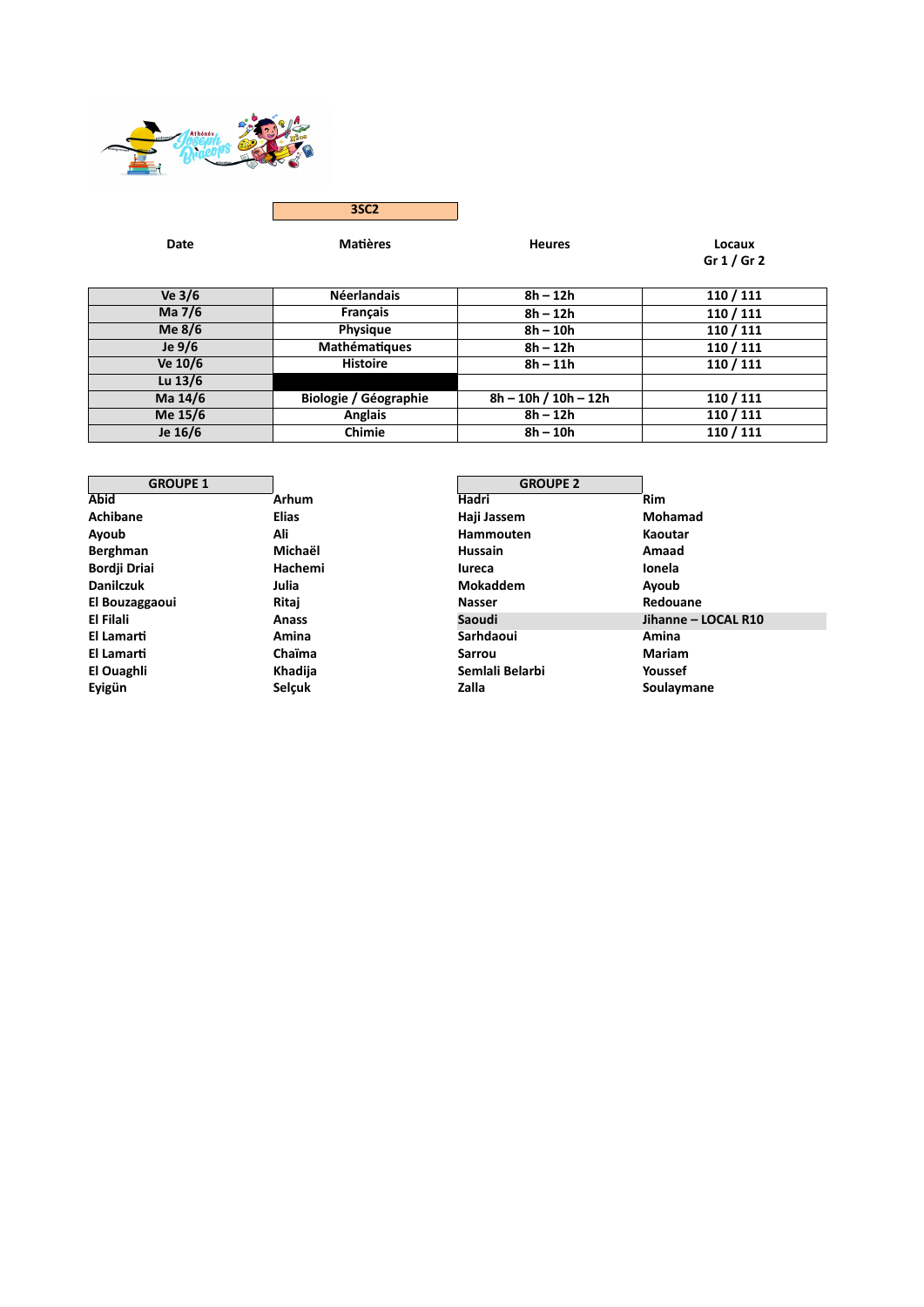

| Ve 3/6    | <b>Néerlandais</b>    | $8h - 12h$             | 206/208 |
|-----------|-----------------------|------------------------|---------|
| Ma 7/6    | <b>Francais</b>       | $8h - 12h$             | 206/208 |
| Me 8/6    | <b>Physique</b>       | $8h - 10h$             | 206/208 |
| Je 9/6    |                       |                        |         |
| Ve 10/6   | <b>Histoire</b>       | $8h - 11h$             | 206/208 |
| Lu $13/6$ |                       |                        |         |
| Ma 14/6   | Biologie / Géographie | $8h - 10h / 10h - 12h$ | 206/208 |
| Me 15/6   | <b>Anglais</b>        | $8h - 12h$             | 206/208 |
| Je 16/6   | Chimie                | $8h - 10h$             | 206/208 |

| <b>GROUPE 1</b>   |               | <b>GROUPE 2</b>                |                  |
|-------------------|---------------|--------------------------------|------------------|
| Abdou Dan Gouna   | Halima        | Elouakili                      | Inès             |
| Abgar             | Zeïneb        | Hassaini                       | Sara             |
| <b>Al Ballote</b> | Yasmine       | Hatnean                        | Delia            |
| Azibi             | Bayan         | Kamili                         | Wail - LOCAL R10 |
| Azizi             | Ryan          | Laakel Hemdanou                | <b>Shaina</b>    |
| Benali            | Yosra         | Laâroussi El Alami             | Jinane           |
| Charki-Meskini    | Amine         | <b>Mbuguje</b>                 | Cyuzuzo          |
| Chikkani          | Nouha         | <b>Mono Lucas</b>              | Bryan            |
| <b>Dumitriu</b>   | <b>Iulian</b> | Özgür                          | Bengü            |
| El Fajjouchi      | Salma         | <b>Rodrigues Pereira Neves</b> | Raul             |
| El Fakir          | Oumayma       | Samba Tele                     | Lorie            |
| El Idrissi        | Marwan        | Solomon                        | <b>Darius</b>    |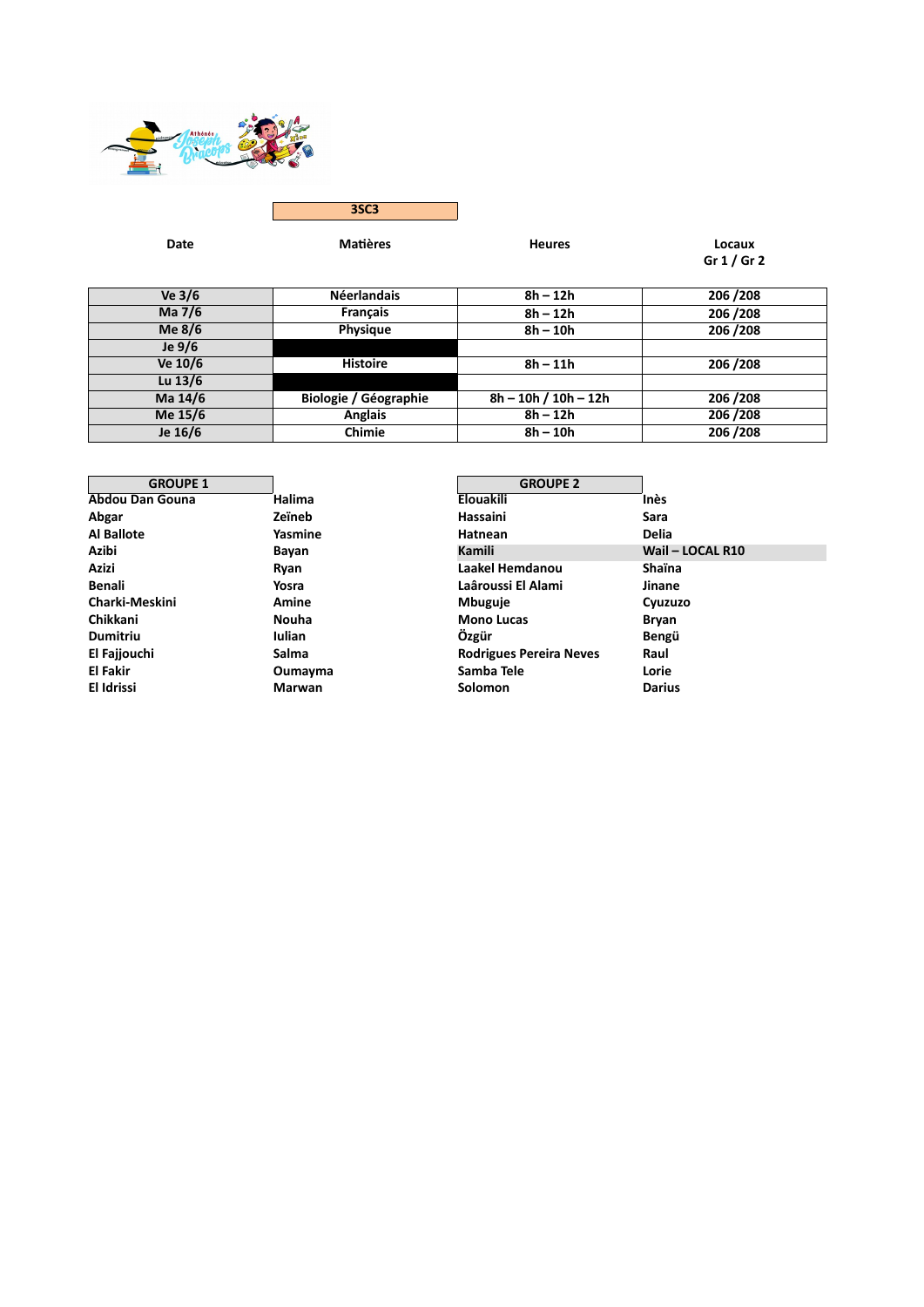

| Ve $3/6$  | <b>Néerlandais</b>    | $8h - 12h$             | 113 / 114 |
|-----------|-----------------------|------------------------|-----------|
| Ma 7/6    | <b>Francais</b>       | $8h - 12h$             | 113 / 114 |
| Me $8/6$  | <b>Physique</b>       | $8h - 10h$             | 113 / 114 |
| Je $9/6$  | Mathématiques         | $8h - 12h$             | 113 / 114 |
| Ve 10/6   | <b>Histoire</b>       | $8h - 11h$             | 113 / 114 |
| Lu $13/6$ |                       |                        |           |
| Ma 14/6   | Biologie / Géographie | $8h - 10h / 10h - 12h$ | 113 / 114 |
| Me 15/6   | <b>Anglais</b>        | $8h - 12h$             | 113 / 114 |
| Je 16/6   | Chimie                | $8h - 10h$             | 113 / 114 |

| <b>GROUPE 1</b>            |                     | <b>GROUPE 2</b> |                |
|----------------------------|---------------------|-----------------|----------------|
| Ahmed                      | Fasih               | Harib           | <b>Mohamed</b> |
| Ajalian                    | Ilyass              | Kiangani-Wumba  | Naomi          |
| Alamou                     | Houssine            | Loucif          | Lorenzo        |
| <b>Bahassou</b>            | <b>Mohamed</b>      | Mafuta-Luzolo   | Abel           |
| <b>Belaufi</b>             | Ibrahim - LOCAL R10 | <b>Milosiu</b>  | Rebeka         |
| <b>Bullen</b>              | Ryan                | Njima           | <b>Salim</b>   |
| Cardoso Da Conceição       | Laura - LOCAL R10   | <b>Ouachikh</b> | Wadir          |
| Chakani                    | Douha               | Ouali           | Salma          |
| Cherifi                    | <b>Firas</b>        | Saia            | Lorenzo        |
| <b>El Aakroute Mohamed</b> | Ayman               | Yousfi          | <b>Maroua</b>  |
| <b>El Aakroute Mohamed</b> | Romaissa            | Zabita          | Kawthar        |
| Ghaleb                     | Chaïma              |                 |                |
| Haddia Bargach             | Yasin               |                 |                |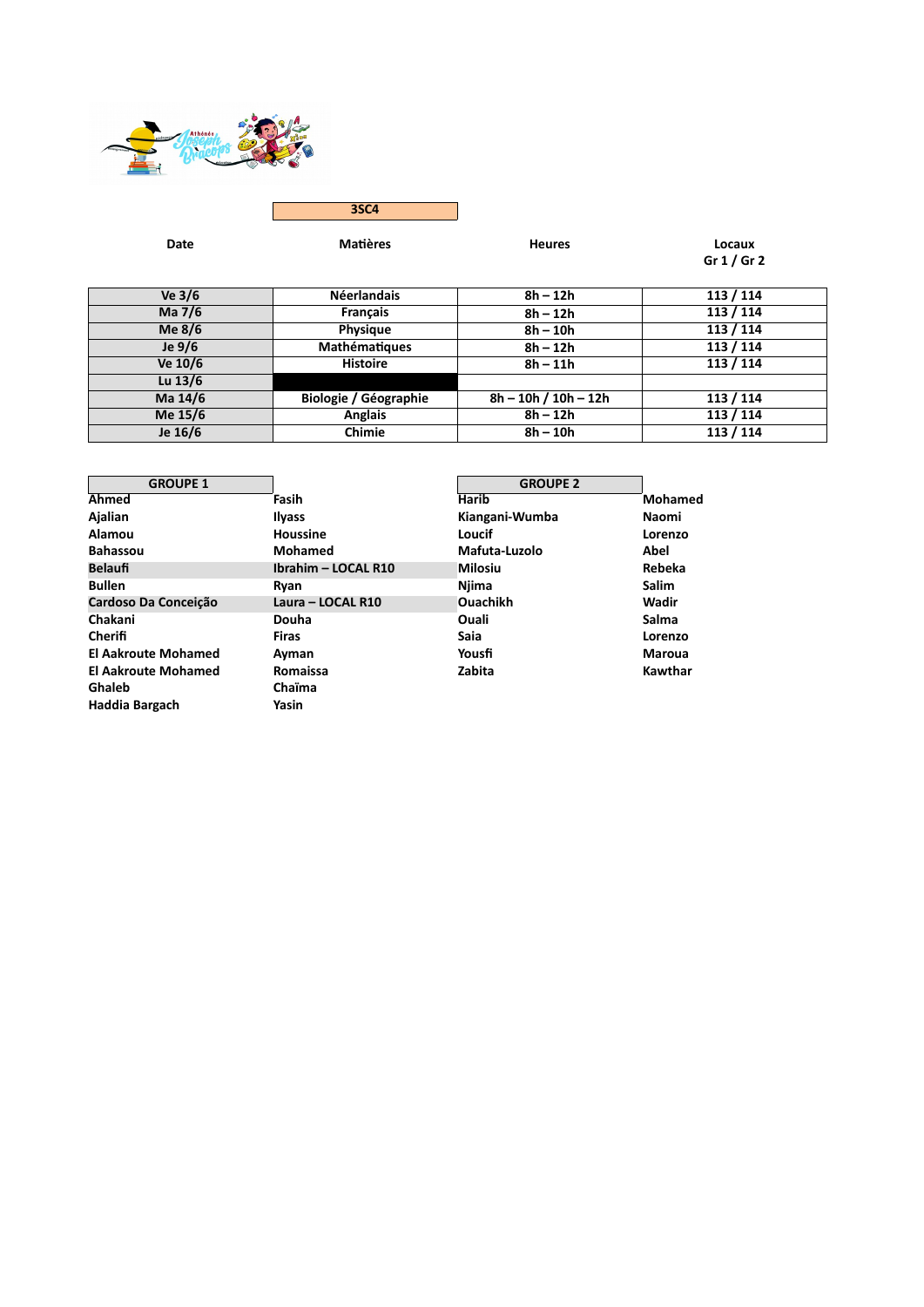

| Ve $3/6$  | <b>Néerlandais</b>    | $8h - 12h$             | 115 / 116 |
|-----------|-----------------------|------------------------|-----------|
| Ma 7/6    | <b>Francais</b>       | $8h - 12h$             | 115 / 116 |
| Me 8/6    | <b>Physique</b>       | $8h - 10h$             | 115 / 116 |
| Je 9/6    | Mathématiques         | $8h - 12h$             | 115 / 116 |
| Ve 10/6   | <b>Histoire</b>       | $8h - 11h$             | 115 / 116 |
| Lu $13/6$ |                       |                        |           |
| Ma 14/6   | Biologie / Géographie | $8h - 10h / 10h - 12h$ | 115 / 116 |
| Me 15/6   | <b>Anglais</b>        | $8h - 12h$             | 115 / 116 |
| Je 16/6   | Chimie                | $8h - 10h$             | 115 / 116 |

| <b>GROUPE 1</b>      |                   | <b>GROUPE 2</b> |                |
|----------------------|-------------------|-----------------|----------------|
| <b>Amhot Mohamed</b> | Hafsa             | Laroussi        | Soraya         |
| Augustyniak          | Alex              | Majed           | Jamil          |
| Chehata              | Hana              | Saadoune        | <b>Moamed</b>  |
| Chehboun             | Amira - LOCAL R10 | Sall            | Amadou         |
| Colesniuc            | Miriam            | Sall            | Mouhamadou     |
| Engwanda-Ongena      | <b>Nunzio</b>     | Sousa Briga     | Tiago          |
| Grelaud              | Josue             | Strzalkowska    | Nadia          |
| Haskouri Azzaoui     | Mourad            | Swistowski      | <b>Dominik</b> |
| Ilunga-Tshiapidia    | Timéo             | <b>Talhaoui</b> | Mohamed        |
| losub                | Gabriela          | Van de Putte    | Fiona          |
| Kaddar               | Aya               | Vincze          | Krisztian      |
| Kalim                | Khadija           | Zoch            | Krystian       |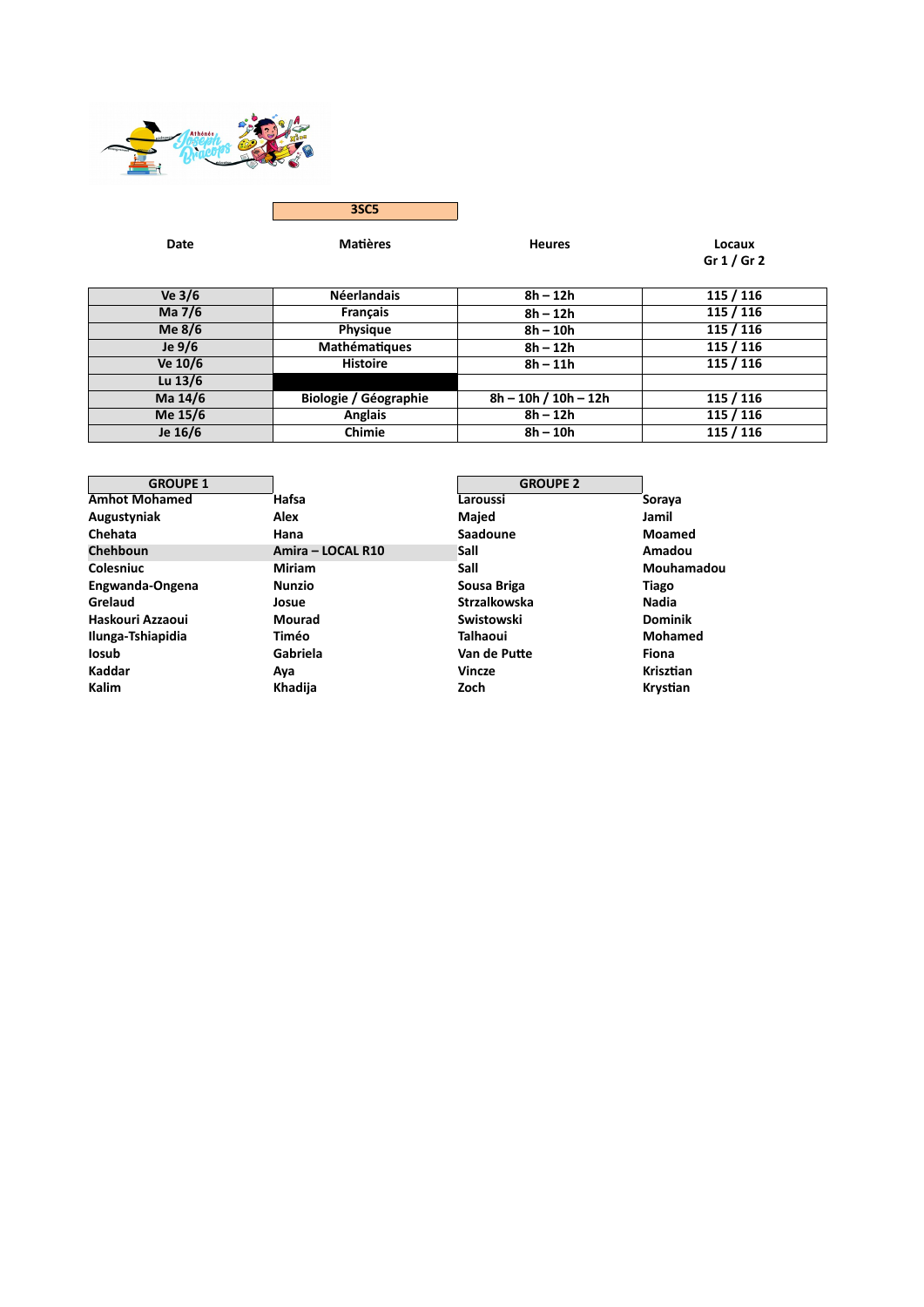

| Ve 3/6    | <b>Néerlandais</b>    | $8h - 12h$             | 213 / 214 |
|-----------|-----------------------|------------------------|-----------|
| Ma 7/6    | <b>Francais</b>       | $8h - 12h$             | 213 / 214 |
| Me 8/6    | <b>Physique</b>       | $8h - 10h$             | 213 / 214 |
| Je 9/6    |                       |                        |           |
| Ve 10/6   | <b>Histoire</b>       | $8h - 11h$             | 213/214   |
| Lu $13/6$ |                       |                        |           |
| Ma 14/6   | Biologie / Géographie | $8h - 10h / 10h - 12h$ | 213 / 214 |
| Me 15/6   | <b>Anglais</b>        | $8h - 12h$             | 213 / 214 |
| Je 16/6   | Chimie                | $8h - 10h$             | 213 / 214 |

| <b>GROUPE 1</b>      |                 | <b>GROUPE 2</b>           |                    |
|----------------------|-----------------|---------------------------|--------------------|
| <b>Alsakaf</b>       | Hussam          | El Mowafy                 | Ziad               |
| <b>Bauwens</b>       | Fallow          | El Ouazghari              | Rania              |
| <b>Boughassal</b>    | Gebril          | Guerti                    | Rayan              |
| <b>Boundati</b>      | <b>Badrdine</b> | Mcheik                    | Zahraa             |
| <b>Chbok Benrkia</b> | Hiba            | Safiah                    | Aya                |
| <b>Chehade</b>       | Mohammad        | <b>Slimani</b>            | Loubna - LOCAL R10 |
| Chergui              | Dounia          | <b>Slimani</b>            | Sabah - LOCAL R10  |
| Dansoko              | Aischa          | Srifi Kallali El Hammaoui | Yousra             |
| <b>Diallo</b>        | Kadiatou        | <b>Taelman Riffo</b>      | <b>Vicente</b>     |
| Djilali              | Anass           | <b>Tavares dos Santos</b> | Dylan              |
| <b>El Marabet</b>    | Abderrahmane    | <b>Tououileb</b>          | Louay              |
|                      |                 | Williame                  | Loanne             |
|                      |                 | Youala                    | <b>Hicham</b>      |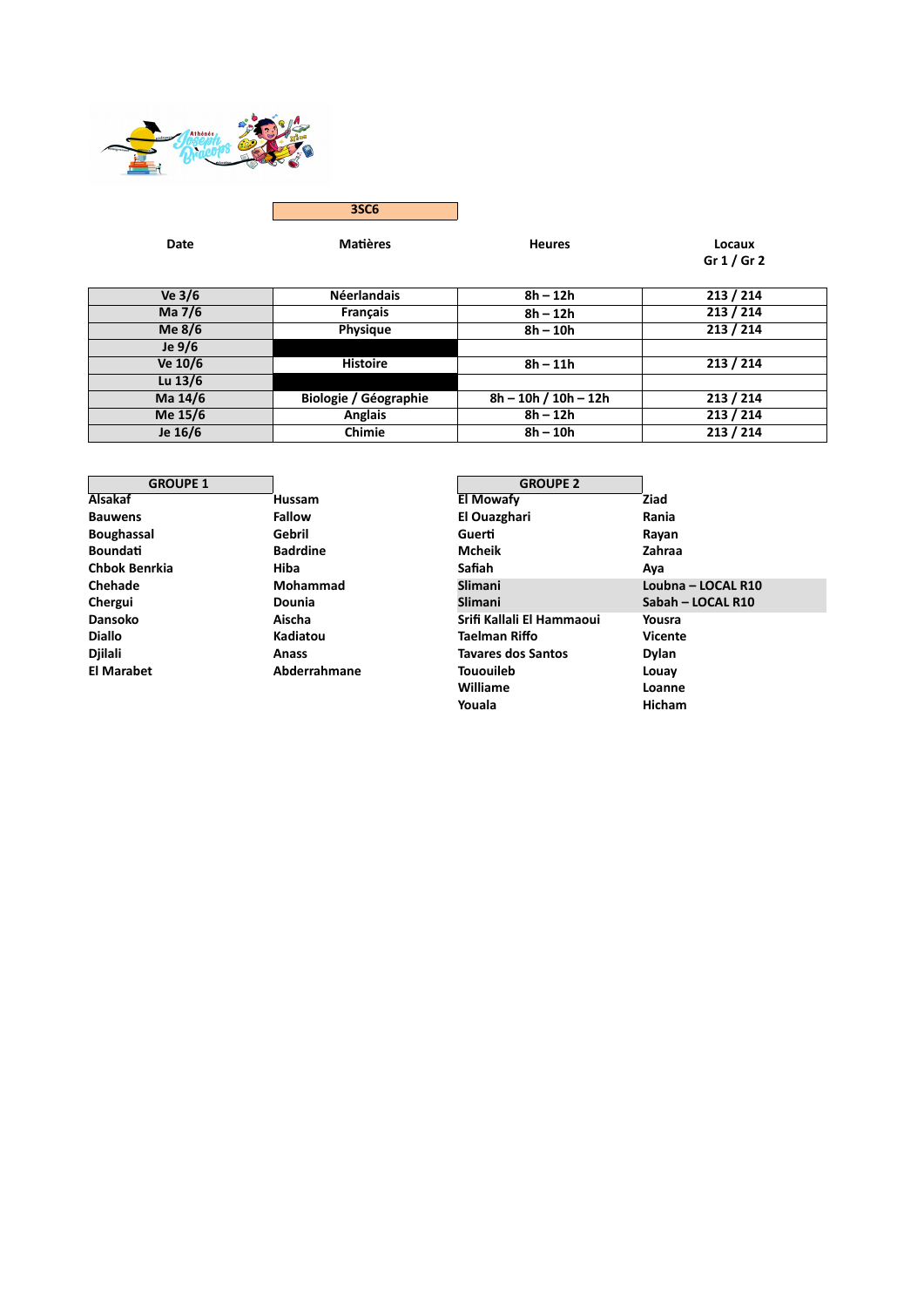

| Ve $3/6$  | <b>Néerlandais</b>    | $8h - 12h$             | 215/216   |
|-----------|-----------------------|------------------------|-----------|
| Ma 7/6    | <b>Francais</b>       | $8h - 12h$             | 215 / 216 |
| Me 8/6    | <b>Physique</b>       | $8h - 10h$             | 215 / 216 |
| Je $9/6$  | Mathématiques         | $8h - 12h$             | 215 / 216 |
| Ve 10/6   | <b>Histoire</b>       | $8h - 11h$             | 215 / 216 |
| Lu $13/6$ |                       |                        |           |
| Ma 14/6   | Biologie / Géographie | $8h - 10h / 10h - 12h$ | 215 / 216 |
| Me 15/6   | <b>Anglais</b>        | $8h - 12h$             | 215 / 216 |
| Je 16/6   | Chimie                | $8h - 10h$             | 215 / 216 |

| <b>GROUPE 1</b> |                          | <b>GROUPE 2</b>      |                       |
|-----------------|--------------------------|----------------------|-----------------------|
| Aifar           | <b>Bilal</b>             | Fabian               | Daniela-Andreea       |
| Amazzal         | <b>Karim</b>             | Habra                | Samia                 |
| Amini           | Mozamil                  | Hartiti              | <b>Basma</b>          |
| Arslan          | Omer                     | <b>Lachiouech</b>    | Chahinaze - LOCAL R10 |
| Ayau            | Amin                     | Lasri                | Yasmine               |
| Ayed            | Hamza                    | Mahfoudi El Mejdoubi | <b>Basmala</b>        |
| Ba              | Thierno                  | Orha                 | Maria                 |
| <b>Ben Ayad</b> | <b>Imran</b>             | <b>Ouallal</b>       | Farah                 |
| Cocos           | Yasmina                  | <b>Simsek</b>        | <b>Elif</b>           |
| Djemili         | <b>Soundous</b>          | Taheri               | Asma                  |
| El Aïssati      | Fatima Zohra - LOCAL R10 | <b>Talhaoui</b>      | Mina                  |
| El Idrissi      | <b>Narjisse</b>          | Touti                | Wafa                  |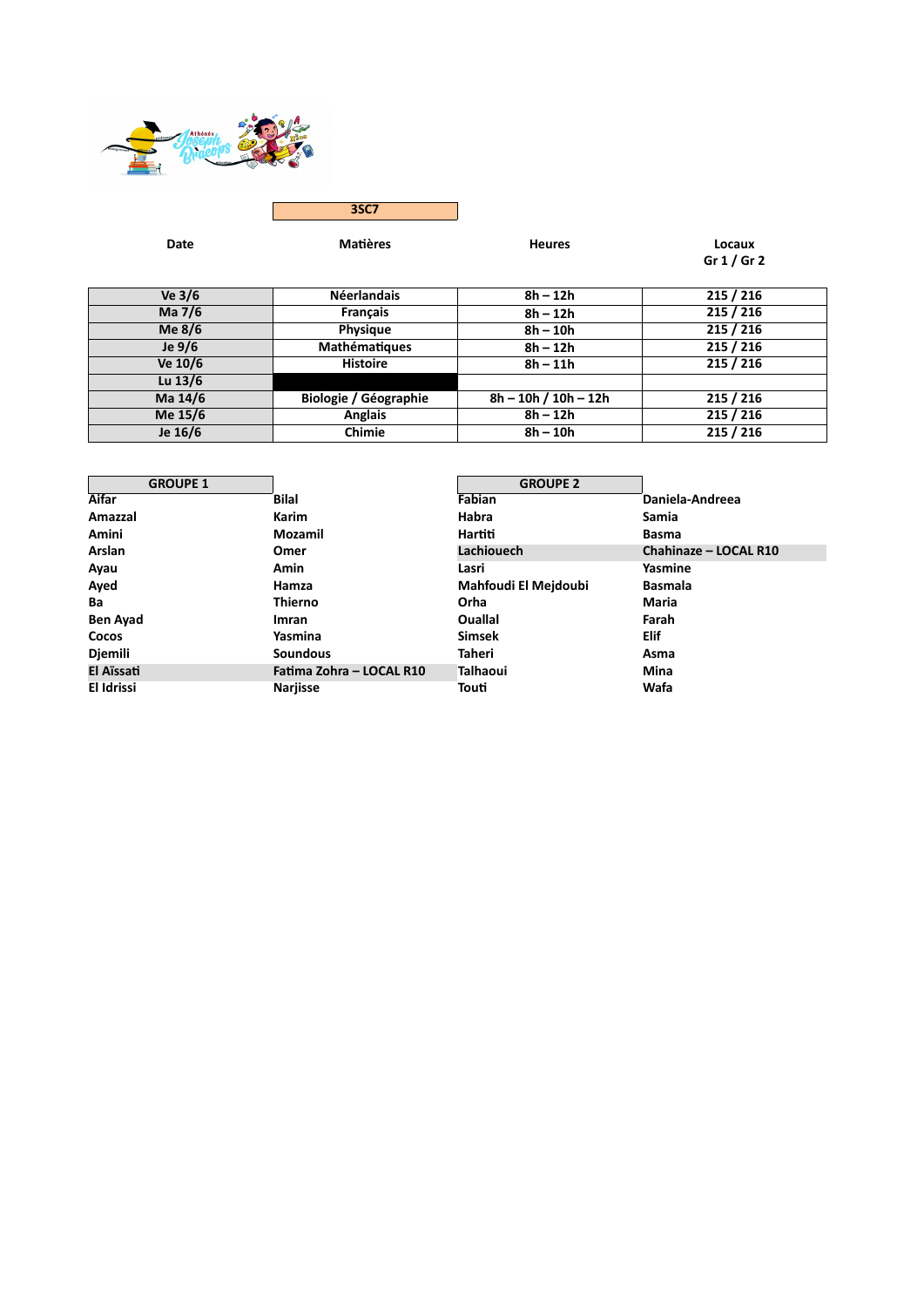

**3SE1**

| Ve $3/6$  | <b>Néerlandais</b>    | $8h - 12h$             | 218 / 219 |
|-----------|-----------------------|------------------------|-----------|
| Ma 7/6    | <b>Francais</b>       | $8h - 12h$             | 218 / 219 |
| Me 8/6    | <b>Physique</b>       | $8h - 10h$             | 218 / 219 |
| Je $9/6$  | Mathématiques         | $8h - 12h$             | 218 / 219 |
| Ve 10/6   | <b>Histoire</b>       | $8h - 11h$             | 218 / 219 |
| Lu $13/6$ | Sciences économiques  | $8h - 12h$             | 204 / R20 |
| Ma 14/6   | Biologie / Géographie | $8h - 10h / 10h - 12h$ | 218 / 219 |
| Me 15/6   | <b>Anglais</b>        | $8h - 12h$             | 218 / 219 |
| Je 16/6   | Chimie                | $8h - 10h$             | 218 / 219 |

| <b>GROUPE 1</b> |              | <b>GROUPE 2</b>      |                   |
|-----------------|--------------|----------------------|-------------------|
| Aalioua         | <b>Insaf</b> | Hannou               | <b>Siham</b>      |
| Aârab           | Mohammed     | <b>lablonciuc</b>    | Vasika            |
| Abdel-Hadi      | Adnan        | Jeangout             | Léa               |
| Alaoglu         | <b>Idris</b> | Khouja               | Ahmed             |
| Antimov         | Alex         | Khouja               | Ilias - LOCAL R10 |
| Avdalyan        | Anahit       | Kondjo-Tana Otete    | <b>Desire</b>     |
| <b>Bekraoui</b> | Emma         | Koutoubi             | <b>Younes</b>     |
| <b>Demir</b>    | Kerim        | Lahdoudi             | Mohamed           |
| El Boughdadi    | <b>Ines</b>  | <b>Okito Wemakov</b> | Wesley            |
| El Miri         | Amine        | Pereira da Silva     | Rafael            |
| Grodzki         | Kacper       | <b>Skrzypek</b>      | Océane            |
|                 |              | Yalçin               | Taha              |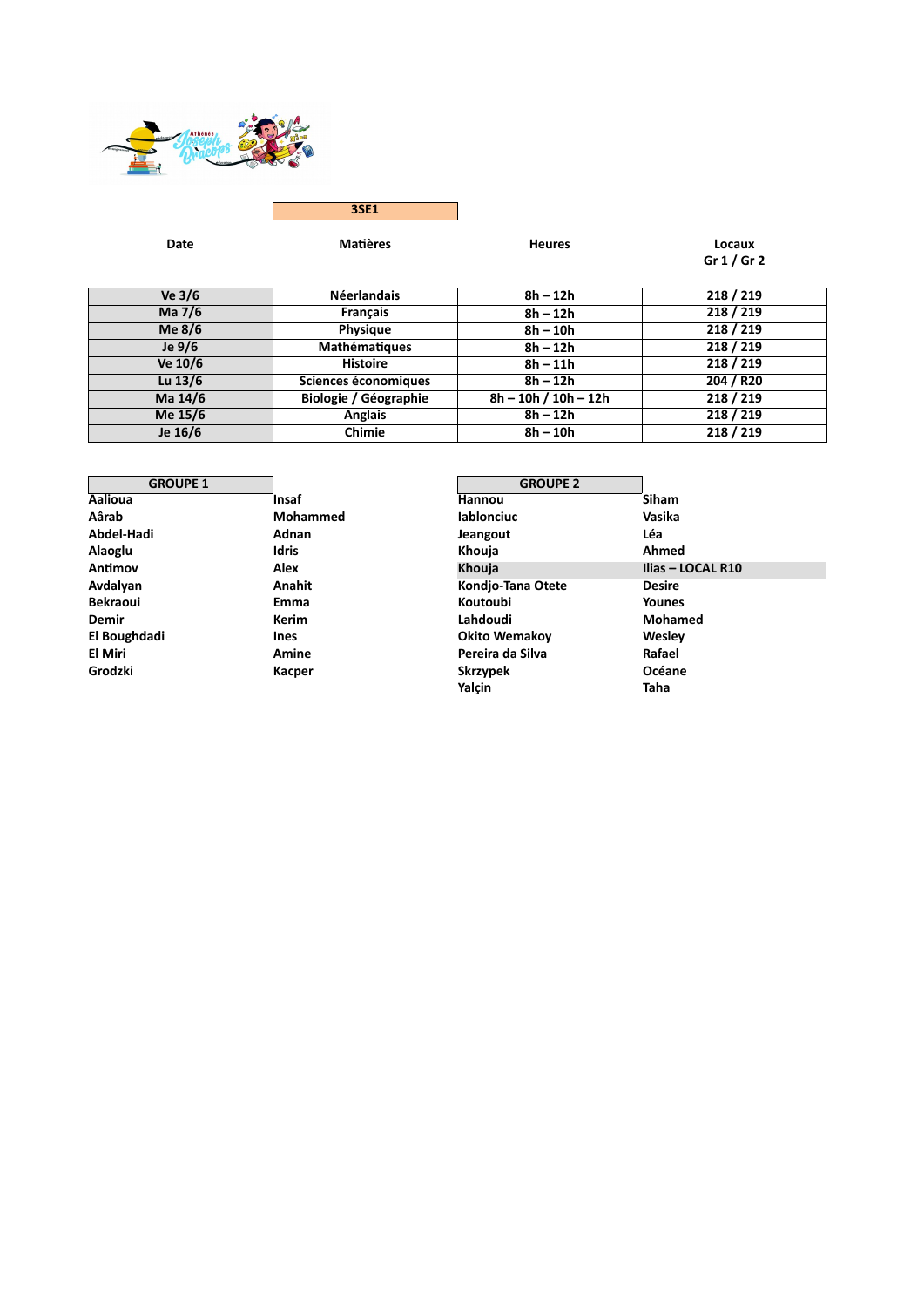

**3SE2**

| Ve $3/6$  | <b>Néerlandais</b>    | $8h - 12h$             | 108 / 109 |
|-----------|-----------------------|------------------------|-----------|
| Ma 7/6    | <b>Francais</b>       | $8h - 12h$             | 119 / 120 |
| Me $8/6$  | <b>Physique</b>       | $8h - 10h$             | 211/221   |
| Je $9/6$  |                       |                        |           |
| Ve 10/6   | <b>Histoire</b>       | $8h - 11h$             | 119 / 120 |
| Lu $13/6$ | Sciences économiques  | $8h - 12h$             | 110 / 111 |
| Ma 14/6   | Biologie / Géographie | $8h - 10h / 10h - 12h$ | 211/221   |
| Me 15/6   | <b>Anglais</b>        | $8h - 12h$             | 211/221   |
| Je 16/6   | Chimie                | $8h - 10h$             | 211/221   |

| <b>GROUPE 1</b>   |                | <b>GROUPE 2</b>      |                |
|-------------------|----------------|----------------------|----------------|
| <b>Belhaj</b>     | <b>Naoual</b>  | Kankwenda Mutombo    | Jacob          |
| <b>Benziane</b>   | Avat           | <b>Kharchouch</b>    | Sondosse       |
| <b>Boujatioui</b> | Adnane         | Laci                 | Eleonora       |
| <b>Boukhris</b>   | Yanis          | Lambotte             | Mehdi          |
| <b>Boulaayoun</b> | Abdessamie     | Makhloufi            | Rayan          |
| Chaaer            | Ilyas          | Mechboua             | <b>Nisrine</b> |
| Cibik             | Dilay          | <b>Minhas</b>        | Muhammad       |
| Ciftci            | Erkan          | Rahou                | Anas           |
| <b>Dardoufi</b>   | Soumaya        | <b>Tavares Pinto</b> | <b>Daniela</b> |
| Dinu              | <b>David</b>   | Tsouli Bougallab     | Zainab         |
| El Kamel          | Luna           | Van De Maele         | <b>Kevin</b>   |
| El Marini         | <b>Mohamed</b> | Zaki                 | Zaynab         |
| Kamtoudji Mbiakop | <b>Armelle</b> |                      |                |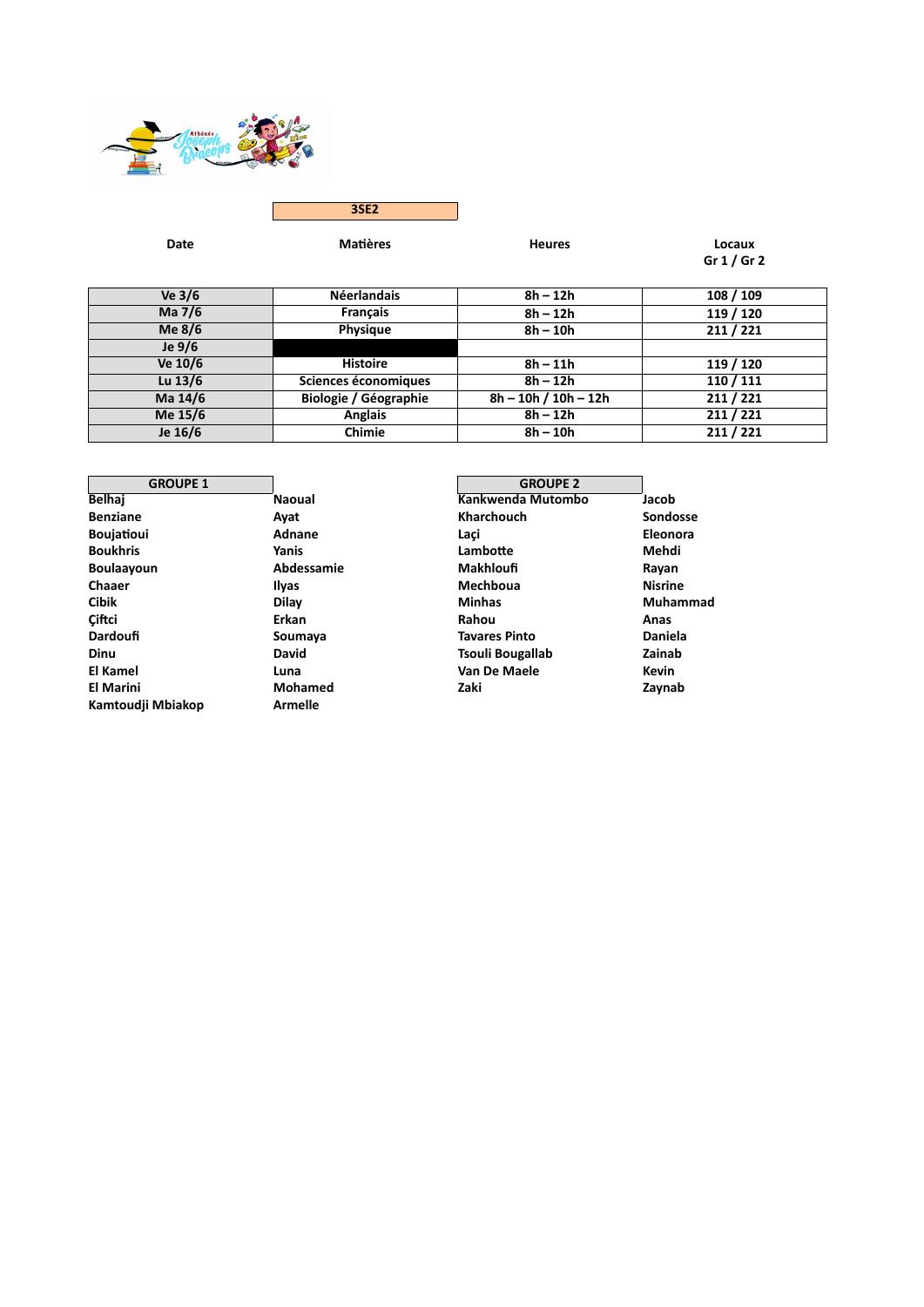

**4CG CM**

**Date Matières Heures Locaux Gr 1 / Gr 2**

| Ve $3/6$  | Géographie                 | $8h - 10h$               | R <sub>19</sub> / R <sub>20</sub> |
|-----------|----------------------------|--------------------------|-----------------------------------|
| Ma 7/6    | <b>Biologie / Physique</b> | $8h - 10h / 10h - 12h30$ | 36/38                             |
| Me 8/6    | <b>Anglais</b>             | $8h - 10h30$             | 36/38                             |
| Je $9/6$  | <b>Français</b>            | $8h - 12h$               | 36/38                             |
| Ve 10/6   | Grec                       | $8h - 12h$               | 36/38                             |
| Lu $13/6$ | <b>Néerlandais</b>         | $8h - 12h$               | 108 / 109                         |
| Ma 14/6   | <b>Chimie</b>              | $8h - 11h$               | 108 / 109                         |
| Me 15/6   | Latin                      | $8h - 12h$               | 108 / 109                         |
| Je 16/6   | Mathématiques              | $8h - 12h$               | 108 / 109                         |
| Ve 17/6   | <b>Histoire</b>            | $8h - 10h$               | 203 / 204                         |

**GROUPE 1**<br> **Claudine**<br> **Claudine Kakumba Manya**<br>Pignato **Pignato Salvatore Chen Xiao Ling Lili Mohamed**<br>Thomas **Giarrizzo Thomas Jacobs Loïc Lkoutbi Anass Ndanda Camryn**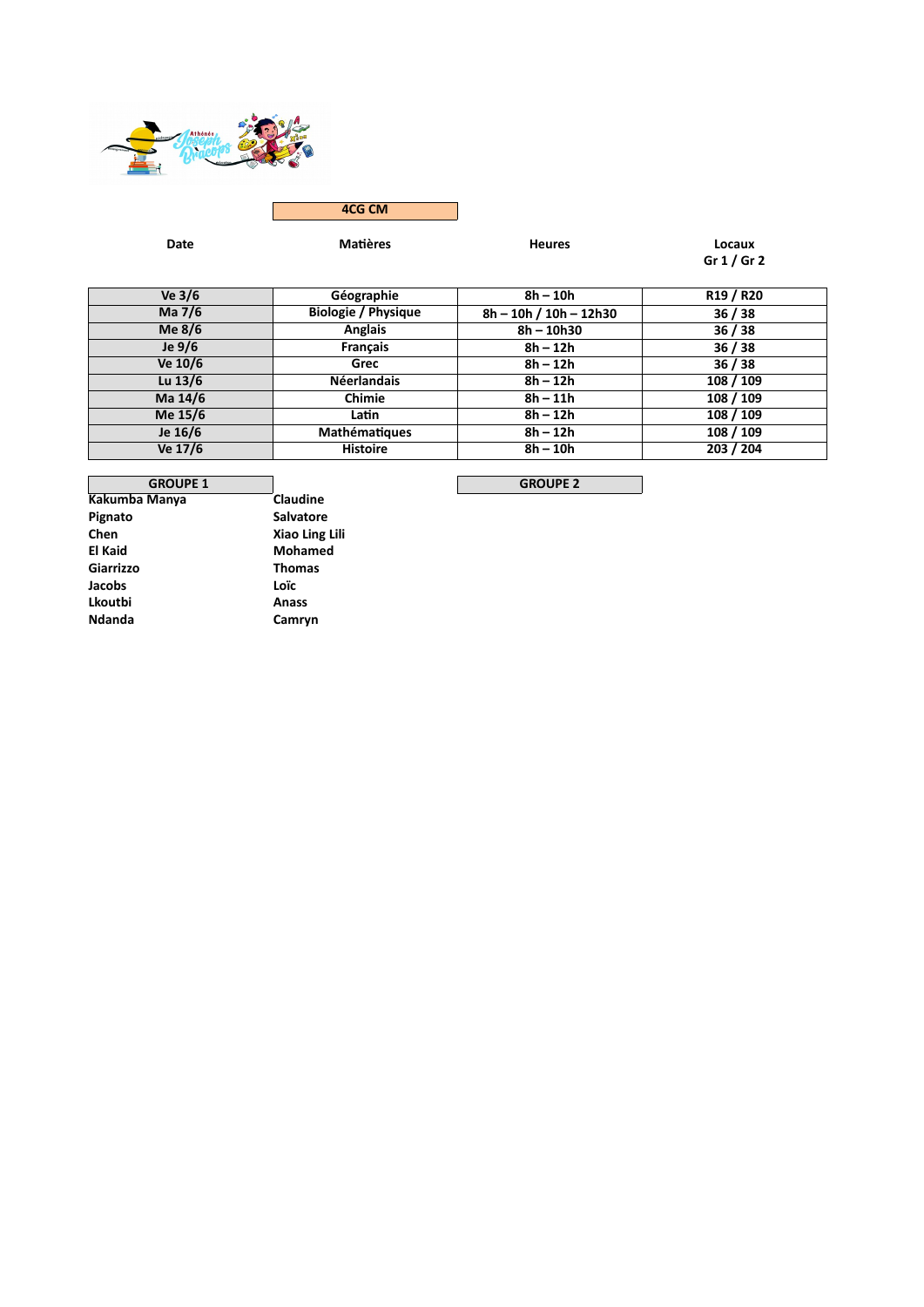

**4CS**

| Ve $3/6$  | Géographie           | $8h - 10h$   | R <sub>19</sub> / R <sub>20</sub> |
|-----------|----------------------|--------------|-----------------------------------|
| Ma 7/6    | <b>Biologie</b>      | $8h - 11h$   | 36/38                             |
| Me $8/6$  | <b>Anglais</b>       | $8h - 10h30$ | 36/38                             |
| Je $9/6$  | Français             | $8h - 12h$   | 36/38                             |
| Ve 10/6   | <b>Physique</b>      | $8h - 11h$   | 36/38                             |
| Lu $13/6$ | <b>Néerlandais</b>   | $8h - 12h$   | 108 / 109                         |
| Ma 14/6   | Chimie               | $8h - 11h$   | 108 / 109                         |
| Me 15/6   | Latin                | $8h - 12h$   | 108 / 109                         |
| Je 16/6   | <b>Mathématiques</b> | $8h - 12h$   | 108 / 109                         |
| Ve 17/6   | <b>Histoire</b>      | $8h - 10h$   | 203 / 204                         |

| <b>GROUPE 1</b> |        | <b>GROUPE 2</b>  |
|-----------------|--------|------------------|
| <b>Asroun</b>   | Wiâm   | El Boujadaini    |
| <b>Bakaoui</b>  | Sara   | El Hasnaoui      |
| <b>Boustane</b> | Safia  | <b>El Khateb</b> |
| <b>Bria</b>     | Lucian | Ghailani         |
| Chilah          | Tarek  | Gourad           |

| <b>GROUPE 1</b> |              | <b>GROUPE 2</b>     |                 |
|-----------------|--------------|---------------------|-----------------|
| Asroun          | Wiâm         | El Boujadaini       | Kenza           |
| Bakaoui         | Sara         | El Hasnaoui         | Yasmina         |
| <b>Boustane</b> | Safia        | <b>El Khateb</b>    | Mohamed         |
| Bria            | Lucian       | Ghailani            | <b>Ilyes</b>    |
| Chilah          | <b>Tarek</b> | Gourad              | Othmane         |
|                 |              | Kallouch            | Zinab           |
|                 |              | Kammachi            | Yacine          |
|                 |              | <b>Naklicki</b>     | <b>Dominik</b>  |
|                 |              | Panda               | <b>Fidelina</b> |
|                 |              | Pierre              | Romain          |
|                 |              | <b>Talha</b>        | Assia           |
|                 |              | Ünal                | Mohamed         |
|                 |              | Verdial e conceicao | Lucas           |
|                 |              | Volpe               | <b>Dario</b>    |
|                 |              |                     |                 |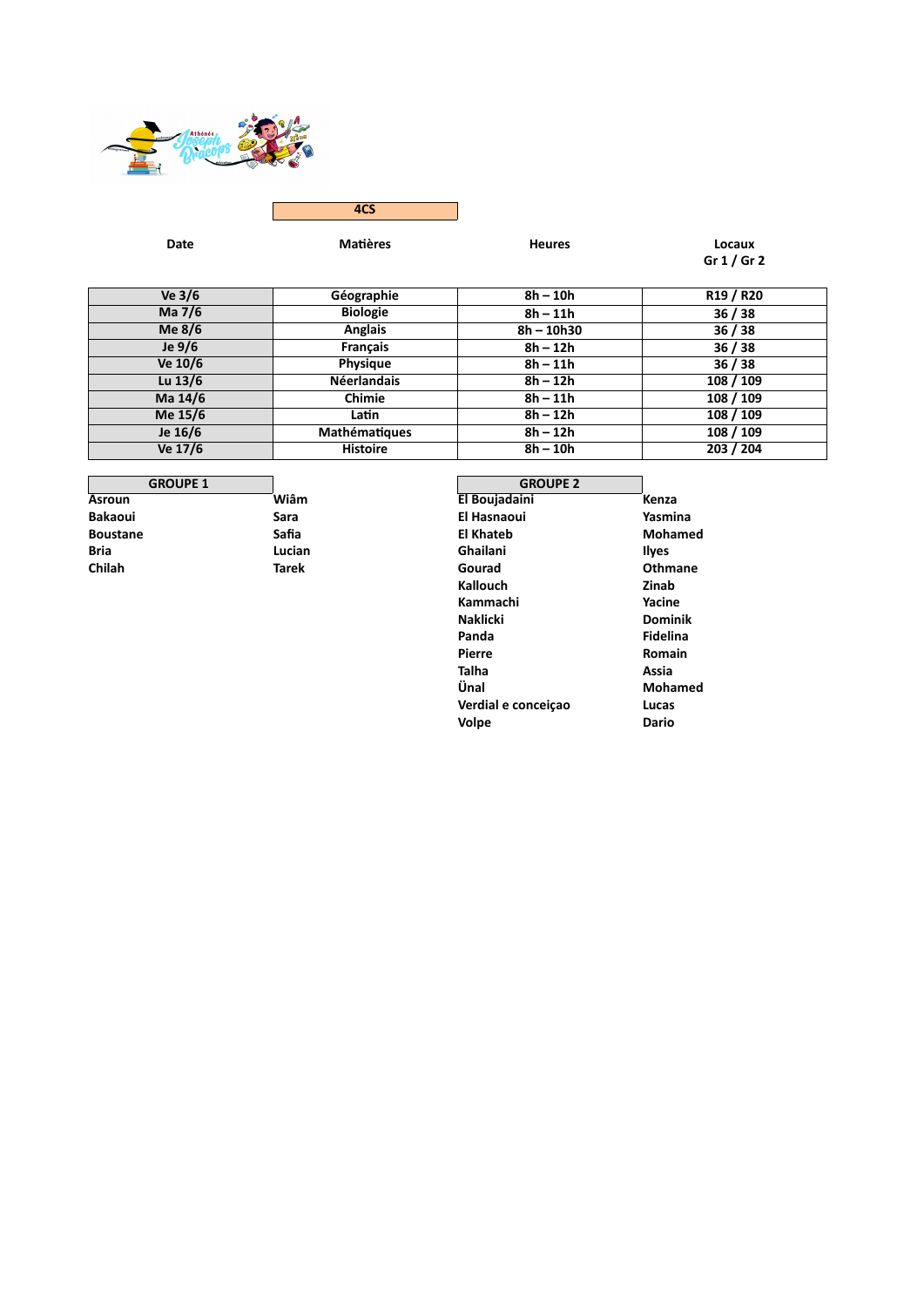

**Date Matières Heures Locaux Gr 1 / Gr 2**

| Ve $3/6$  | Géographie           | $8h - 10h$   | R21 / R22             |
|-----------|----------------------|--------------|-----------------------|
| Ma 7/6    | <b>Biologie</b>      | $8h - 11h$   | R <sub>14</sub> / 209 |
| Me $8/6$  | <b>Anglais</b>       | $8h - 10h30$ | R <sub>14</sub> / 209 |
| Je $9/6$  | Français             | $8h - 12h$   | R <sub>14</sub> / 209 |
| Ve 10/6   | <b>Physique</b>      | $8h - 11h$   | R <sub>14</sub> / 209 |
| Lu $13/6$ | <b>Néerlandais</b>   | $8h - 12h$   | 115 / 116             |
| Ma 14/6   | Chimie               | $8h - 11h$   | 115 / 116             |
| Me 15/6   |                      |              |                       |
| Je 16/6   | <b>Mathématiques</b> | $8h - 12h$   | 31/38                 |
| Ve 17/6   | <b>Histoire</b>      | $8h - 10h$   | 115 / 116             |

**GROUPE 1**<br>Sofia<br>G **Akachar Sofia Guerbaoui Yasmina Alves Da Costa José El Hri Dohaae Benchaib Yousra El Idrissi Bouraada Ranya Bendriouch Raniya El Montropolis El Montropolis El Montropolis El Montropolis El Montropolis El Montropolis El Montropolis El Montropolis El Montropolis El Montropolis El Montropolis El Montropolis El Montropolis El M Ben Haddi Adam Fainita Julian Beseren Sefkan Jabri Zineb Bouyaala Lamia Kaadouch Hajjioui Yassin Cellauro Alessia Kanda Bekali I. Divine Chabou Anaïs Khalifé Ali Darsif Mohamed K**<br> **Diallo Marwane K Diallo Marwane Marwane Marwane Marwane Marwane Marwane Marwane Marwane Marwane Marwane Marwane Marwane Marwane Marwane Marwane Marwane Marwane Marwane Marwane Marwane Marwane Ma El Fakir Zaineb Mutombo Kazadi Isaac**

| <b>GROUPE 2</b>     |                |
|---------------------|----------------|
| Guerbaoui           | Yasmina        |
| El Hri              | <b>Dohaae</b>  |
| El Idrissi Bouraada | Ranya          |
| <b>El Moussaoui</b> | Ali            |
| Fainita             | Julian         |
| Jabri               | Zineb          |
| Kaadouch Hajjioui   | Yassin         |
| Kanda Bekali I.     | <b>Divine</b>  |
| Khalifé             | Ali            |
| Klimowicz           | <b>Bartosz</b> |
| Kulikowski          | Jan            |
| Mutombo Kazadi      | Isaac          |
| Rodrigues da Silva  | João           |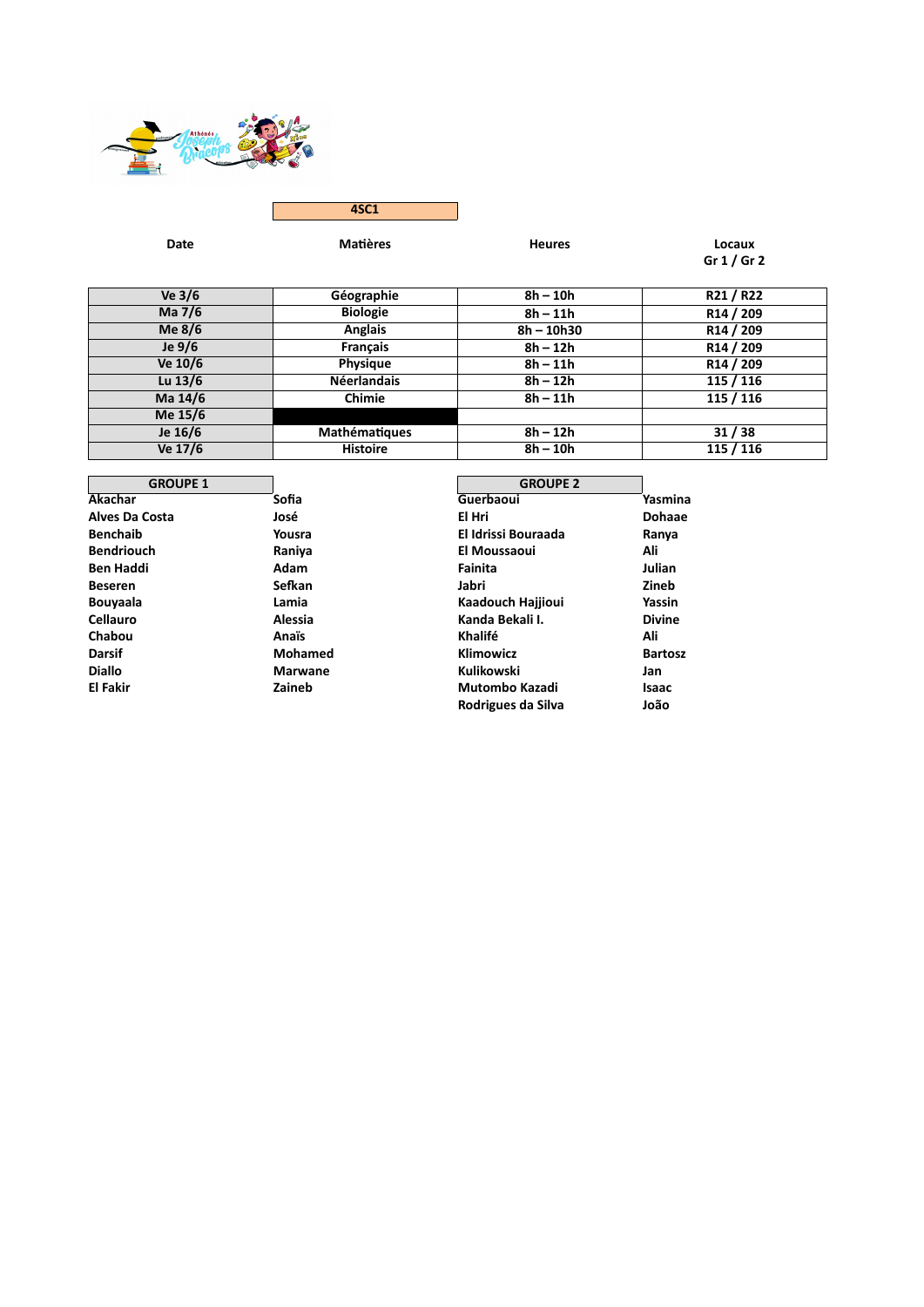

| Ve $3/6$  | Géographie           | $8h - 10h$   | 108 / 109 |
|-----------|----------------------|--------------|-----------|
| Ma 7/6    | <b>Biologie</b>      | $8h - 11h$   | 108 / 109 |
| Me $8/6$  | <b>Anglais</b>       | $8h - 10h30$ | 108 / 109 |
| Je $9/6$  | <b>Français</b>      | $8h - 12h$   | 108 / 109 |
| Ve 10/6   | <b>Physique</b>      | $8h - 11h$   | 108 / 109 |
| Lu $13/6$ | <b>Néerlandais</b>   | $8h - 12h$   | 213 / 214 |
| Ma 14/6   | Chimie               | $8h - 11h$   | 213 / 214 |
| Me 15/6   |                      |              |           |
| Je 16/6   | <b>Mathématiques</b> | $8h - 12h$   | 213 / 214 |
| Ve 17/6   | <b>Histoire</b>      | $8h - 10h$   | 213 / 214 |

| <b>GROUPE 1</b>          |                    | <b>GROUPE 2</b> |               |
|--------------------------|--------------------|-----------------|---------------|
| <b>Abdeloifi</b>         | Hajar              | Dahbi           | Ayoub         |
| Amjahad                  | Mohamed            | <b>Dakak</b>    | Rami          |
| Aso Bouh                 | <b>Iman</b>        | <b>Delporte</b> | <b>Maxime</b> |
| <b>Bel Bachir</b>        | Hafsa              | <b>Devos</b>    | Julien        |
| <b>Belmahi Bezrhoudi</b> | Ahmed              | Hatnean         | <b>Robert</b> |
| <b>Benlamlih</b>         | <b>Wassim</b>      | <b>Kivrak</b>   | Kadir         |
| Chaabane                 | <b>Hibat Allah</b> | Lacquemant      | <b>Maxime</b> |
| Chaabane                 | Jaïza              | Nimani          | Rayan         |
| Chaabi                   | Romayssa           | Skorupska       | Wiktoria      |
| Chebaro                  | Nour               | Van de Velde    | Déborah       |
| <b>Chiaburu</b>          | Andrei             | Zaim            | Saad          |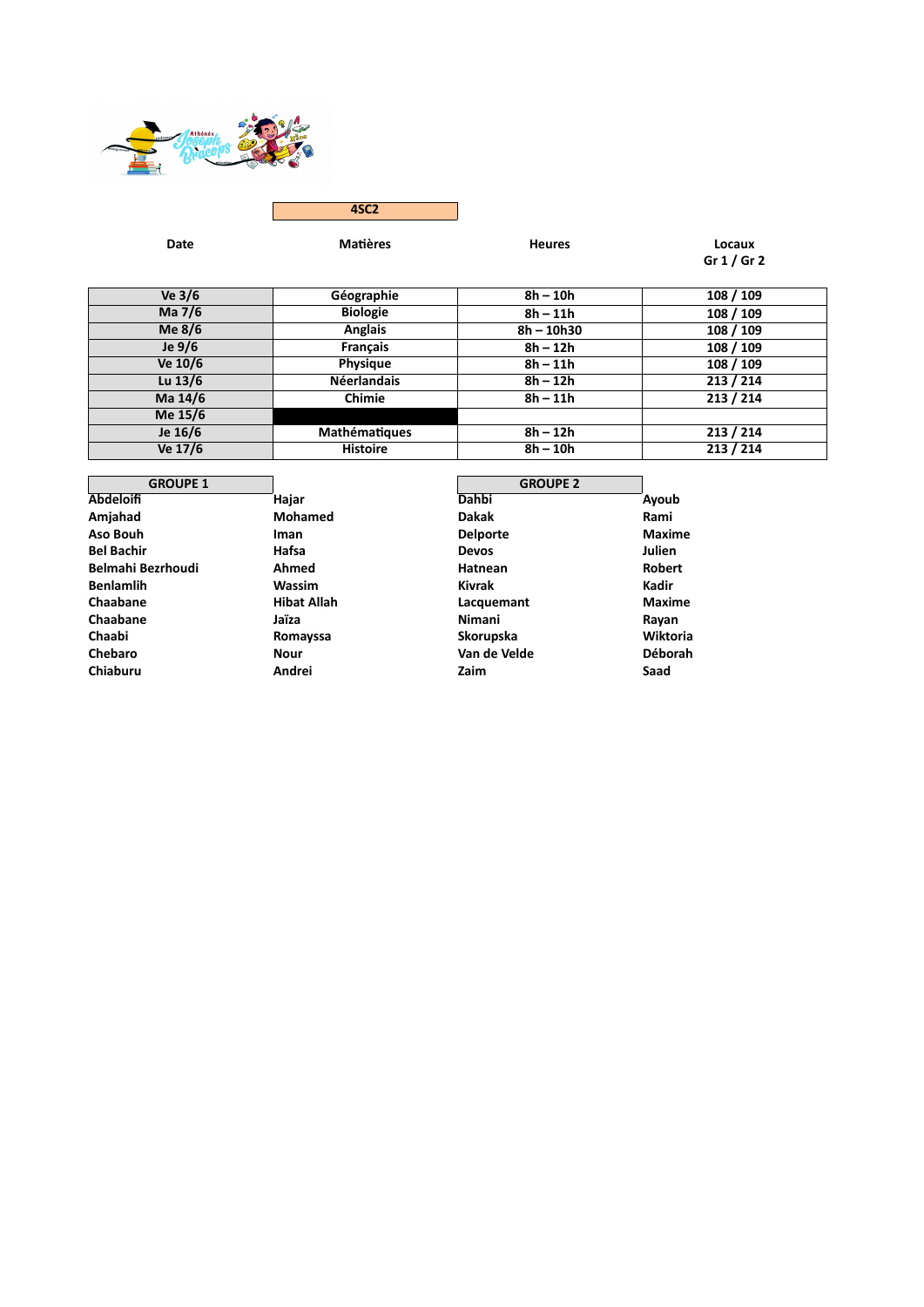

**Date Matières Heures Locaux Gr 1 / Gr 2**

| Ve $3/6$  | Géographie           | $8h - 10h$   | 110 / 111 |
|-----------|----------------------|--------------|-----------|
| Ma 7/6    | <b>Biologie</b>      | $8h - 11h$   | 110 / 111 |
| Me $8/6$  | <b>Anglais</b>       | $8h - 10h30$ | 110 / 111 |
| Je $9/6$  | <b>Français</b>      | $8h - 12h$   | 110 / 111 |
| Ve 10/6   | <b>Physique</b>      | $8h - 11h$   | 110 / 111 |
| Lu $13/6$ | <b>Néerlandais</b>   | $8h - 12h$   | 110 / 111 |
| Ma 14/6   | <b>Chimie</b>        | $8h - 11h$   | 110 / 111 |
| Me 15/6   |                      |              |           |
| Je 16/6   | <b>Mathématiques</b> | $8h - 12h$   | 110 / 111 |
| Ve 17/6   | <b>Histoire</b>      | $8h - 10h$   | 110 / 111 |

| <b>GROUPE 1</b> |                | <b>GROUPE 2</b>         |                    |
|-----------------|----------------|-------------------------|--------------------|
| Ak              | Yasin          | Kuci                    | Egzon              |
| <b>Benmrah</b>  | Dounia         | Laabich                 | Anas               |
| <b>Benmrah</b>  | Fatima         | <b>Mimouni</b>          | <b>Ines</b>        |
| Chelaghmi       | Yasmina        | <b>Mohamed Boulboul</b> | Hamza              |
| da Silva Ferra  | Yuno           | <b>Mutombo</b>          | Adam               |
| <b>Diallo</b>   | <b>Bintou</b>  | Sakouane                | Amine              |
| Edehmanen       | <b>Nariman</b> | Salama                  | <b>Ines</b>        |
| El Haddadi      | Magda          | Sarioglu                | <b>Mehmet Kaan</b> |
| Hammoud         | <b>Oussama</b> | <b>Tsouli Bougallab</b> | Mohamed            |
| Jouhri          | Zayneb         | Yüce                    | Can                |
| Kamouni         | <b>Nawal</b>   | Ziyani Taibi            | Obaid              |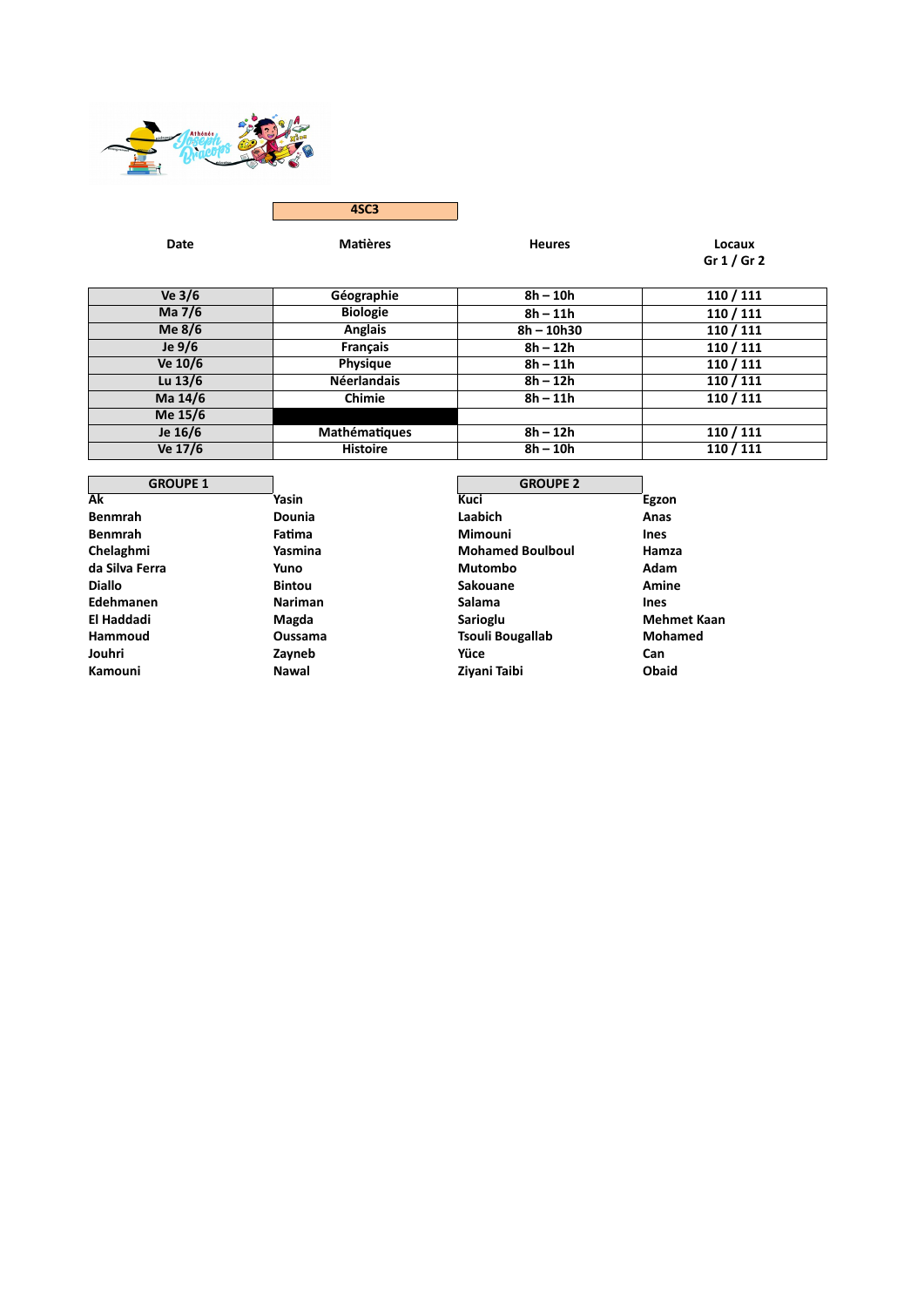

| Ve 3/6    | Géographie         | $8h - 10h$   | 206 / 208 |
|-----------|--------------------|--------------|-----------|
| Ma 7/6    | <b>Biologie</b>    | $8h - 11h$   | 206 / 208 |
| Me 8/6    | <b>Anglais</b>     | $8h - 10h30$ | 206 / 208 |
| Je $9/6$  | <b>Français</b>    | $8h - 12h$   | 206 / 208 |
| Ve 10/6   | <b>Physique</b>    | $8h - 11h$   | 206 / 208 |
| Lu $13/6$ | <b>Néerlandais</b> | $8h - 12h$   | 206 / 208 |
| Ma 14/6   | <b>Chimie</b>      | $8h - 11h$   | 206 / 208 |
| Me 15/6   |                    |              |           |
| Je 16/6   | Mathématiques      | $8h - 12h$   | 206 / 208 |
| Ve 17/6   | <b>Histoire</b>    | $8h - 10h$   | 206 / 208 |

| <b>GROUPE 1</b>      |                | <b>GROUPE 2</b>           |          |
|----------------------|----------------|---------------------------|----------|
| Afkir                | Haron          | <b>Nehad Ahmed Sallam</b> | Yassin   |
| <b>Bogatyrev</b>     | Ismayl         | <b>Nunes De Moura</b>     | Ana      |
| <b>Diallo</b>        | Amadou         | Orabai                    | Sana     |
| Gagorowski           | <b>Olivier</b> | <b>Salim</b>              | Zaynab   |
| Houari               | Ranya          | Saou                      | Yassine  |
| <b>Khaled</b>        | Yasmine        | <b>Sarhdaoui</b>          | Mouadh   |
| Konan                | Aubierge       | Semdani                   | Yousri   |
| Majed                | <b>Sirine</b>  | Sidikou                   | Safiatou |
| Masso                | Anne           | Swistowski                | Michal   |
| <b>Milosiu</b>       | Sarah          | <b>Tajaouart</b>          | Anas     |
| <b>Munoz Vicente</b> | Amélia         |                           |          |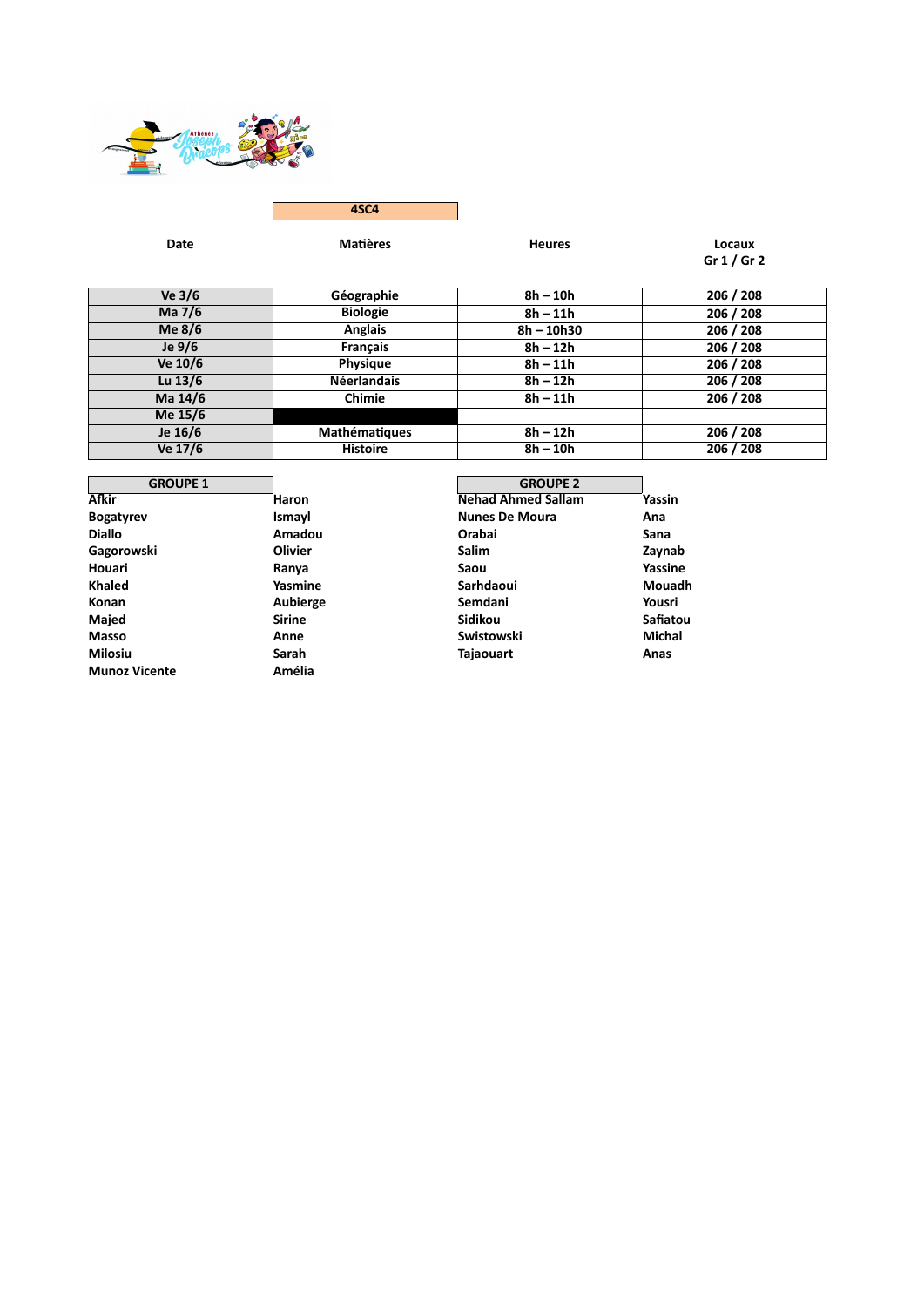

| Ve $3/6$  | Géographie           | $8h - 10h$   | 113 / 114 |
|-----------|----------------------|--------------|-----------|
| Ma 7/6    | <b>Biologie</b>      | $8h - 11h$   | 113 / 114 |
| Me $8/6$  | <b>Anglais</b>       | $8h - 10h30$ | 113 / 114 |
| Je $9/6$  | <b>Francais</b>      | $8h - 12h$   | 113 / 114 |
| Ve 10/6   | <b>Physique</b>      | $8h - 11h$   | 113 / 114 |
| Lu $13/6$ | <b>Néerlandais</b>   | $8h - 12h$   | 113 / 114 |
| Ma 14/6   | Chimie               | $8h - 11h$   | 113 / 114 |
| Me 15/6   |                      |              |           |
| Je 16/6   | <b>Mathématiques</b> | $8h - 12h$   | 113 / 114 |
| Ve 17/6   | <b>Histoire</b>      | $8h - 10h$   | 113 / 114 |

| <b>GROUPE 1</b>         |                 | <b>GROUPE 2</b>      |                 |
|-------------------------|-----------------|----------------------|-----------------|
| Agarroud                | Redouan         | Haj Messaoud         | Fatima          |
| Akabi                   | Sarah           | <b>Hamrouni</b>      | Cherihene       |
| Akdim                   | <b>Ghizlane</b> | Hatmi                | Sidgi           |
| Alemie                  | Sahar           | Jediri               | Achraf          |
| <b>Bekkouch</b>         | Amina           | Kanso                | Fatima          |
| <b>Beloufa</b>          | Anas            | <b>Kharraz</b>       | Yasmine         |
| Ciubotariu              | Julio           | <b>Matias Pontes</b> | Haryka          |
| El Aissaoui             | Hajar           | <b>Morariu</b>       | Sébastien       |
| El Bakaijar El Yaakoubi | Ilyas           | Roughou              | <b>Chahid</b>   |
| El Kostit               | Maryam          | Soufi                | <b>Ferdaous</b> |
| Guendouzi               | Redwan          | Talibi               | Chaïmaâ         |
|                         |                 |                      | --- -           |

| <b>GROUPE 2</b>      |          |
|----------------------|----------|
| Haj Messaoud         | Fatima   |
| <b>Hamrouni</b>      | Cherihe  |
| Hatmi                | Sidgi    |
| Jediri               | Achraf   |
| Kanso                | Fatima   |
| <b>Kharraz</b>       | Yasmine  |
| <b>Matias Pontes</b> | Haryka   |
| Morariu              | Sébastie |
| Roughou              | Chahid   |
| Soufi                | Ferdaou  |
| Talibi               | Chaïma   |
| <b>Ungurean</b>      | Elisei   |
|                      |          |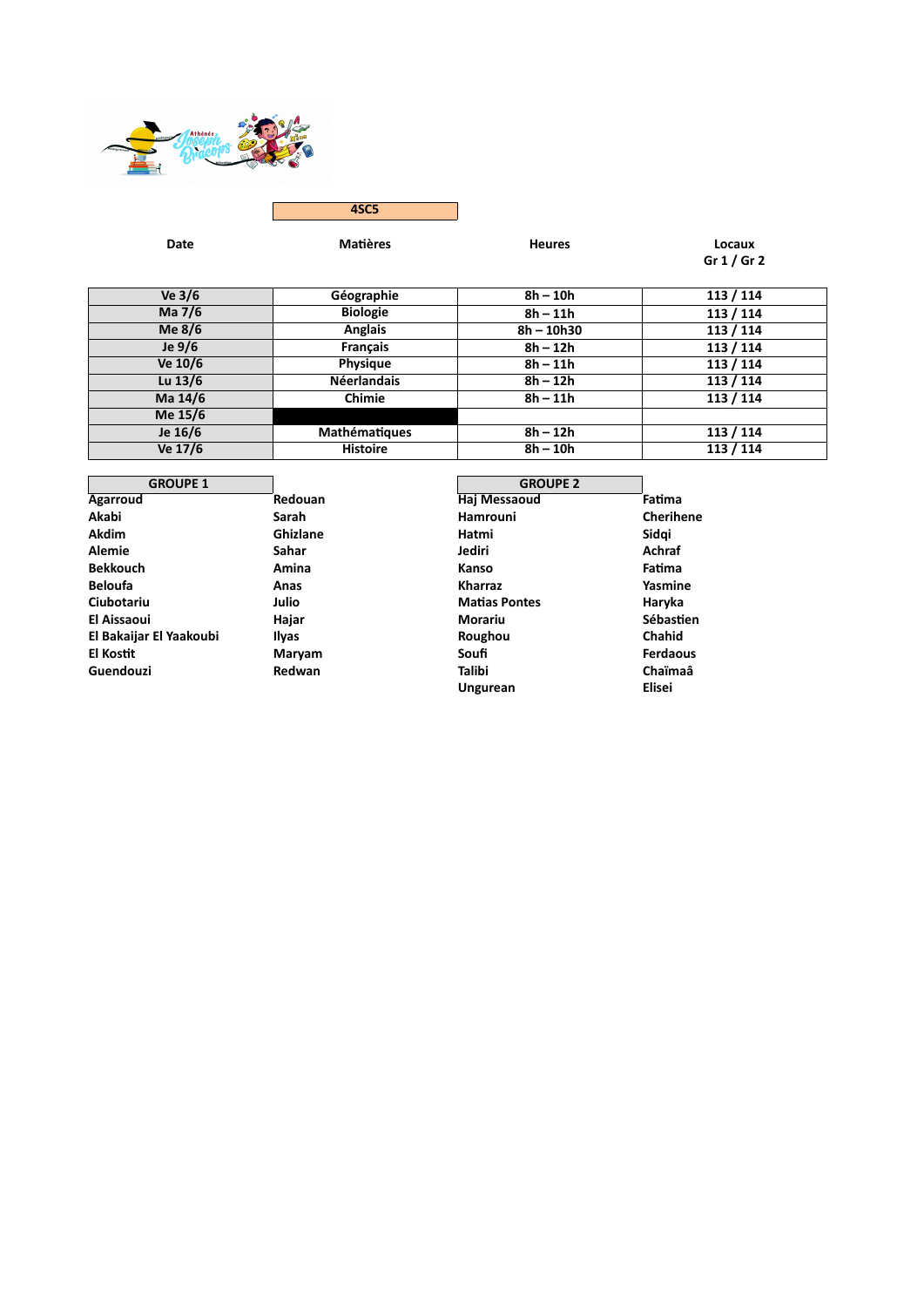

| Ve $3/6$  | Géographie         | $8h - 10h$   | 218 / 219 |
|-----------|--------------------|--------------|-----------|
| Ma 7/6    | <b>Biologie</b>    | $8h - 11h$   | 218 / 219 |
| Me $8/6$  | <b>Anglais</b>     | $8h - 10h30$ | 218 / 219 |
| Je 9/6    | <b>Français</b>    | $8h - 12h$   | 218 / 219 |
| Ve 10/6   | <b>Physique</b>    | $8h - 11h$   | 218 / 219 |
| Lu $13/6$ | <b>Néerlandais</b> | $8h - 12h$   | 218 / 219 |
| Ma 14/6   | Chimie             | $8h - 11h$   | 218 / 219 |
| Me 15/6   |                    |              |           |
| Je 16/6   | Mathématiques      | $8h - 12h$   | 218 / 219 |
| Ve 17/6   | <b>Histoire</b>    | $8h - 10h$   | 218 / 219 |

| <b>GROUPE 1</b>  |              | <b>GROUPE 2</b> |                |
|------------------|--------------|-----------------|----------------|
| <b>Bahassou</b>  | Sara         | <b>Kharraz</b>  | <b>Mohamed</b> |
| <b>Borguet</b>   | Chama        | Loukili         | Lamia          |
| <b>Bouarfa</b>   | Lina         | Loukili         | Wiam           |
| <b>Bousstta</b>  | <b>Salim</b> | <b>Machboua</b> | Sofia          |
| Chebaro          | Saaddine     | Mousati         | <b>Brahim</b>  |
| <b>Chekkouri</b> | Yasmina      | Pomper          | Jakub          |
| El Malki         | Hajar        | Sari            | Zehra          |
| Fdal             | Khadija      | Sejdiji         | Aron           |
| Iramdane Benayad | <b>Malak</b> | <b>Tocilla</b>  | Alissa         |
| Jediri           | Adam         |                 |                |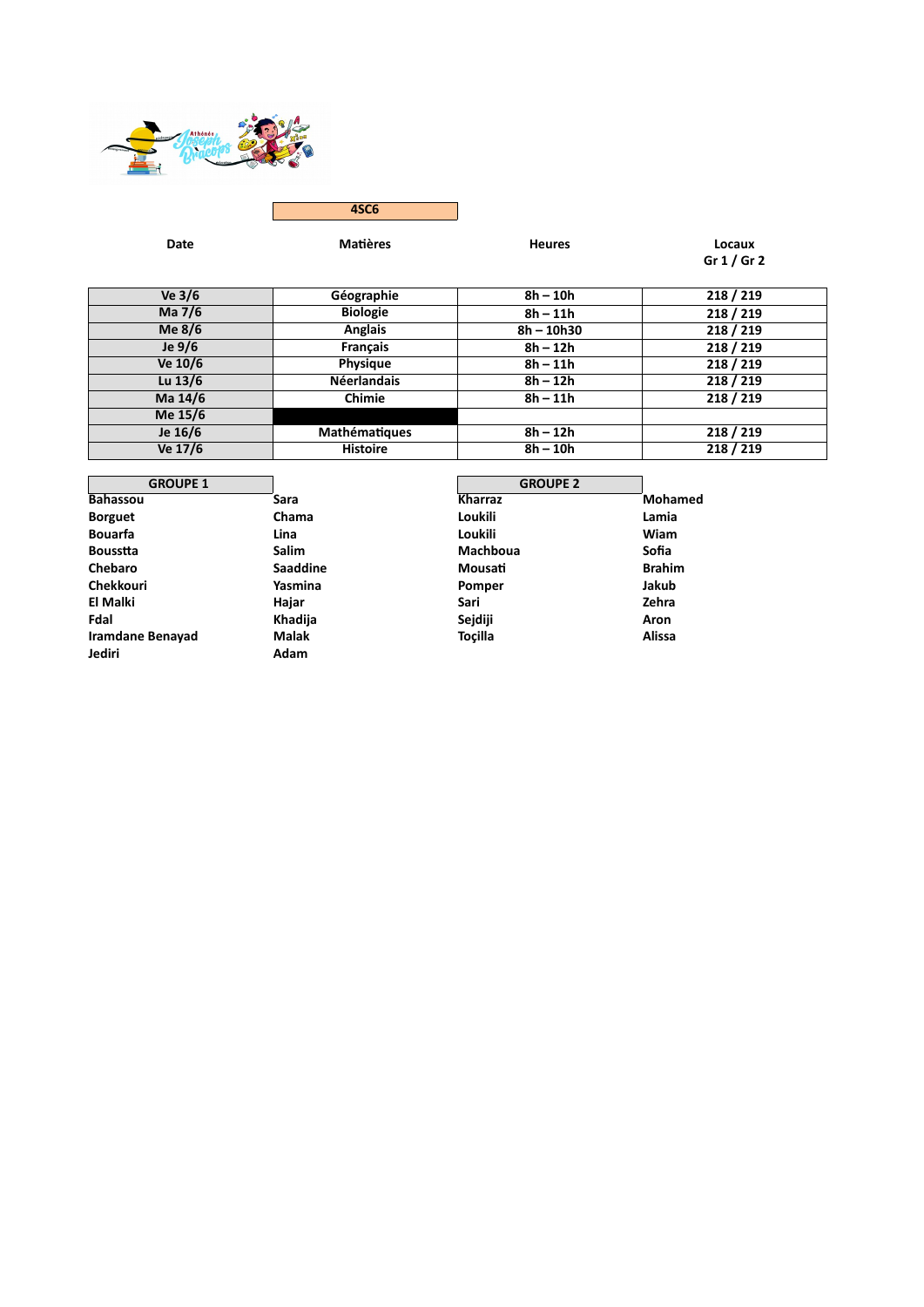

**4SE1**

| Ve $3/6$  | Géographie                 | $8h - 10h$               | 118 / 121 |
|-----------|----------------------------|--------------------------|-----------|
| Ma 7/6    | <b>Biologie / Physique</b> | 8h - 10h30 / 10h30 - 12h | 118 / 121 |
| Me $8/6$  | <b>Anglais</b>             | $8h - 10h30$             | 118 / 121 |
| Je $9/6$  | <b>Français</b>            | $8h - 12h$               | 118 / 121 |
| Ve 10/6   | Sciences économiques       | $8h - 12h$               | 215 / 216 |
| Lu $13/6$ | <b>Néerlandais</b>         | $8h - 12h$               | 118 / 121 |
| Ma 14/6   | Chimie                     | $8h - 11h$               | 118 / 121 |
| Me 15/6   |                            |                          |           |
| Je 16/6   | <b>Mathématiques</b>       | $8h - 12h$               | 118 / 121 |
| Ve 17/6   | <b>Histoire</b>            | $8h - 10h$               | 213 / 214 |

| <b>GROUPE 1</b>      |                | <b>GROUPE 2</b> |               |
|----------------------|----------------|-----------------|---------------|
| Abbeya               | <b>Hatim</b>   | Hannou          | Farah         |
| Aktas                | Betül          | Lahdoudi        | Fadwa         |
| Al lakubi            | Mounia         | Mechboua        | <b>Moussa</b> |
| <b>Battache</b>      | Sarra          | Memeti          | Denisa        |
| Belhadi              | Meysem         | Namli           | Safae         |
| Beydou Yaye          | Rayane         | Samat           | Altug         |
| <b>Bouihrouchane</b> | Aabir          | <b>Sheikh</b>   | Abdul         |
| El Abbouti           | Aya            | Talhaoui        | El Hassan     |
| El Abdellaoui        | Yasmine        | <b>Ungurean</b> | <b>Estera</b> |
| El Fizaoui           | <b>Mohamed</b> | Voicila         | <b>Denis</b>  |
| El Kelay             | <b>Mohamed</b> | <b>Yildirim</b> | Ozan          |
| Hafidi               | Jinane         | Zeamari Amri    | Wiam          |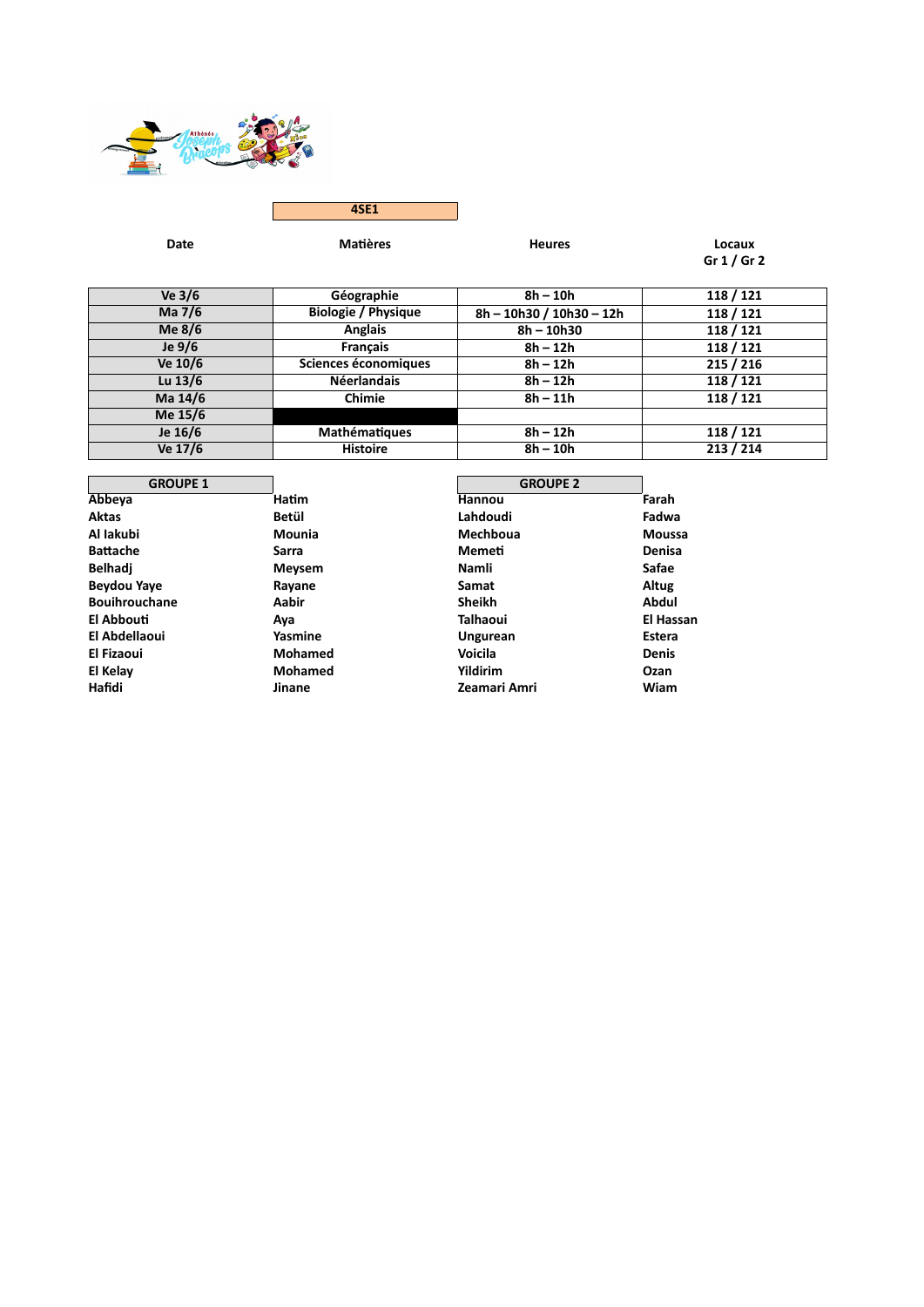

**4SE2**

| Ve 3/6    | Géographie                 | $8h - 10h$               | 119 / 120 |
|-----------|----------------------------|--------------------------|-----------|
| Ma 7/6    | <b>Biologie / Physique</b> | 8h - 10h30 / 10h30 - 12h | 215/216   |
| Me $8/6$  | Anglais                    | $8h - 10h30$             | 119 / 120 |
| Je $9/6$  | <b>Francais</b>            | $8h - 12h$               | 119 / 120 |
| Ve 10/6   | Sciences économiques       | $8h - 12h$               | 119 / 120 |
| Lu $13/6$ | <b>Néerlandais</b>         | $8h - 12h$               | 119 / 120 |
| Ma 14/6   | <b>Chimie</b>              | $8h - 11h$               | 119 / 120 |
| Me 15/6   |                            |                          |           |
| Je 16/6   | Mathématiques              | $8h - 12h$               | 119 / 120 |
| Ve 17/6   | <b>Histoire</b>            | $8h - 10h$               | 119 / 120 |

| <b>GROUPE 1</b>  |                 | <b>GROUPE 2</b>          |                 |
|------------------|-----------------|--------------------------|-----------------|
| Amrah            | Ayoub           | Imran                    | <b>Minahil</b>  |
| Atid             | Zakaria         | Kaâdouch                 | Youssef         |
| <b>Boussekli</b> | <b>Bilal</b>    | <b>Khachane</b>          | Lina            |
| <b>Chellali</b>  | <b>Ines</b>     | <b>Krasimirov</b>        | <b>Miroslav</b> |
| <b>Cherif</b>    | <b>Oualid</b>   | Leon de la Cruz          | lann            |
| Cools            | Camilia         | Panasiuk                 | Katarzyna       |
| <b>Dadach</b>    | Zakaria         | Pardon                   | <b>Pauline</b>  |
| <b>Devriese</b>  | <b>Clarisse</b> | <b>Rodrigues Moreira</b> | <b>Shana</b>    |
| Duran            | Jordan          | Saddy                    | Serena          |
| El Bekkali       | Zeina           | <b>Sakiroski</b>         | Zarif           |
| Goffinet         | Ryan            | Sogor                    | Razvan          |
| Gourmeur         | Timothy         | <b>Touhami</b>           | Naila           |
|                  |                 |                          |                 |

| <b>GROUPE 2</b>          |               |
|--------------------------|---------------|
| Imran                    | Minahi        |
| <b>Kaâdouch</b>          | <b>Yousse</b> |
| Khachane                 | Lina          |
| <b>Krasimirov</b>        | Mirosla       |
| Leon de la Cruz          | lann          |
| Panasiuk                 | Katarzy       |
| Pardon                   | Pauline       |
| <b>Rodrigues Moreira</b> | Shana         |
| Saddv                    | Serena        |
| Sakiroski                | Zarif         |
| Sogor                    | Razvan        |
| Touhami                  | Naila         |
| Zghouli                  | Kawtar        |
|                          |               |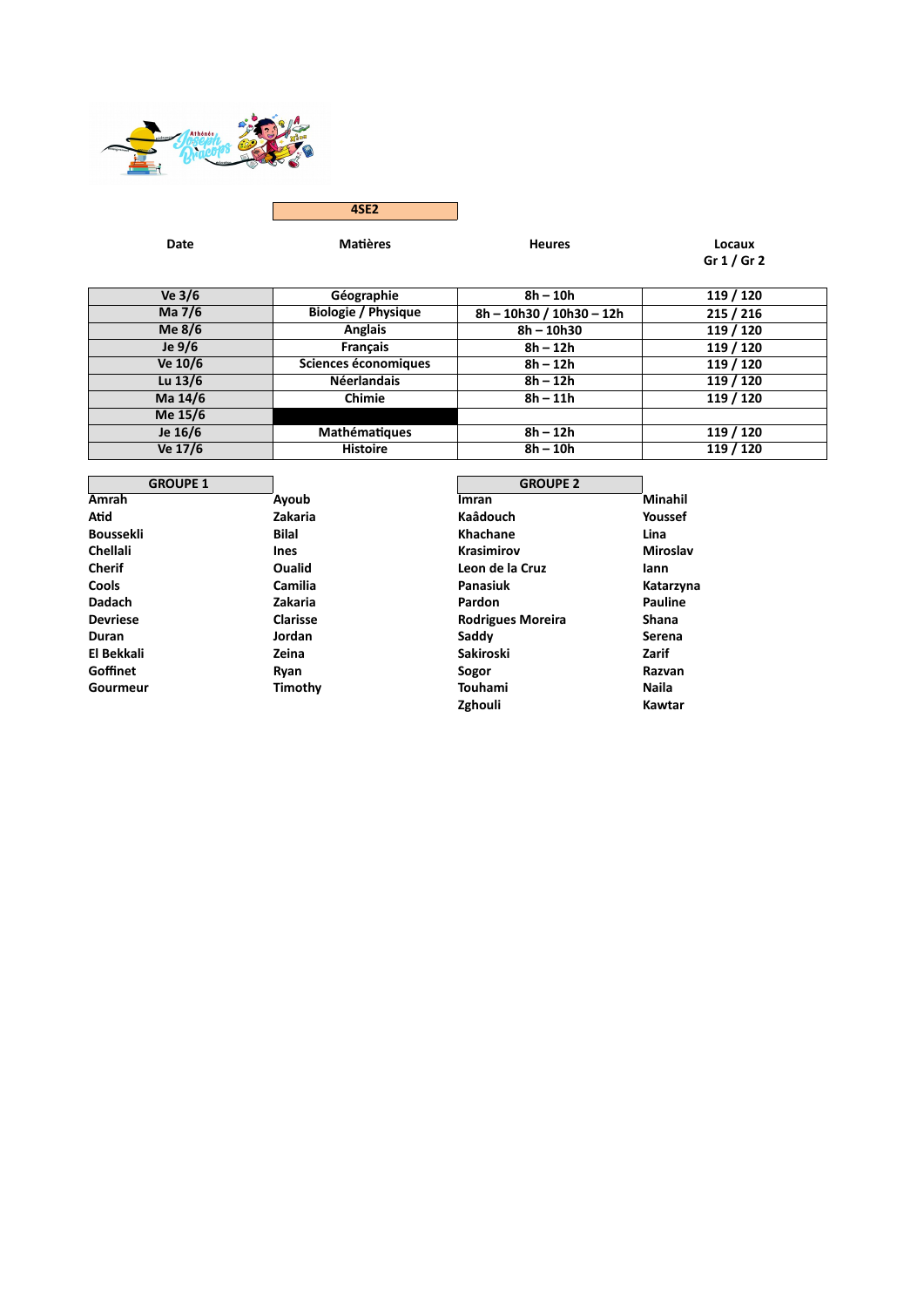

**5CM**

**Date Matières Heures Locaux Gr 1 / Gr 2**

| Ve $3/6$  | Néerlandais + oral Ndls | 8h - 10h + à préciser  | $30/31 + 30$          |
|-----------|-------------------------|------------------------|-----------------------|
| Ma 7/6    | <b>Mathématiques</b>    | $8h - 12h$             | R14 / 209             |
| Me $8/6$  | Histoire / Géographie   | $8h - 10h / 10h - 12h$ | R <sub>14</sub> / 209 |
| Je $9/6$  | <b>Biologie</b>         | $8h - 11h$             | 30/31                 |
| Ve 10/6   | <b>Physique</b>         | $8h - 11h$             | R14 / 209             |
| Lu $13/6$ | Chimie                  | $8h - 11h$             | 108 / 109             |
| Ma 14/6   | Latin                   | $8h - 12h$             | 108 / 109             |
| Me 15/6   | Français oral           | à préciser             | 30                    |
| Je 16/6   | Anglais oral            | à préciser             | 30                    |
| Ve 17/6   |                         |                        |                       |
| Lu $20/6$ | <b>Anglais</b>          | $8h - 10h30$           | 203 / R19             |

**GROUPE 1**<br> **Julide**<br> **Julide Alaoglu Alaoglu Alaoglu Alaoglu Azarkan Hicham Azarkan Hicham**<br> **Bilah Bilah Boulerbah**<br>Celik **C**kan<br>Kenza **Daouani Kenza Dorange**<br>**Douiri** Soumeya<br>**Abdullah El Hebyly Abdull**<br>**Gerikalan Abdull Gerikalan Sima**<br> **Mitrescu Sima Mitrescu Iulia Moussaoui Amira Vens Jakub**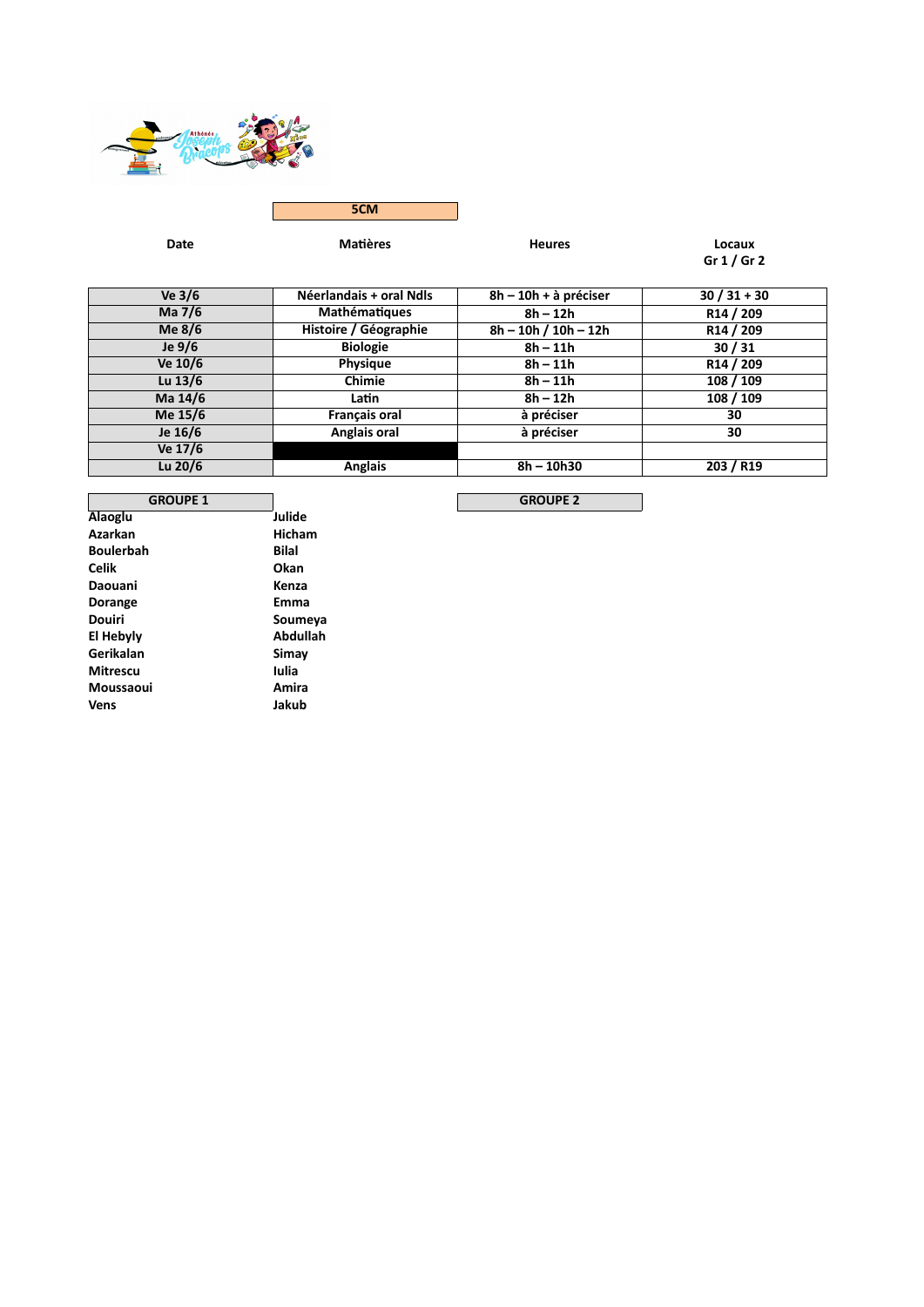

**5SM1**

**Date Matières Heures Locaux Gr 1 / Gr 2**

| Ve $3/6$  | Néerlandais + oral Ndls | $8h - 10h + \lambda$ préciser | $30/31+30$            |
|-----------|-------------------------|-------------------------------|-----------------------|
| Ma 7/6    | Mathématiques           | $8h - 12h$                    | R14 / 209             |
| Me $8/6$  | Histoire / Géographie   | $8h - 10h / 10h - 12h$        | R <sub>14</sub> / 209 |
| Je $9/6$  | <b>Biologie</b>         | $8h - 11h$                    | 30/31                 |
| Ve 10/6   | <b>Physique</b>         | $8h - 11h$                    | R14 / 209             |
| Lu $13/6$ | <b>Français oral</b>    | à préciser                    | 207                   |
| Ma 14/6   |                         |                               |                       |
| Me 15/6   |                         |                               |                       |
| Je 16/6   | Anglais oral            | à préciser                    | 30                    |
| Ve 17/6   | Chimie oral             | à préciser                    | 220                   |
| Lu 20/6   | <b>Anglais</b>          | 8h - 10h30                    | 203 / R19             |

**GROUPE 1** 

| <b>GROUPE 2</b>  |          |
|------------------|----------|
| <b>Ahmidouch</b> | Amani    |
| Akabi            | Aya      |
| Akremi           | Rayan    |
| Angermann        | Mikolai  |
| Arzika Issa      | Soumaiya |
| Boz              | Begüm    |
| Danilczuk        | Kajetan  |
| Demirkapu        | Mevlüt   |
| German           | Ivan     |
| Hayoun           | Inès     |
| <b>Hussain</b>   | Adam     |
| Rifaâd           | Ânsar    |
| Tabich           | Amira    |
|                  |          |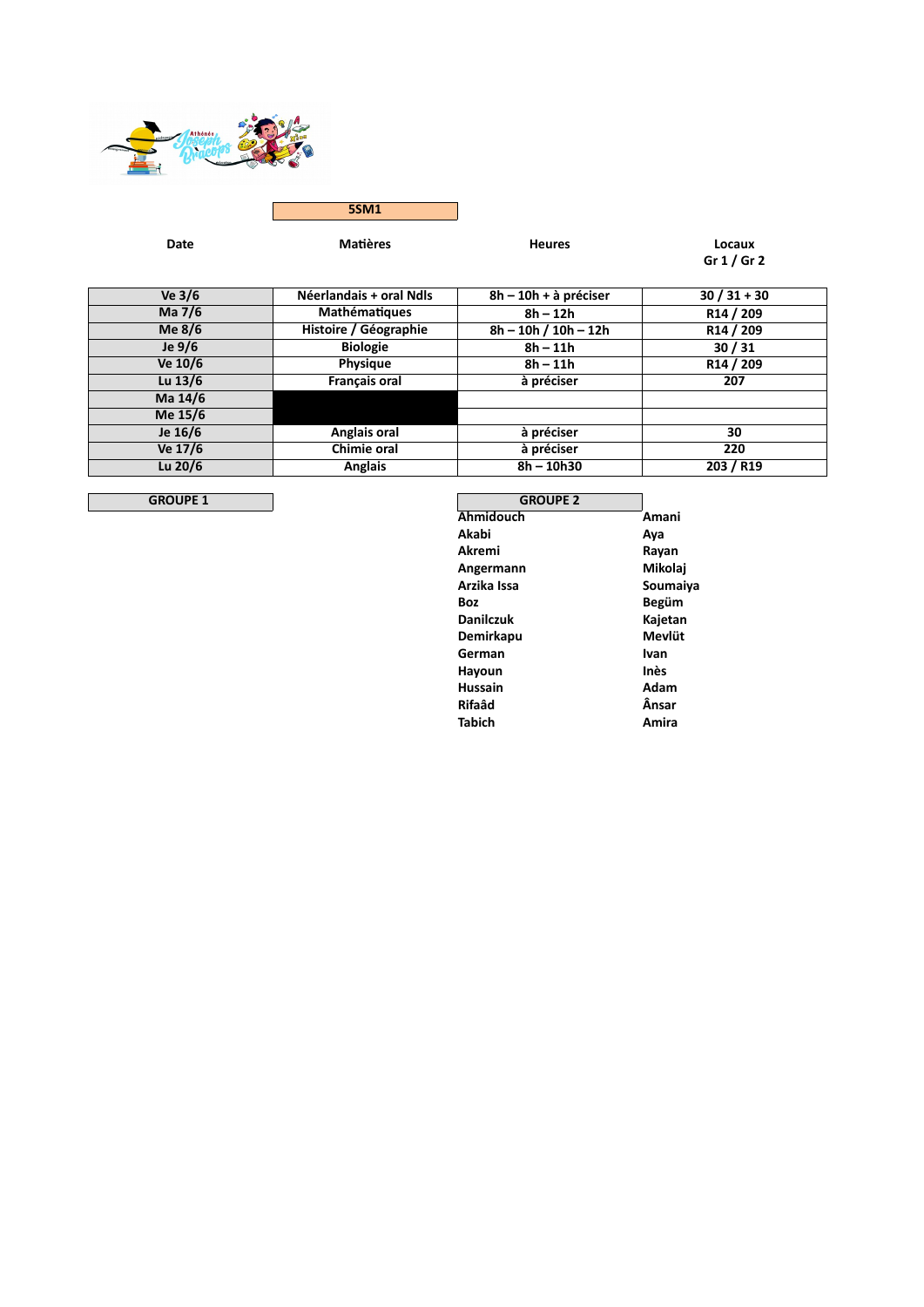

**5CS SC1**

**Date Matières Heures Locaux Gr 1 / Gr 2**

| Ve $3/6$  | <b>Néerlandais</b>               | $8h - 12h$                    | 115 / 116             |
|-----------|----------------------------------|-------------------------------|-----------------------|
| Ma 7/6    | Mathématiques                    | $8h - 12h$                    | 36/38                 |
| Me $8/6$  | Histoire / Géographie            | $8h - 10h / 10h - 12h$        | 36/38                 |
| Je $9/6$  | <b>Biologie</b>                  | $8h - 11h$                    | 36/38                 |
| Ve 10/6   | <b>Physique</b>                  | $8h - 11h$                    | 36/38                 |
| Lu $13/6$ | Néerlandais oral                 | à préciser                    | 30                    |
| Ma 14/6   | CS : Latin / SC1 : Français oral | 8h - 12h / Fr oral à préciser | 32 / 33 - Fr oral 210 |
| Me 15/6   | Anglais oral                     | à préciser                    | 31                    |
| Je 16/6   | CS: Français oral / SC1 : /      | à préciser                    | 207                   |
| Ve 17/6   | Chimie oral                      | à préciser                    | 30                    |
| Lu $20/6$ | Anglais                          | $8h - 10h30$                  | 204 / 209             |

**GROUPE 1 GROUPE 2 Al Khabbaz Al Hamwi Kays Hannati Hannati Imad Aso Bouh Yassine-Mohamed Kadi Touzani Mohamed Bashir Fahad Mehdi Zakaria Brudar Ecaterina Guerbaoui Ionut Coniosi André Popescu Florian Fatha Ayoub Yilmaz Mathieu Garoafa Andreea Derâoui Omeïma Ghimfus Alexandra Hadj Mehend Nora Gourroum Rayane Parlak Beyza**

| <b>GROUPE 2</b> |   |  |
|-----------------|---|--|
| Hannati         | ı |  |
| Kadi Touzani    |   |  |
| Mehdi           | Z |  |
| Guerbaoui       | ۱ |  |
| Popescu         | F |  |
| Yilmaz          | N |  |
| Derâoui         | C |  |
| Hadj Mehend     | N |  |
| Parlak          | E |  |
|                 |   |  |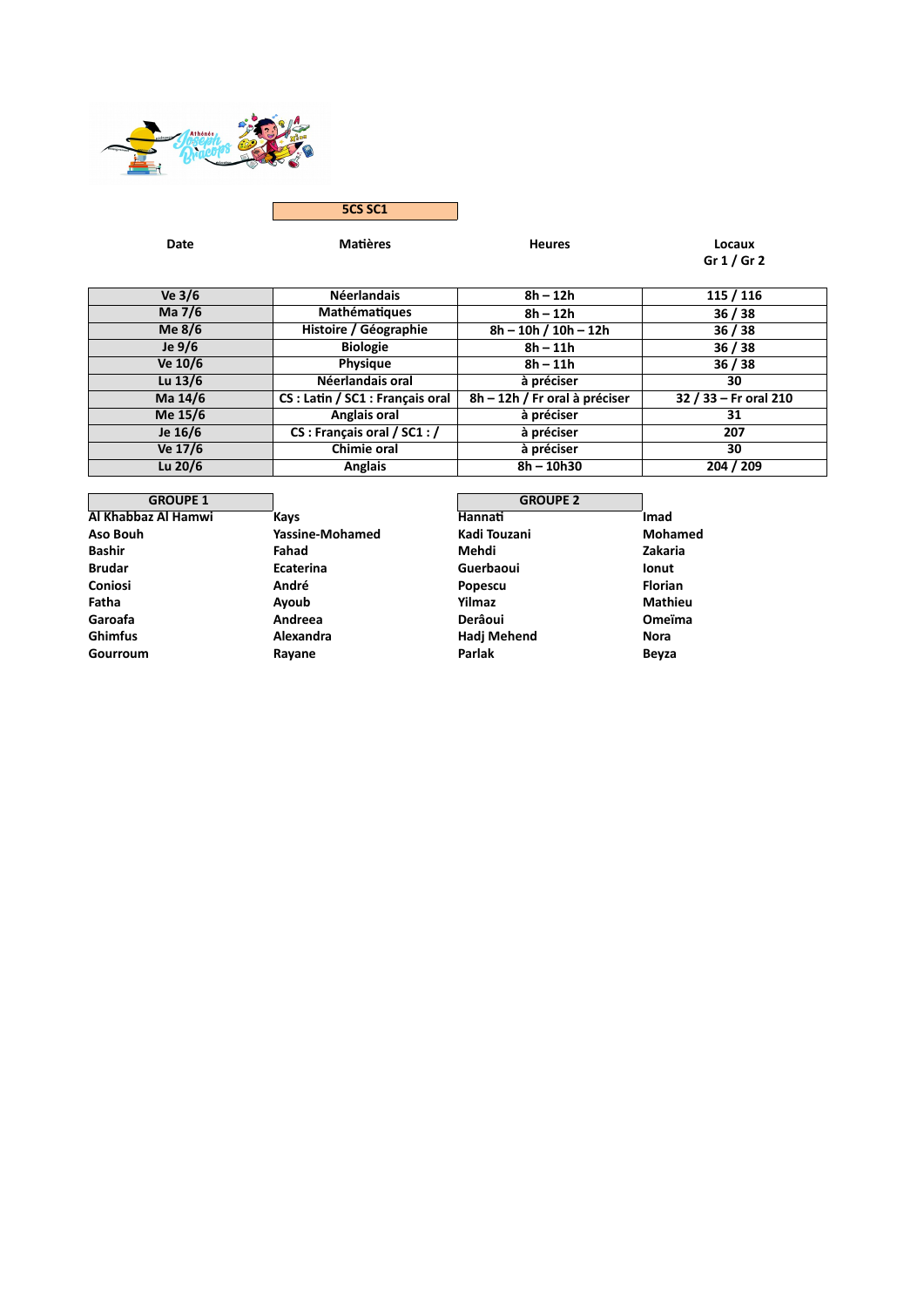

**5LM**

| Ve $3/6$  | <b>Néerlandais</b>     | $8h - 12h$                | 215/216                           |
|-----------|------------------------|---------------------------|-----------------------------------|
| Ma 7/6    | Mathématiques          | $8h - 12h$                | R <sub>19</sub> / R <sub>20</sub> |
| Me $8/6$  | Histoire / Géographie  | $8h - 10h / 10h - 12h$    | R <sub>19</sub> / R <sub>20</sub> |
| Je $9/6$  | <b>Biologie</b>        | $8h - 11h$                | 32/33                             |
| Ve 10/6   | <b>Physique</b>        | $8h - 11h$                | R <sub>19</sub> / R <sub>20</sub> |
| Lu $13/6$ | Chimie                 | $8h - 11h$                | 206 / 208                         |
| Ma 14/6   | Néerlandais oral       | à préciser                | 30                                |
| Me 15/6   | <b>Espagnol oral</b>   | à préciser                | 32                                |
| Je 16/6   | <b>Français oral</b>   | à préciser                | 32                                |
| Ve 17/6   | Espagnol               | $8h - 11h$                | 206 / 208                         |
| Lu 20/6   | Anglais + Anglais oral | $8h - 10h30 + a$ préciser | $110/111+110$                     |
| Ma 21/6   | <b>Français oral</b>   | à préciser                | 118                               |

| <b>GROUPE 1</b>   |                | <b>GROUPE 2</b>     |               |
|-------------------|----------------|---------------------|---------------|
| Ak                | Hasibe         | Lkoutbi             | Rania         |
| Andrzejuk         | Patrycia       | <b>Machiels</b>     | <b>Noah</b>   |
| Augustyniak       | Karina         | Marino              | Khlifa        |
| <b>Bellavia</b>   | Mélissa        | Mekouar             | <b>Nassim</b> |
| <b>Ben Hsain</b>  | Adam           | <b>Oulad Haddou</b> | <b>Nassim</b> |
| Cherifi           | <b>Nassim</b>  | <b>Sabrallah</b>    | Dounia        |
| da Silva Teixeira | Leticia        | Sagan               | Wiktor        |
| Di Perri          | Gianni         | Sejdiji             | Leon          |
| El Bousealiti     | Yasmine        | Skarmy              | Welid         |
| Errouchdi Saidi   | <b>Sundus</b>  | Tualombo Masaquiza  | Alexandra     |
| Gönen             | <b>Esranur</b> | Yaala               | Yasmina       |
| Kansay Banikina   | <b>Tracy</b>   | Yaman               | <b>Bersan</b> |
|                   |                | フレヘキ                | Dragos        |

| <b>GROUPE 2</b>     |               |
|---------------------|---------------|
| Lkoutbi             | Rania         |
| <b>Machiels</b>     | Noah          |
| Marino              | Khlifa        |
| Mekouar             | Nassim        |
| <b>Oulad Haddou</b> | <b>Nassim</b> |
| Sabrallah           | Dounia        |
| Sagan               | Wiktor        |
| Sejdiji             | Leon          |
| Skarmy              | Welid         |
| Tualombo Masaquiza  | Alexan        |
| Yaala               | Yasmin        |
| Yaman               | Bersan        |
| Zlat                | <b>Dragos</b> |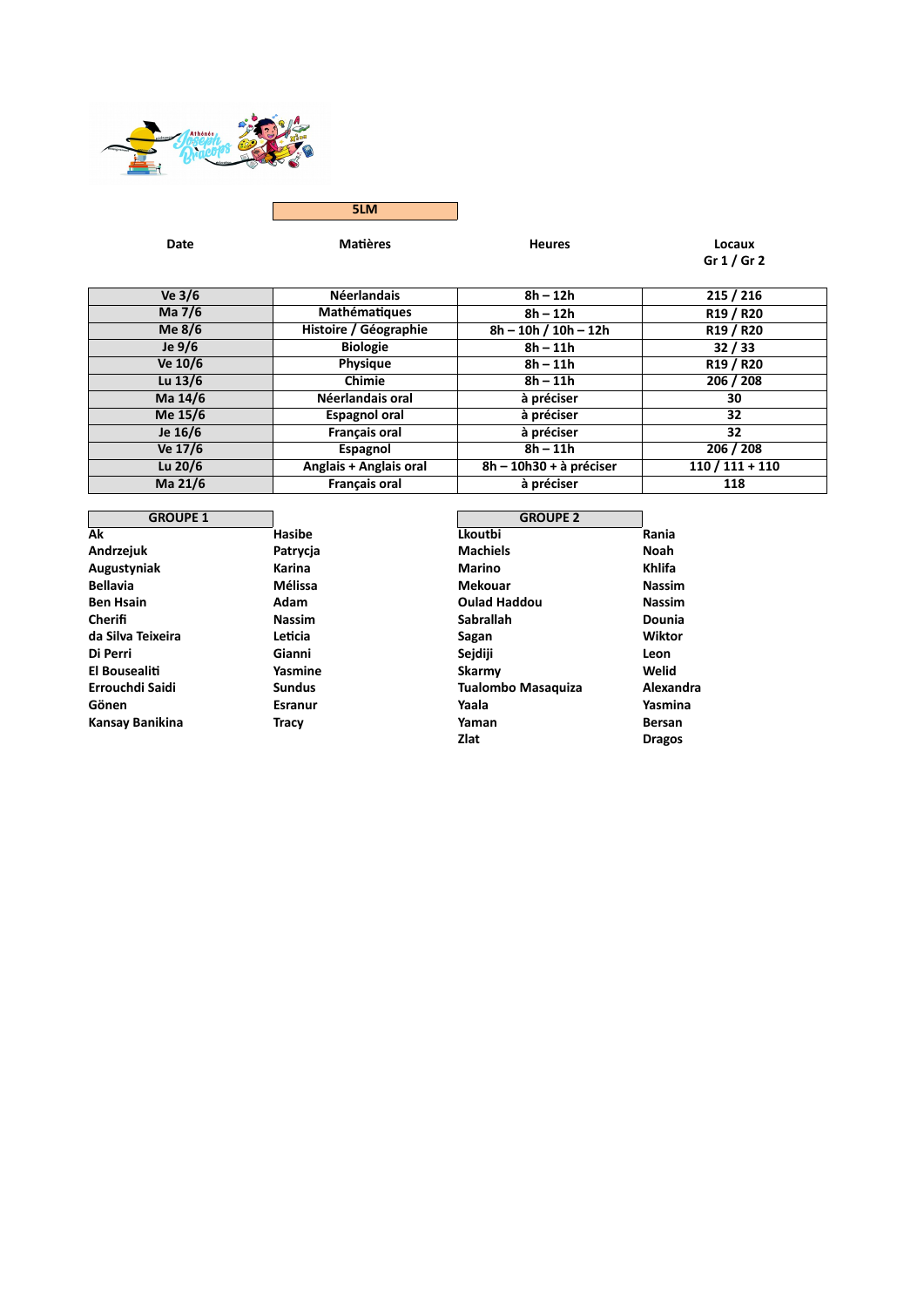

### **Date Matières Heures Locaux Gr 1 / Gr 2**

| Ve 3/6    | Néerlandais + oral Ndls | 8h - 11h + à préciser  | $32 / 33 + 32$ |
|-----------|-------------------------|------------------------|----------------|
| Ma 7/6    | Mathématiques           | $8h - 12h$             | R21 / R22      |
| Me $8/6$  | Histoire / Géographie   | $8h - 10h / 10h - 12h$ | R21 / R22      |
| Je $9/6$  | <b>Biologie</b>         | $8h - 11h$             | 34/35          |
| Ve 10/6   | Physique                | $8h - 11h$             | R21 / R22      |
| Lu $13/6$ | <b>Français oral</b>    | à préciser             | 32             |
| Ma 14/6   | Anglais oral            | à préciser             | 31             |
| Me 15/6   | <b>Français oral</b>    | à préciser             | 33             |
| Je 16/6   | Chimie oral             | à préciser             | 220            |
| Ve 17/6   |                         |                        |                |
| Lu 20/6   | <b>Anglais</b>          | $8h - 10h30$           | 118 / 119      |

**GROUPE 1 GROUPE 2 Attig Aya Milhinhos Fernandes Inès Babacu Anna Ntamuhanga Alex Bangoura Kadiatou Ouamar Ayoub Chen Debisschop Yihai Pinheiro Pinto Pedro Chouayby Loubna Chouayby Chouayby Loubna Chouayby Amad**<br> **Chouayby Choual By** *Ladi* **Choual Sibgui Choual Safae El Mokahal Hadi Sibgui Safae Janssens Grégori Slim Mostafa Karlik Hüseyin Soussi Redouane Kassous Isaac Spelkens Ilian Mawete Michel Tóth Annamária Meguenni Mahera Zekhnini Hussein Zelck Victor**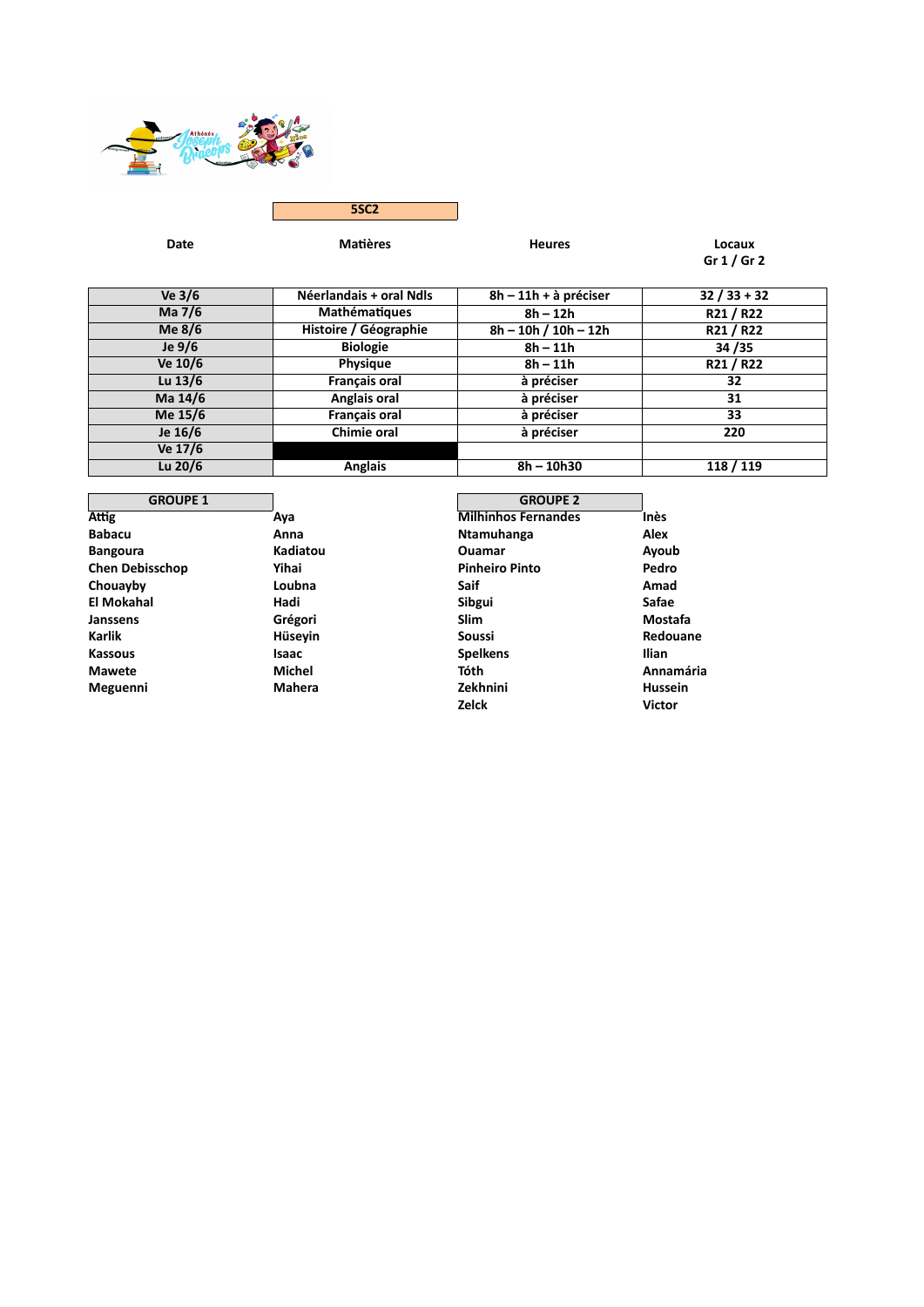

### **Date Matières Heures Locaux Gr 1 / Gr 2**

| Ve $3/6$  | <b>Néerlandais</b>    | $8h - 12h$             | 213 / 214 |
|-----------|-----------------------|------------------------|-----------|
| Ma 7/6    | Mathématiques         | $8h - 12h$             | 213 / 214 |
| Me $8/6$  | Histoire / Géographie | $8h - 10h / 10h - 12h$ | 213 / 214 |
| Je $9/6$  | <b>Biologie</b>       | $8h - 11h$             | 213 / 214 |
| Ve 10/6   | <b>Physique</b>       | $8h - 11h$             | 213 / 214 |
| Lu $13/6$ | Néerlandais oral      | à préciser             | 31        |
| Ma 14/6   |                       |                        |           |
| Me 15/6   | Chimie oral           | à préciser             | 220       |
| Je 16/6   | Anglais oral          | à préciser             | 33        |
| Ve 17/6   | <b>Français oral</b>  | à préciser             | 34        |
| Lu $20/6$ | <b>Anglais</b>        | $8h - 10h30$           | 101 / R22 |

**GROUPE 1**<br> **Comming Commis** Commis Chaleb Chaleb **Andaou Oumnia Ghaleb Imane Azzaimi Othmane Hassouni Amine Bergmans Kylian Karaoui Sofia Bouarar Janna Khazri Yousra Cheikh Al Basatneh Hadi Hadi Hadi Korkmazer Aylin Dadach Aylin Character Changes A Dadach Insaf Nouzi Salwa El Mohammadi Selma Oueslati Gohan Gassée Matthias Roughou Hakima Touti Ayoub**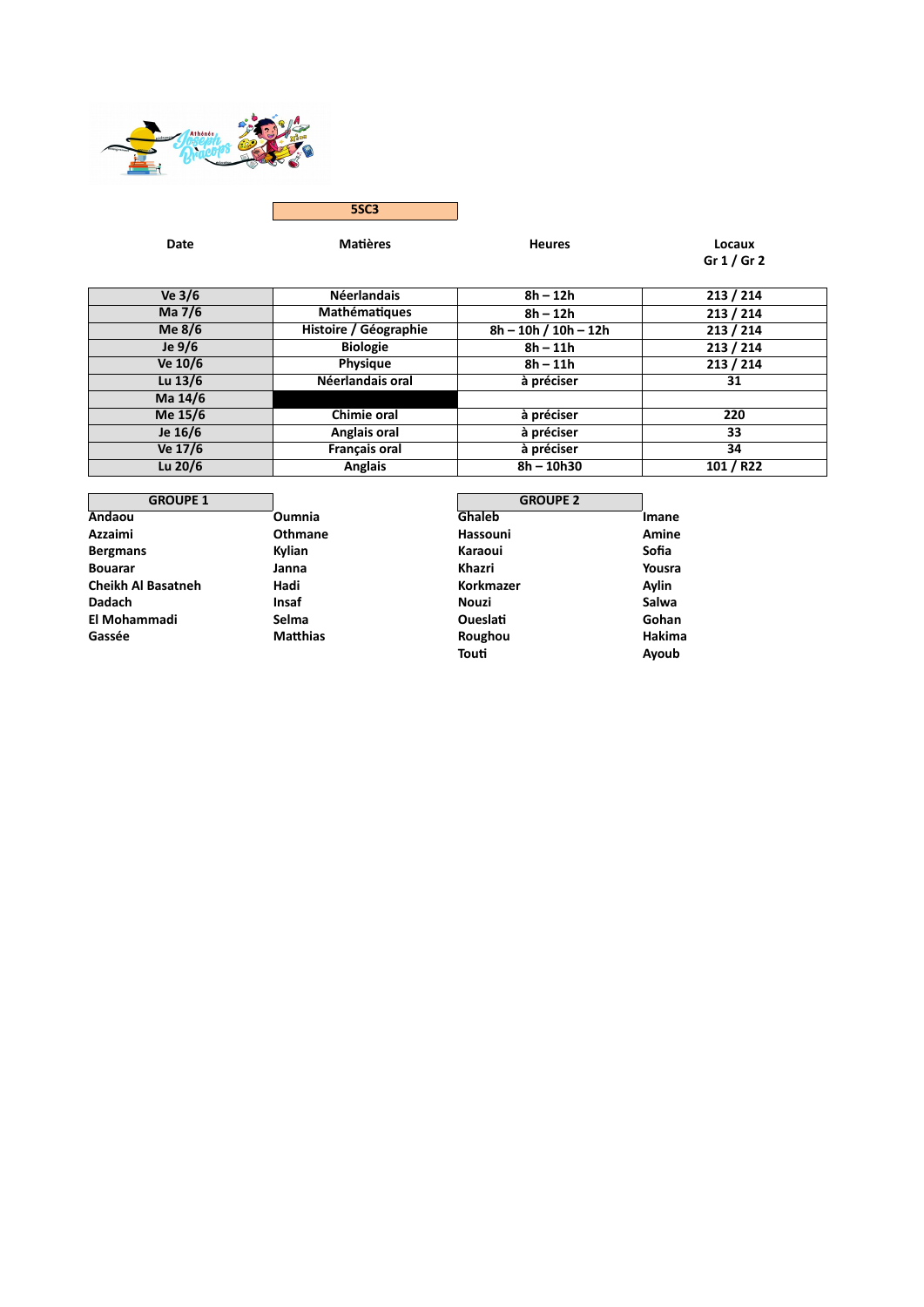

**5SE1**

| Ve 3/6    | Néerlandais + Anglais oral | 8h - 11h + à préciser  | $34 / 35 + 34$ |
|-----------|----------------------------|------------------------|----------------|
| Ma 7/6    | Mathématiques              | $8h - 12h$             | 115 / 116      |
| Me $8/6$  | Histoire / Géographie      | $8h - 10h / 10h - 12h$ | 115 / 116      |
| Je $9/6$  | <b>Biologie</b>            | $8h - 11h$             | 115 / 116      |
| Ve 10/6   | <b>Physique</b>            | $8h - 11h$             | 115 / 116      |
| Lu $13/6$ | Chimie                     | $8h - 11h$             | 35/36          |
| Ma 14/6   | Sciences économiques       | $8h - 12h$             | 34/35          |
| Me 15/6   | Sciences éco oral          | à préciser             | 34             |
| Je 16/6   | Néerlandais oral           | à préciser             | 34             |
| Ve 17/6   | Français oral              | à préciser             | 32             |
| Lu $20/6$ | <b>Anglais</b>             | $8h - 10h30$           | 120 / 121      |
| Ma 21/6   | Français oral              | à préciser             | 207            |

| <b>GROUPE 1</b>      |               | <b>GROUPE 2</b>   |                 |
|----------------------|---------------|-------------------|-----------------|
| Achalhi              | Sana          | Jablonski         | Jakub           |
| Akachar              | <b>Dalila</b> | Lamsyeh           | <b>Nargesse</b> |
| Aksit                | Eray          | Lukasiuk          | <b>Oliwier</b>  |
| Al Haddaoui          | Imane         | Mahli             | Salim           |
| <b>Andras</b>        | <b>Eduard</b> | Mekkaoui          | <b>Nadia</b>    |
| <b>Aoulad Haddou</b> | Myriam        | Mocircioiu-Prodea | Marian          |
| <b>Belaufi</b>       | Yahya         | Monticelli        | Luca            |
| <b>Boughassal</b>    | Mouna         | <b>Nicaise</b>    | <b>Florian</b>  |
| <b>Bouvaala</b>      | Yassine       | Omri              | Salma           |
| Chami                | Younes        | Puchalski         | Gabriel         |
| <b>Dincer</b>        | Irem          | Ramhabesse        | Hicham          |
| <b>Driouche</b>      | Rania         | Slimani           | Chahid          |
| Fosset               | Lucas         | Winu              | Léa             |
| Guendar              | Kawtar        |                   |                 |

| <b>GROUPE 2</b>          |              |
|--------------------------|--------------|
| ablonski                 | Jakub        |
| .amsveh                  | Narge        |
| ukasiuk                  | Oliwio       |
| ∕lahli                   | <b>Salim</b> |
| <b>Aekkaoui</b>          | <b>Nadia</b> |
| <b>Aocircioiu-Prodea</b> | Maria        |
| ∕lonticelli              | Luca         |
| licaise                  | Floria       |
| )mri                     | Salma        |
| <b>uchalski</b>          | Gabrio       |
| amhabesse}               | Hicha        |
| ilimani                  | Chahi        |
| Vinu                     | Léa          |
|                          |              |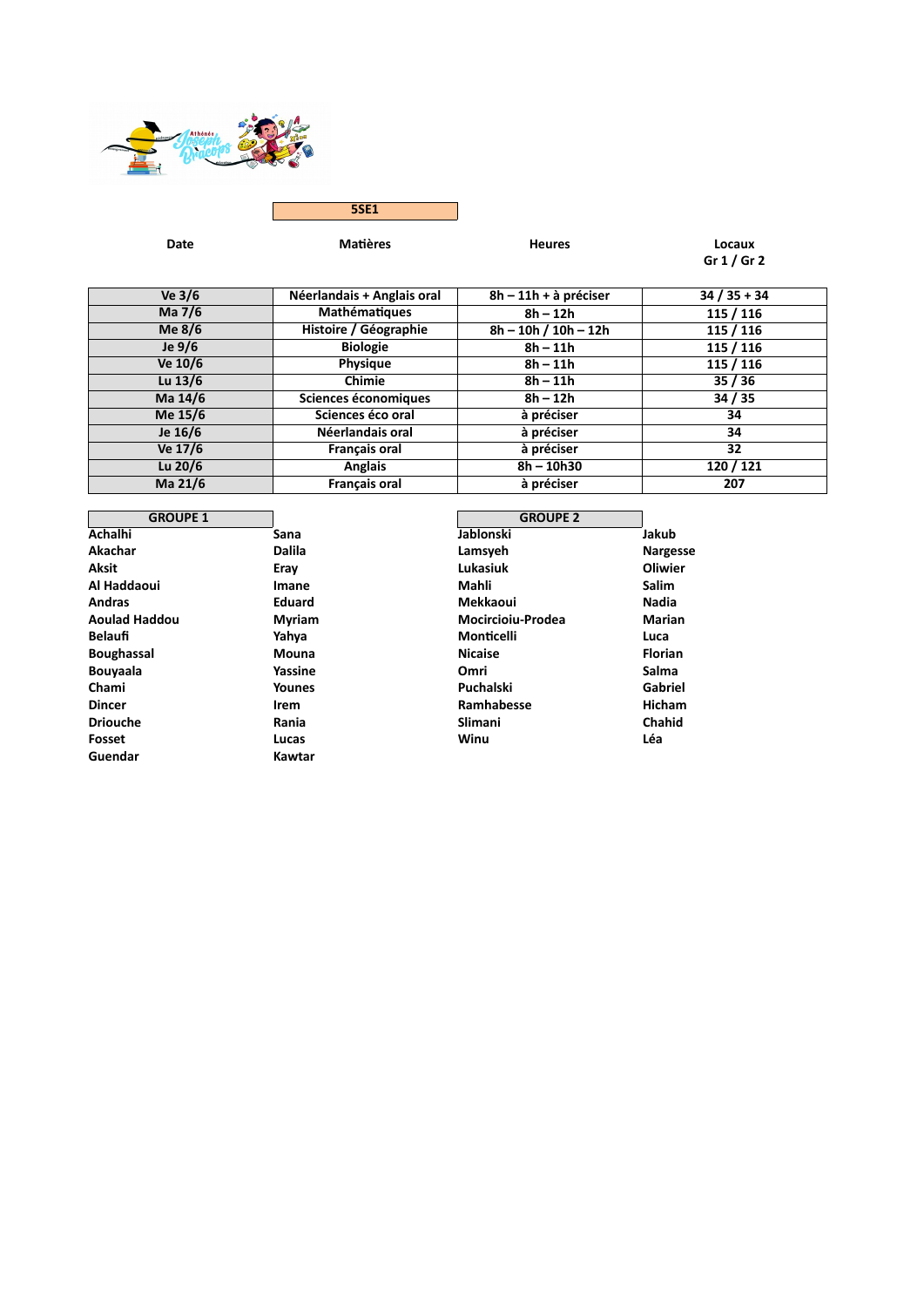

**5SE2**

| Ve 3/6    | <b>Néerlandais</b>    | $8h - 12h$              | R <sub>14</sub> / 209 |
|-----------|-----------------------|-------------------------|-----------------------|
| Ma 7/6    | Mathématiques         | $8h - 12h$              | 118 / 121             |
| Me $8/6$  | Histoire / Géographie | $8h - 10h / 10h - 12h$  | 118 / 121             |
| Je $9/6$  | <b>Biologie</b>       | $8h - 11h$              | 118 / 121             |
| Ve 10/6   | <b>Physique</b>       | $8h - 11h$              | 34/35                 |
| Lu $13/6$ | Chimie                | $8h - 11h$              | 33 / 34               |
| Ma 14/6   | Sciences économiques  | $8h - 12h$              | 36/38                 |
| Me 15/6   | Anglais oral          | à préciser              | 35                    |
| Je 16/6   | Sciences éco oral     | à préciser              | 35                    |
| Ve 17/6   | <b>Français oral</b>  | à préciser              | 35                    |
| Lu $20/6$ | Anglais + oral Ndls   | 8h - 10h30 + à préciser | $35/36+35$            |
| Ma 21/6   | Français oral         | à préciser              | 214                   |

| <b>GROUPE 1</b>     |             | <b>GROUPE 2</b>      |               |
|---------------------|-------------|----------------------|---------------|
| Awale               | Joëlle      | <b>El Kaddouri</b>   | Anas          |
| <b>Bachir</b>       | Daoud       | El Yasidi            | <b>Mariam</b> |
| <b>Batool</b>       | Zahra       | <b>Mawete Combaz</b> | Jean          |
| <b>Bensaid</b>      | Lina        | <b>Mcheik</b>        | Fatima        |
| <b>Boujabed</b>     | Anas        | Orban                | Arnaud        |
| <b>Boz</b>          | Ceylan      | <b>Ruscan</b>        | Vlad          |
| Chamoun             | Mahdi       | Sermon               | <b>Nathan</b> |
| <b>Demir</b>        | Esma        | Smahi Lmadani        | Ahmed         |
| <b>Diallo</b>       | Algassimou  | <b>Triolo</b>        | Lenny         |
| <b>Diallo</b>       | Souleymane  | <b>Triolo</b>        | Loris         |
| El Belhadji         | Hamza       | Vanderborght         | <b>Elodie</b> |
| <b>El Harrak</b>    | Yahya       | Vervecken            | <b>Noémie</b> |
| El Idrissi Bouraada | <b>Dina</b> | <b>Xhemaili</b>      | Qendrim       |

| <b>GROUPE 2</b>      |       |
|----------------------|-------|
| El Kaddouri          | Anas  |
| El Yasidi            | Maria |
| <b>Mawete Combaz</b> | Jean  |
| Mcheik               | Fatim |
| <b>Orban</b>         | Arna  |
| <b>Ruscan</b>        | Vlad  |
| Sermon               | Nath  |
| Smahi Lmadani        | Ahmı  |
| Triolo               | Lenn  |
| Triolo               | Loris |
| <b>Janderborght</b>  | Elodi |
| <b>Jervecken</b>     | Noén  |
| Khemaili             | Qend  |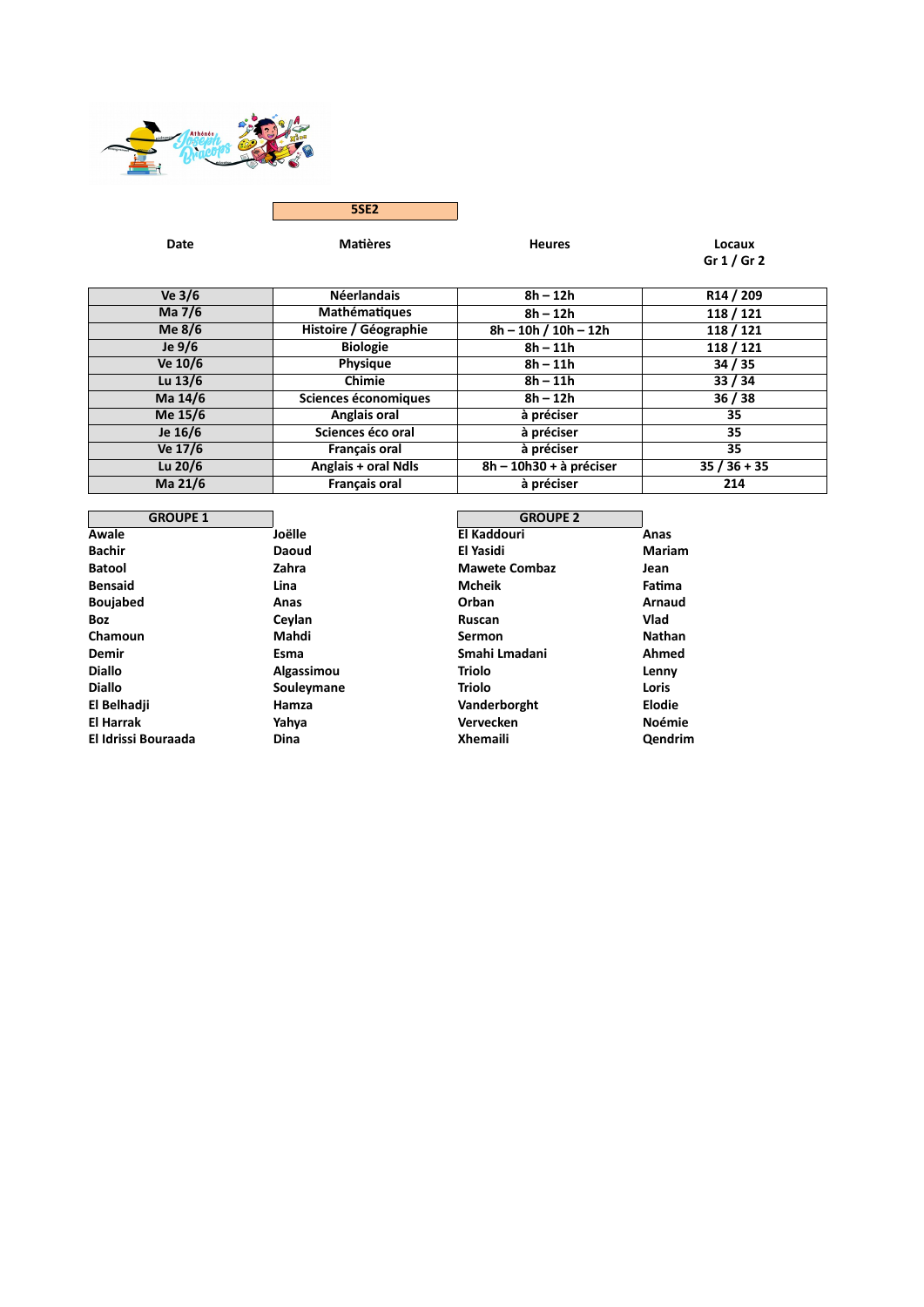

**5SM2**

| Ve 3/6    | Néerlandais + Anglais oral | 8h - 11h + à préciser  | $36 / 38 + 36$ |
|-----------|----------------------------|------------------------|----------------|
| Ma 7/6    | Mathématiques              | $8h - 12h$             | 119 / 120      |
| Me $8/6$  | Histoire / Géographie      | $8h - 10h / 10h - 12h$ | 119 / 120      |
| Je $9/6$  | <b>Biologie</b>            | $8h - 11h$             | 119 / 120      |
| Ve 10/6   | Physique                   | $8h - 11h$             | 30/31          |
| Lu $13/6$ | Chimie oral                | à préciser             | 220            |
| Ma 14/6   |                            |                        |                |
| Me 15/6   | Français oral              | à préciser             | 36             |
| Je 16/6   | Néerlandais oral           | à préciser             | 36             |
| Ve 17/6   |                            |                        |                |
| Lu $20/6$ | <b>Anglais</b>             | $8h - 10h30$           | 108 / 109      |
| Ma 21/6   |                            |                        |                |

| <b>GROUPE 1</b>   |                      | <b>GROUPE 2</b>    |                    |
|-------------------|----------------------|--------------------|--------------------|
| Abdou Dan Gouna   | Samir                | El Ammarti         | Wael               |
| <b>Achour</b>     | Housna               | Es-Sarhdaoui       | Doua               |
| Anjouf            | Asma                 | Ishtiag            | Momena             |
| Ayed              | <b>Mohamed-Bilal</b> | Karakoc            | Atila              |
| <b>Beghil</b>     | Ava                  | Lahmidi            | Dunia              |
| <b>Ben Haddou</b> | Rafik                | Mounadi Jebelhbibi | Adam               |
| <b>Ben Kassem</b> | <b>Walid</b>         | Najmi              | Mehdi              |
| <b>Boudrouss</b>  | Anir                 | <b>Naveed</b>      | Ghumman            |
| Charki            | <b>Ismael</b>        | <b>Ouachikh</b>    | <b>Seif Eddine</b> |
| Charki            | Mehdi                | Rakabi             | Isra               |
|                   |                      | Touré              | Mouhamed           |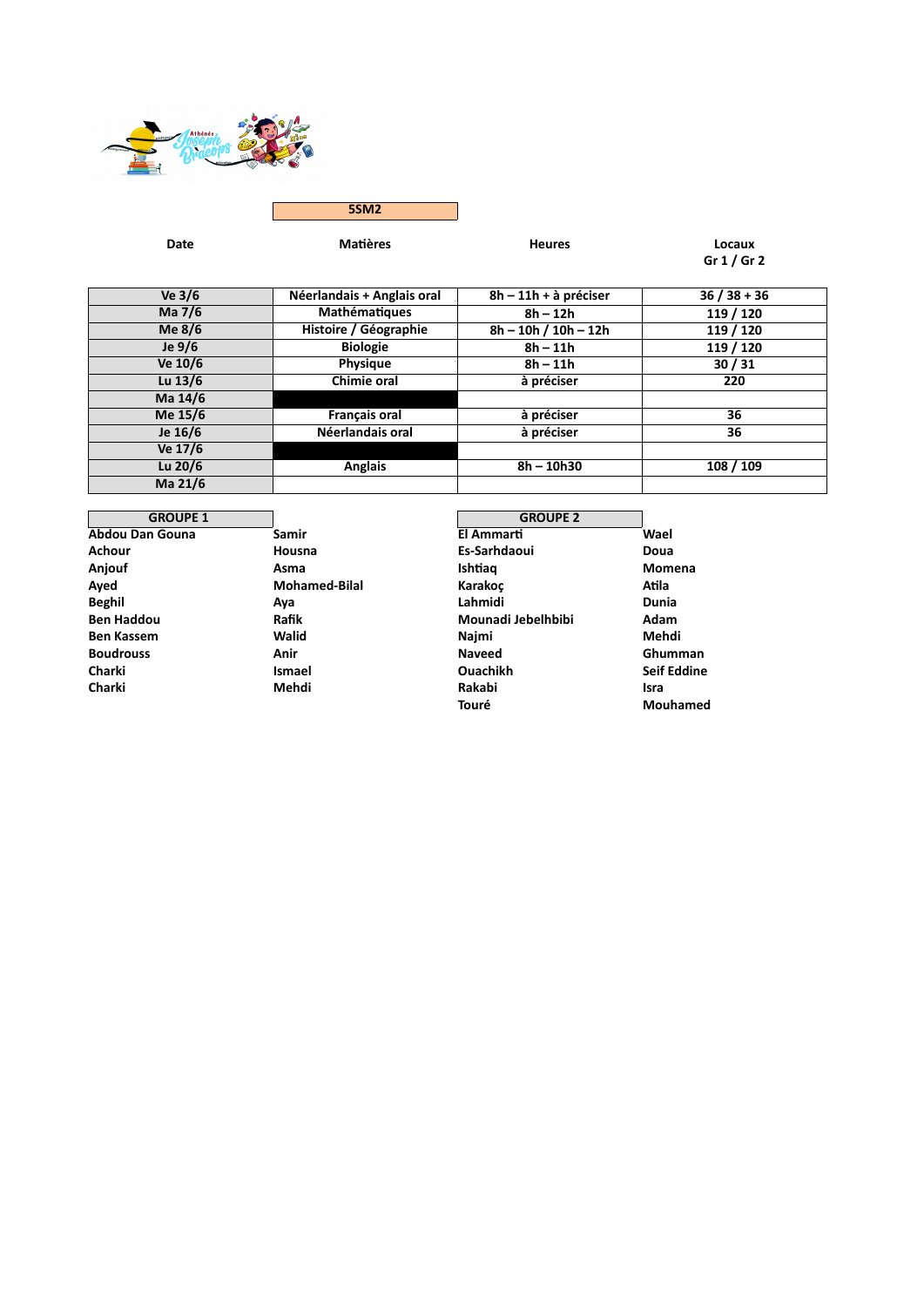

| 6CG |  |
|-----|--|
|     |  |

**Date Matières Heures Locaux Gr 1 / Gr 2**

| Ve $3/6$  | Anglais + Anglais oral          | $8h - 10h30 + a$ préciser     | $30/31 + 31$   |
|-----------|---------------------------------|-------------------------------|----------------|
| Ma 7/6    | Grec                            | $8h - 12h$                    | 211            |
| Me $8/6$  | Latin oral                      | à préciser                    | 30             |
| Je $9/6$  | <b>Néerlandais</b>              | $8h - 11h$                    | 30/31          |
| Ve 10/6   | <b>Physique</b>                 | $8h - 11h$                    | 211/221        |
| Lu $13/6$ | Mathématiques                   | $8h - 11h$                    | 33/34          |
| Ma 14/6   | <b>Chimie + oral Ndls</b>       | $8h - 10h + \lambda$ préciser | $32 / 33 + 33$ |
| Me 15/6   | Géographie                      | $8h - 10h$                    | 108 / 109      |
| Je 16/6   | <b>Français CESS</b>            | $8h - 12h$                    | 204 / 209      |
| Ve 17/6   | <b>Histoire CESS + Histoire</b> | $8h - 10h + 10h - 12h$        | 108 / 109      |
| Lu 20/6   | <b>Biologie + Français oral</b> | $8h - 10h + \lambda$ préciser | $33 / 34 + 34$ |

**GROUPE 1** Leslie **CONFILMENT CONFIDENT**<br>Leslie **Hofmans**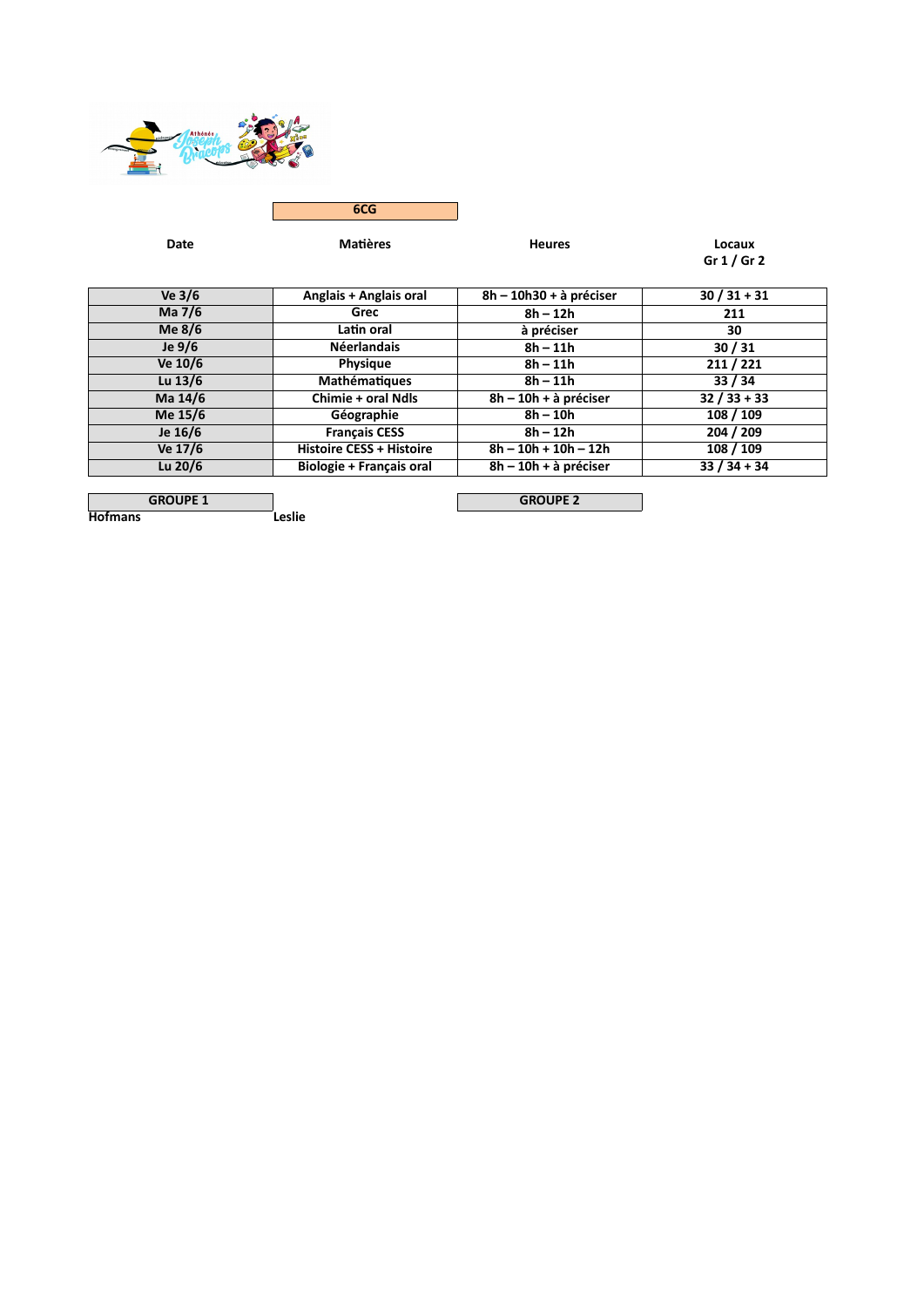

**6CM**

**Date Matières Heures Locaux Gr 1 / Gr 2**

| Ve $3/6$  | Anglais + Anglais oral          | 8h - 10h30 + à préciser         | $30/31 + 31$   |
|-----------|---------------------------------|---------------------------------|----------------|
| Ma 7/6    | Mathématiques oral              | à préciser                      | 32             |
| Me $8/6$  | Latin oral                      | à préciser                      | 30             |
| Je $9/6$  | <b>Néerlandais</b>              | $8h - 11h$                      | 30/31          |
| Ve 10/6   | <b>Physique</b>                 | $8h - 11h$                      | 211/221        |
| Lu $13/6$ | Mathématiques                   | $8h - 11h$                      | 33/34          |
| Ma 14/6   | <b>Chimie + oral Ndls</b>       | 8h - 10h + à préciser           | $32 / 33 + 33$ |
| Me 15/6   | Géographie                      | $8h - 10h$                      | 108 / 109      |
| Je 16/6   | <b>Français CESS</b>            | $8h - 12h$                      | 204 / 209      |
| Ve 17/6   | <b>Histoire CESS + Histoire</b> | $8h - 10h + 10h - 12h$          | 108 / 109      |
| Lu $20/6$ | Biologie + Français oral        | $8h - 10h + \grave{a}$ préciser | $33 / 34 + 34$ |

**GROUPE 1 GROUPE 2** 

| <b>Boisdainghien</b> | Juliette |
|----------------------|----------|
| Boulaich             | Asma     |
| Gormat               | Yèsmin   |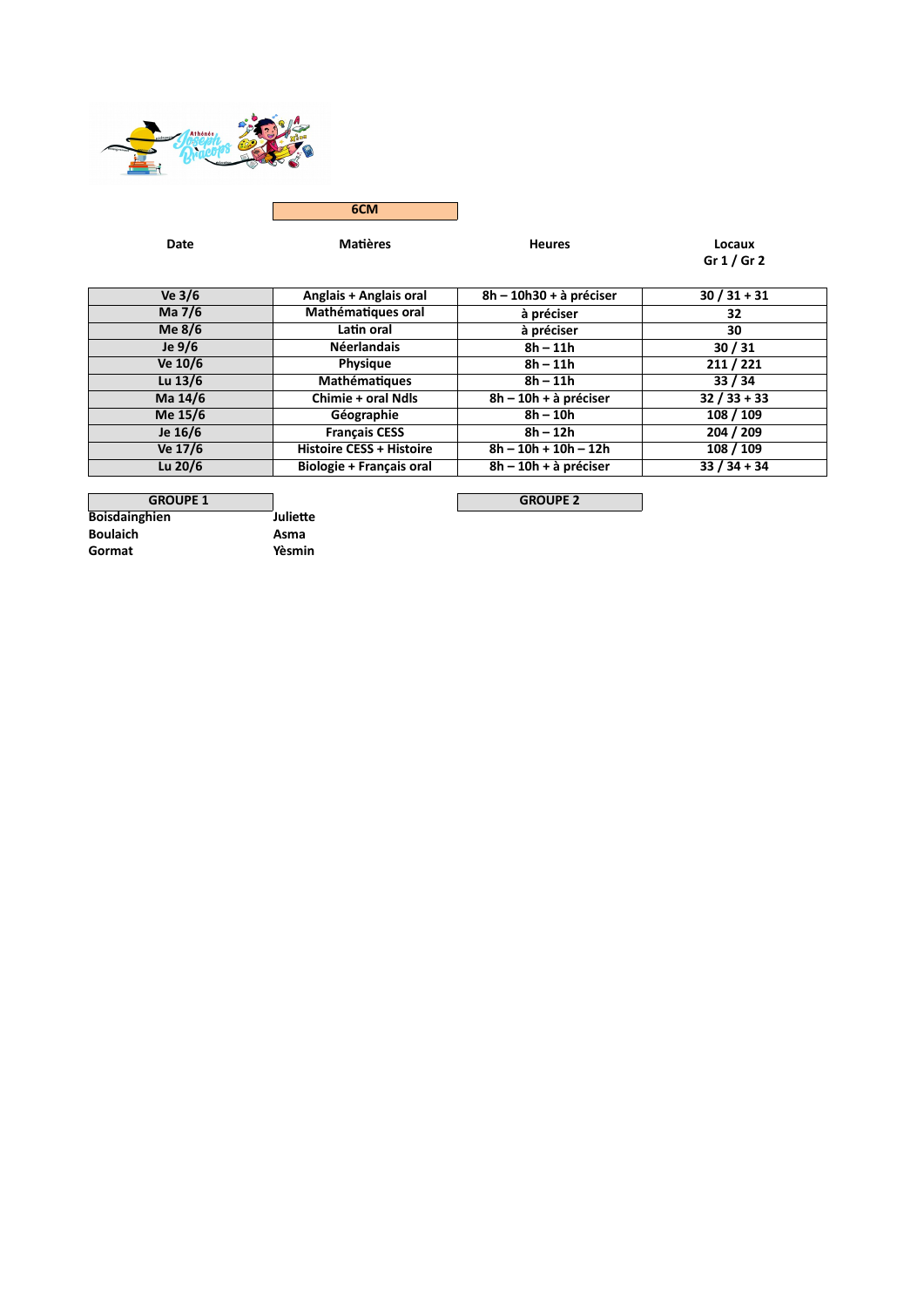

**6CS SC1**

| Ve 3/6    | Anglais + Anglais oral          | 8h - 10h30 + à préciser | $32 / 33 + 33$    |
|-----------|---------------------------------|-------------------------|-------------------|
| Ma 7/6    | <b>Biologie oral</b>            | à préciser              | 30                |
| Me $8/6$  | CS : Lat oral / SC1 : Fr oral   | à préciser              | CS: 30 / SC1: 210 |
| Je $9/6$  | <b>Néerlandais</b>              | $8h - 11h$              | 32/33             |
| Ve 10/6   | Physique oral                   | à préciser              | 30                |
| Lu $13/6$ | Mathématiques                   | $8h - 11h$              | 35/36             |
| Ma 14/6   | Chimie + Ndls oral              | 8h - 10h30 + à préciser | $34 / 35 + 35$    |
| Me 15/6   | Géographie                      | $8h - 10h$              | 110 / 111         |
| Je 16/6   | <b>Français CESS</b>            | $8h - 12h$              | 118 / 121         |
| Ve 17/6   | <b>Histoire CESS + Histoire</b> | $8h - 10h + 10h - 12h$  | 110 / 111         |
| Lu $20/6$ | <b>Français oral</b>            | à préciser              | 32                |

| <b>GROUPE 1</b>         |                   | <b>GROUPE 2</b>      |                |
|-------------------------|-------------------|----------------------|----------------|
| Ebengo-Bontu            | Annie-Rebecca     | Guerbaoui            | Ayoub          |
| Hajmhand                | Yasmine           | Ishtiag              | Iman           |
| Abdeloifi               | <b>Abdelkarim</b> | Kharroubi            | Zoulfa         |
| Atid                    | <b>Bilal</b>      | Kovaci               | <b>Kleidis</b> |
| <b>Baldan</b>           | Weronika          | Lukebanu             | Moïse          |
| Bengla                  | Yassin            | <b>Maatoug</b>       | Salma          |
| <b>Bensaadoun</b>       | Adam              | Madani               | Rayane         |
| <b>Boughassal</b>       | Nour              | Puchalski            | Lukasz         |
| <b>Danilczuk</b>        | Aleksandra        | Temsamani Chebagouda | Ayoub          |
| <b>Diallo</b>           | <b>Binta</b>      | Yalcin               | Sila           |
| Elamrani                | <b>Oumnia</b>     | Zaghouli             | Ayoub          |
| El Bakaijar El Yaakoubi | Omaima            |                      |                |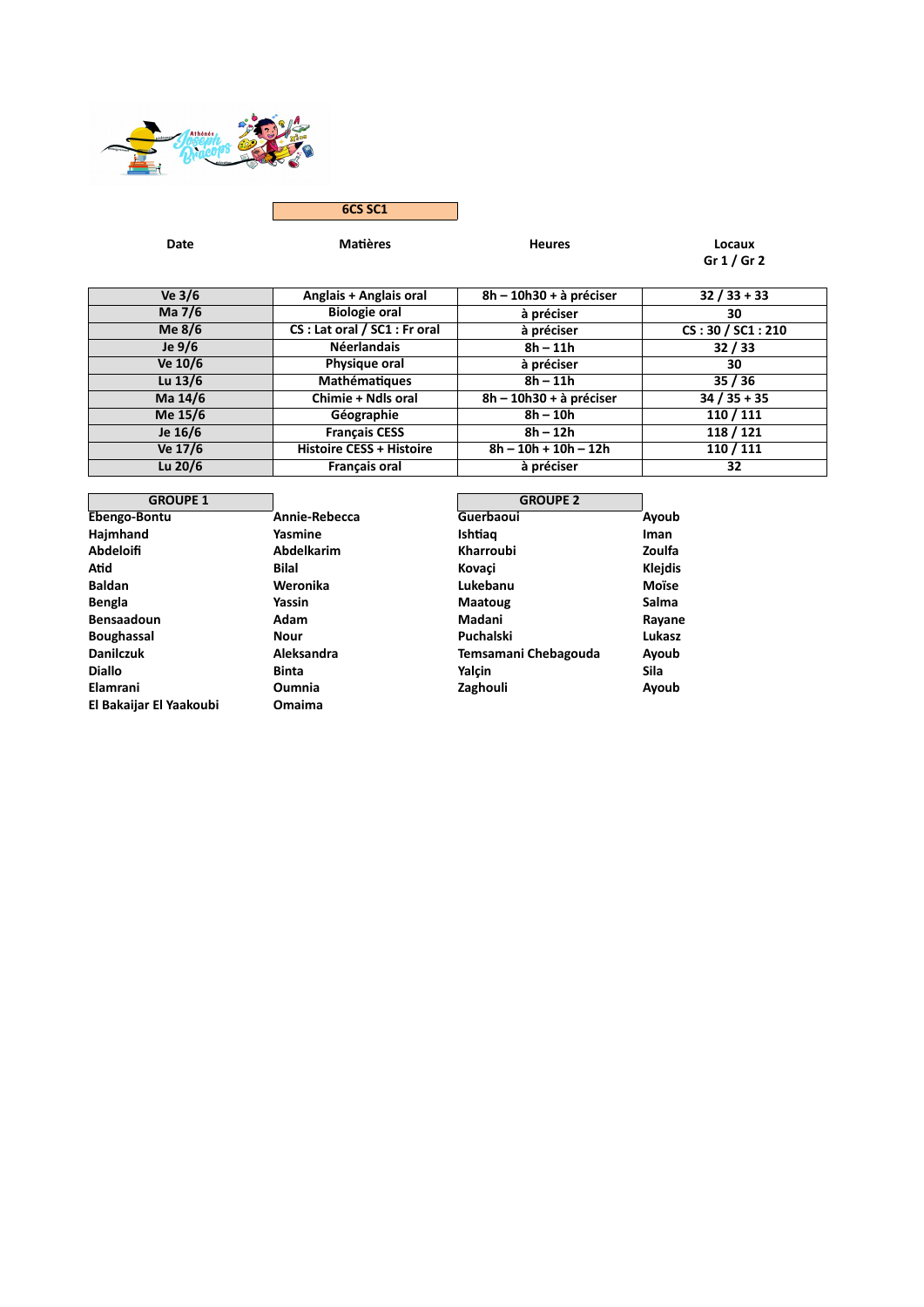

**6LM**

# **Date Matières Heures Locaux Gr 1 / Gr 2**

| Ve $3/6$  | Anglais + Anglais oral          | 8h - 10h30 + à préciser | $30/31 + 31$   |
|-----------|---------------------------------|-------------------------|----------------|
| Ma 7/6    | Espagnol                        | $8h - 11h$              | 211            |
| Me $8/6$  | <b>Espagnol oral</b>            | à préciser              | 31             |
| Je $9/6$  | <b>Néerlandais</b>              | $8h - 11h$              | 30/31          |
| Ve 10/6   | Physique                        | $8h - 11h$              | 211/221        |
| Lu $13/6$ | Mathématiques                   | $8h - 11h$              | 33/34          |
| Ma 14/6   | <b>Chimie + oral Ndls</b>       | 8h - 10h + à préciser   | $32 / 33 + 33$ |
| Me 15/6   | Géographie                      | $8h - 10h$              | 108 / 109      |
| Je 16/6   | <b>Français CESS</b>            | $8h - 12h$              | 204 / 209      |
| Ve 17/6   | <b>Histoire CESS + Histoire</b> | $8h - 10h + 10h - 12h$  | 108 / 109      |
| Lu $20/6$ | Biologie + Français oral        | $8h - 10h + a$ préciser | $33 / 34 + 34$ |

| <b>Badaoui</b>    |  |
|-------------------|--|
| <b>Boufyachen</b> |  |
| Bougalala         |  |
| Charki-Meskini    |  |

| <b>GROUPE 1</b>   |             | <b>GROUPE 2</b> |         |
|-------------------|-------------|-----------------|---------|
| <b>Badaoui</b>    | Rayan       | <b>Daimin</b>   | Rayane  |
| <b>Boufvachen</b> | <b>Ines</b> | De Crem         | Lucas   |
| <b>Bougalala</b>  | Maryam      | <b>El Mohor</b> | Lara    |
| Charki-Meskini    | Imane       | Jolla           | Refaela |
|                   |             | Lahmidi         | Nawal   |
|                   |             | Maali           | Yassin  |
|                   |             | Rahouti         | Salma   |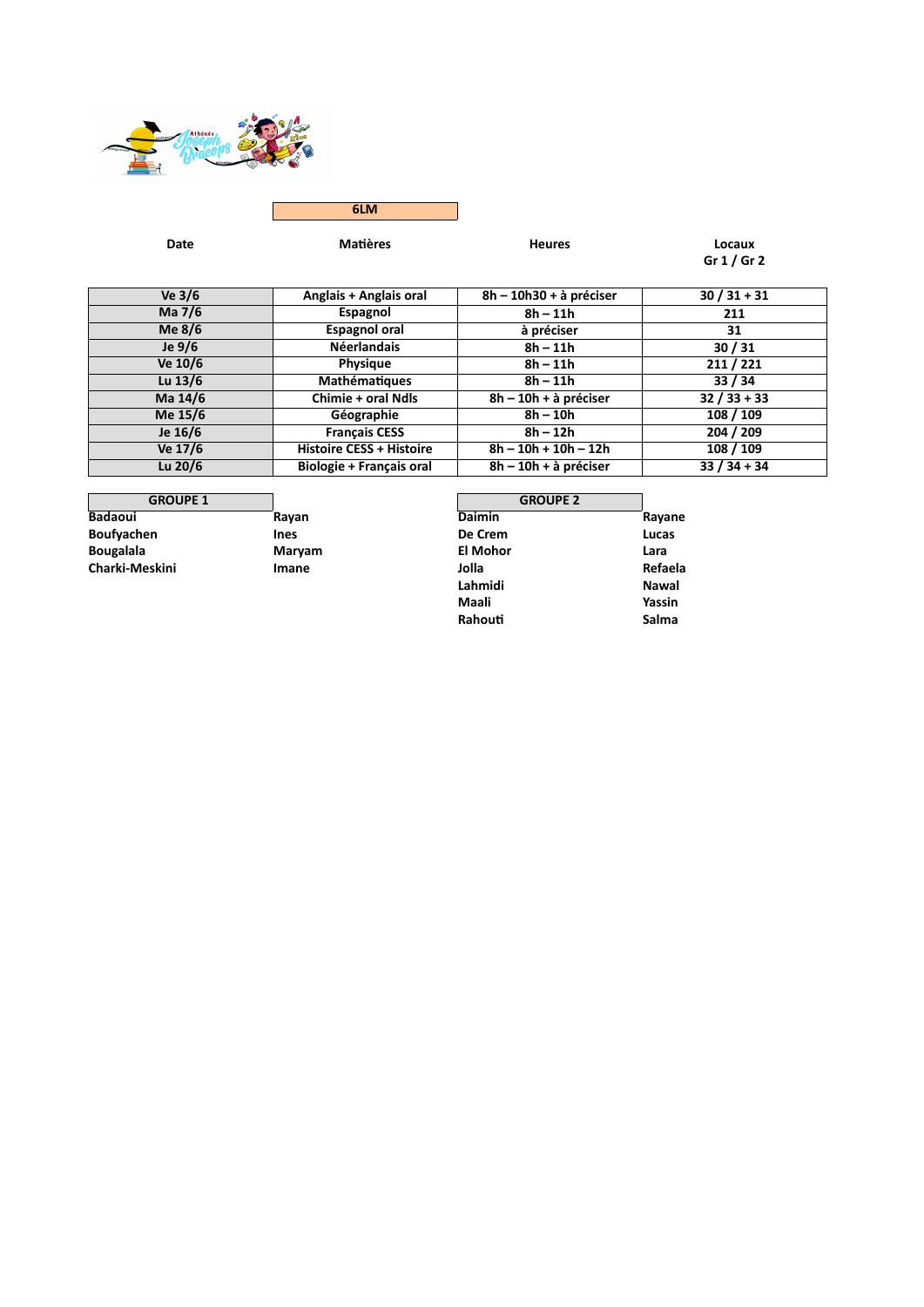

| Ve $3/6$  | Anglais + Anglais oral          | $8h - 10h30 + a$ préciser | $36 / 38 + 38$ |
|-----------|---------------------------------|---------------------------|----------------|
| Ma 7/6    | Français oral                   | à préciser                | 31             |
| Me $8/6$  | Physique oral                   | à préciser                | 32             |
| Je $9/6$  | <b>Néerlandais</b>              | $8h - 11h$                | 34/35          |
| Ve 10/6   | <b>Biologie oral</b>            | à préciser                | 31             |
| Lu $13/6$ | Mathématiques                   | $8h - 11h$                | 113 / 114      |
| Ma 14/6   | Chimie + Ndls oral              | $8h - 10h30 + a$ préciser | $36 / 38 + 38$ |
| Me 15/6   | Géographie                      | $8h - 10h$                | 113 / 114      |
| Je 16/6   | <b>Français CESS</b>            | $8h - 12h$                | 119 / 120      |
| Ve 17/6   | <b>Histoire CESS + Histoire</b> | $8h - 10h + 10h - 12h$    | 113 / 114      |
| Lu 20/6   |                                 |                           |                |
| Ma 21/6   | <b>Francais oral</b>            | à préciser                | <b>R19</b>     |

| <b>GROUPE 1</b>   |                | <b>GROUPE 2</b>      |                     |
|-------------------|----------------|----------------------|---------------------|
| Aananouch         | Fatima         | Hadj Mehend          | <b>Mohamed-Reda</b> |
| Abalouch          | Hafsa          | Khaïdar              | Fatima              |
| Abdourahamane     | Mohamed        | Layach               | <b>Hakim</b>        |
| Ahras             | <b>Naim</b>    | Meguenni             | <b>Iman</b>         |
| <b>Bel Bachir</b> | Selma          | <b>Nasser</b>        | Houda               |
| <b>Beloufa</b>    | Nour           | Sellah               | Inès                |
| <b>Benzian</b>    | Kawtar         | Serraj               | Hanae               |
| <b>Beztout</b>    | Ali            | Temsamani Chebagouda | Taha                |
| Bordji Driai      | Abdessamed     | <b>Toure</b>         | <b>Abdoul Fatah</b> |
| El Mohammadi      | Yasmine        | <b>Uzek</b>          | Gülben              |
| Galoul            | Hania          | Zekhnini             | Ali                 |
| Ghaleb            | <b>Bouchra</b> |                      |                     |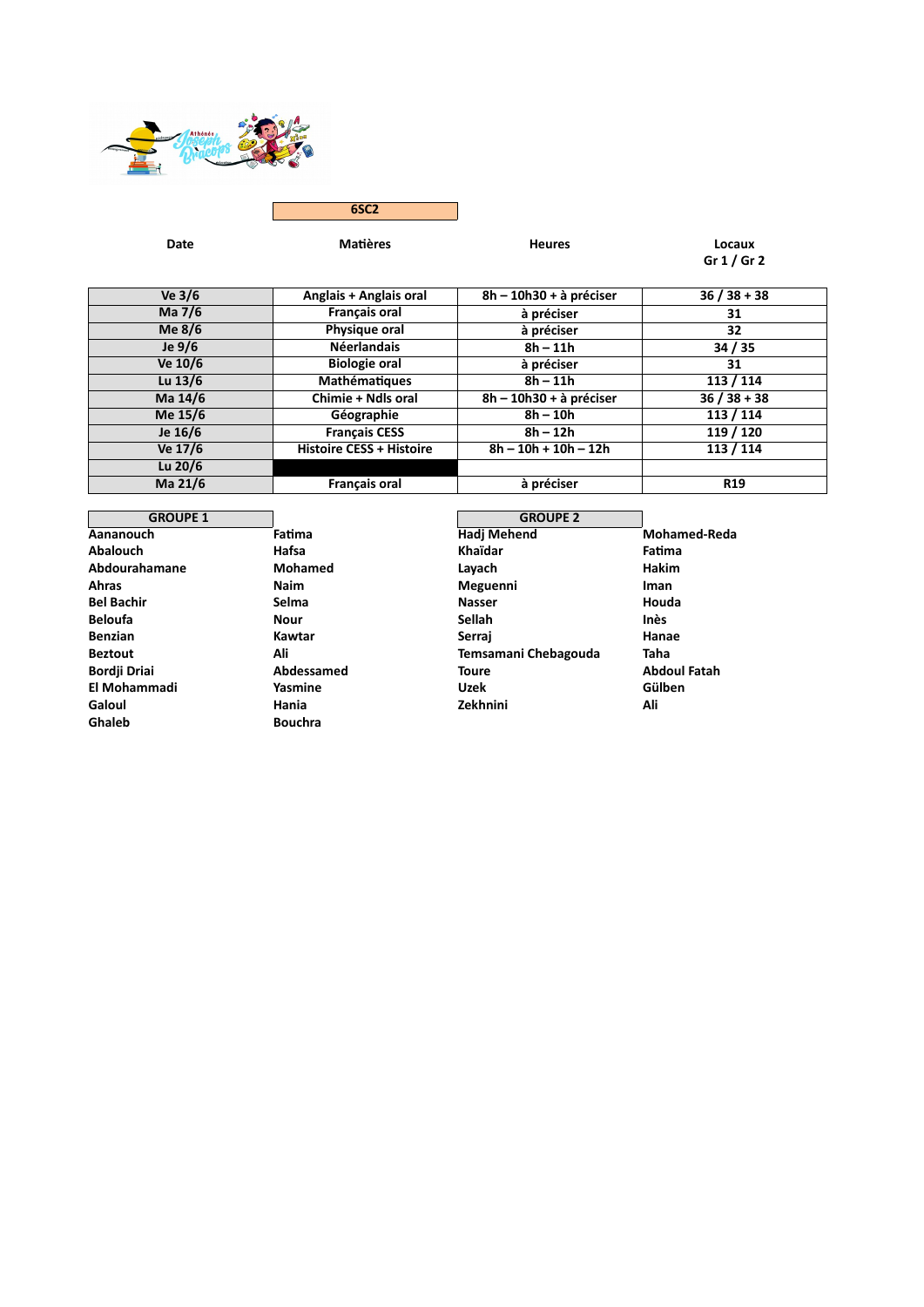

**6SC3 SM1**

**Date Matières Heures Locaux Gr 1 / Gr 2**

| Ve $3/6$  | Anglais + Anglais oral          | 8h - 10h30 + à préciser | $119/120 + 210$   |
|-----------|---------------------------------|-------------------------|-------------------|
| Ma 7/6    | SC3: / - SM1: Math oral         | à préciser              | 32                |
| Me $8/6$  | <b>Biologie oral</b>            | à préciser              | 33                |
| Je $9/6$  | <b>Néerlandais</b>              | $8h - 11h$              | 213 / 214         |
| Ve 10/6   | <b>Français oral</b>            | à préciser              | 32                |
| Lu $13/6$ | <b>Mathématiques</b>            | $8h - 11h$              | 213 / 214         |
| Ma 14/6   | Chimie                          | $8h - 10h30$            | 215/216           |
| Me 15/6   | Géographie + Ndls oral          | 8h - 10h + à préciser   | $218 / 219 + 219$ |
| Je 16/6   | <b>Français CESS</b>            | $8h - 12h$              | 211/221           |
| Ve 17/6   | <b>Histoire CESS + Histoire</b> | $8h - 10h + 10h - 12h$  | 213 / 214         |
| Lu $20/6$ | Physique oral                   | à préciser              | 31                |

**GROUPE 1** Diana Diana **E El Youssfi Diana Elyoussofi Kenza Habra Younes Harib Basma Johnson Omari Jiar Kadi Imane Su San Jin Wu Koc Cansu Abid Alisha Okeke Lohonga Albert Ait Moussa Iliass S**<br> **Amara Hanaa Hanaa Hanaa Hanaa Hanaa H**anaa **Amara Anass Tahiri Imane Bouchatta Sarah Tusalamo-Bayizila Whislay Debaize Sharlyn Verdial E Conceiçao Romain**

| <b>GROUPE 2</b>            |        |
|----------------------------|--------|
| Elyoussofi                 | Kenza  |
| larib                      | Basma  |
| iar Kadi                   | Imane  |
| (oc                        | Cansu  |
| <b>Okeke Lohonga</b>       | Albert |
| Sibgui                     | Hanaa  |
| Tahiri                     | Imane  |
| <b>Fusalamo-Bayizila</b>   | Whisla |
| <b>/erdial E Conceiçao</b> | Romai  |
|                            |        |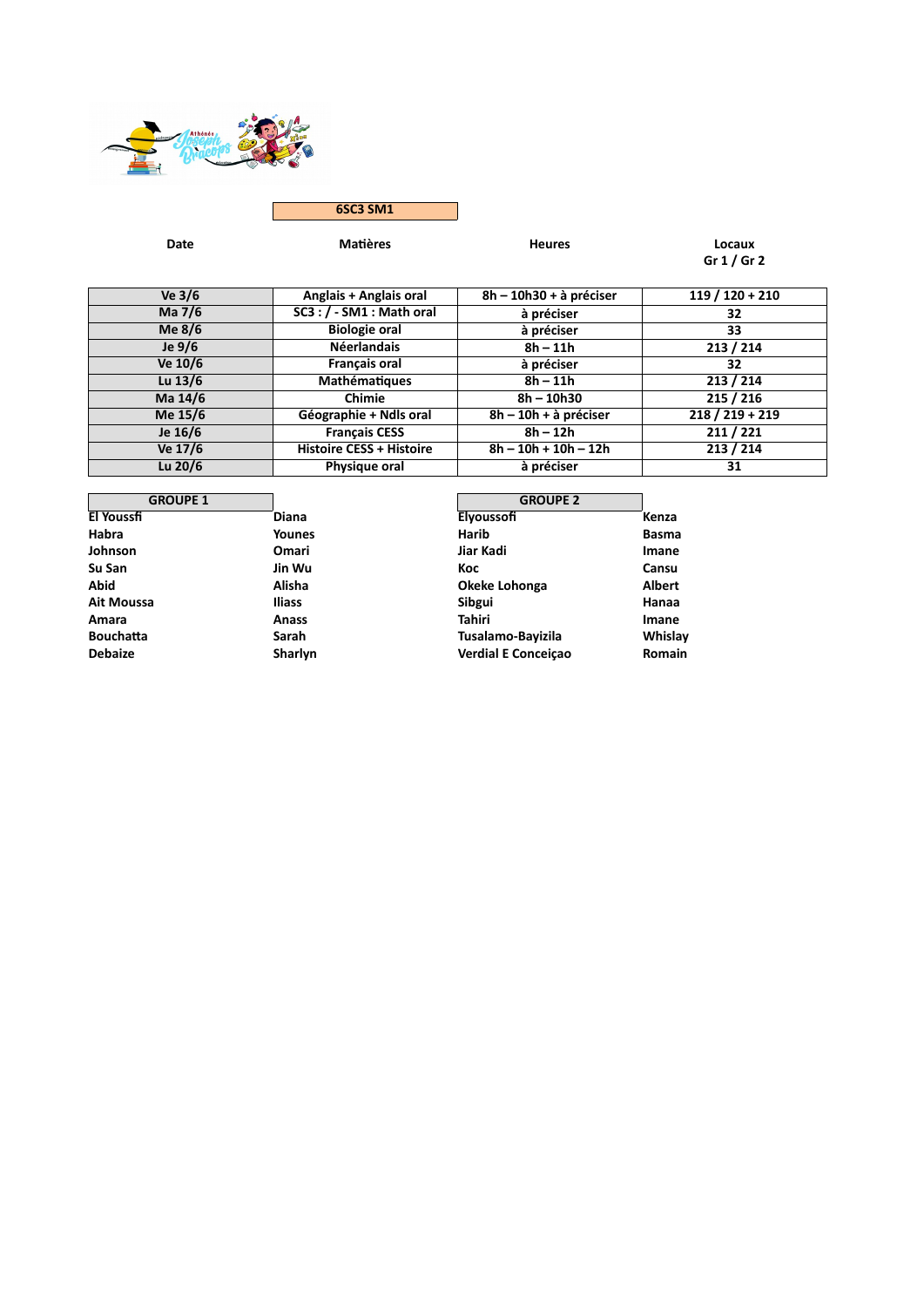

**6SE1**

| Ve 3/6    | Anglais                         | $8h - 10h30$           | 118 / 121             |
|-----------|---------------------------------|------------------------|-----------------------|
| Ma 7/6    | Français oral                   | à préciser             | 33                    |
| Me $8/6$  | Sciences économiques            | $8h - 12h$             | 215/216               |
| Je $9/6$  | <b>Néerlandais</b>              | $8h - 11h$             | R <sub>14</sub> / 209 |
| Ve 10/6   | Physique + Anglais oral         | 8h - 10h + à préciser  | $34 / 35 + 35$        |
| Lu $13/6$ | Mathématiques                   | $8h - 11h$             | 115 / 116             |
| Ma 14/6   | Chimie                          | $8h - 10h$             | 211/221               |
| Me 15/6   | Géographie + Ndls oral          | 8h - 10h + à préciser  | $206 / 208 + 121$     |
| Je 16/6   | <b>Français CESS</b>            | $8h - 12h$             | 31/38                 |
| Ve 17/6   | <b>Histoire CESS + Histoire</b> | $8h - 10h + 10h - 12h$ | 115 / 116             |
| Lu 20/6   | <b>Biologie</b>                 | $8h - 10h$             | 101 / R22             |
| Ma 21/6   | Français oral                   | à préciser             | 114                   |

| <b>GROUPE 1</b>         |                 | <b>GROUPE 2</b> |                |
|-------------------------|-----------------|-----------------|----------------|
| Afallah                 | Imane           | Jediri          | <b>Maroua</b>  |
| Arcichowski             | <b>Alexis</b>   | <b>Karroum</b>  | Adam           |
| <b>Barma Abdelkerim</b> | Assane          | Mechboua        | Assia          |
| <b>Carlier</b>          | Ayoub           | Mohammad        | Agel           |
| <b>Djilali</b>          | <b>Bilal</b>    | Muhammad        | Sufyan         |
| El Oualiti              | <b>Azzedine</b> | <b>Ozturk</b>   | Seyhan         |
| Hadi M'Hend             | Adnane          | <b>Salhi</b>    | Adil           |
| Hakimi                  | Manar           | <b>Sedouk</b>   | Maryam         |
| <b>Idrissi Chiour</b>   | Zakaria         | <b>Talhaoui</b> | <b>Ibrahim</b> |
| Islane                  | Mohamed         | Vanden Eynde    | <b>Nathan</b>  |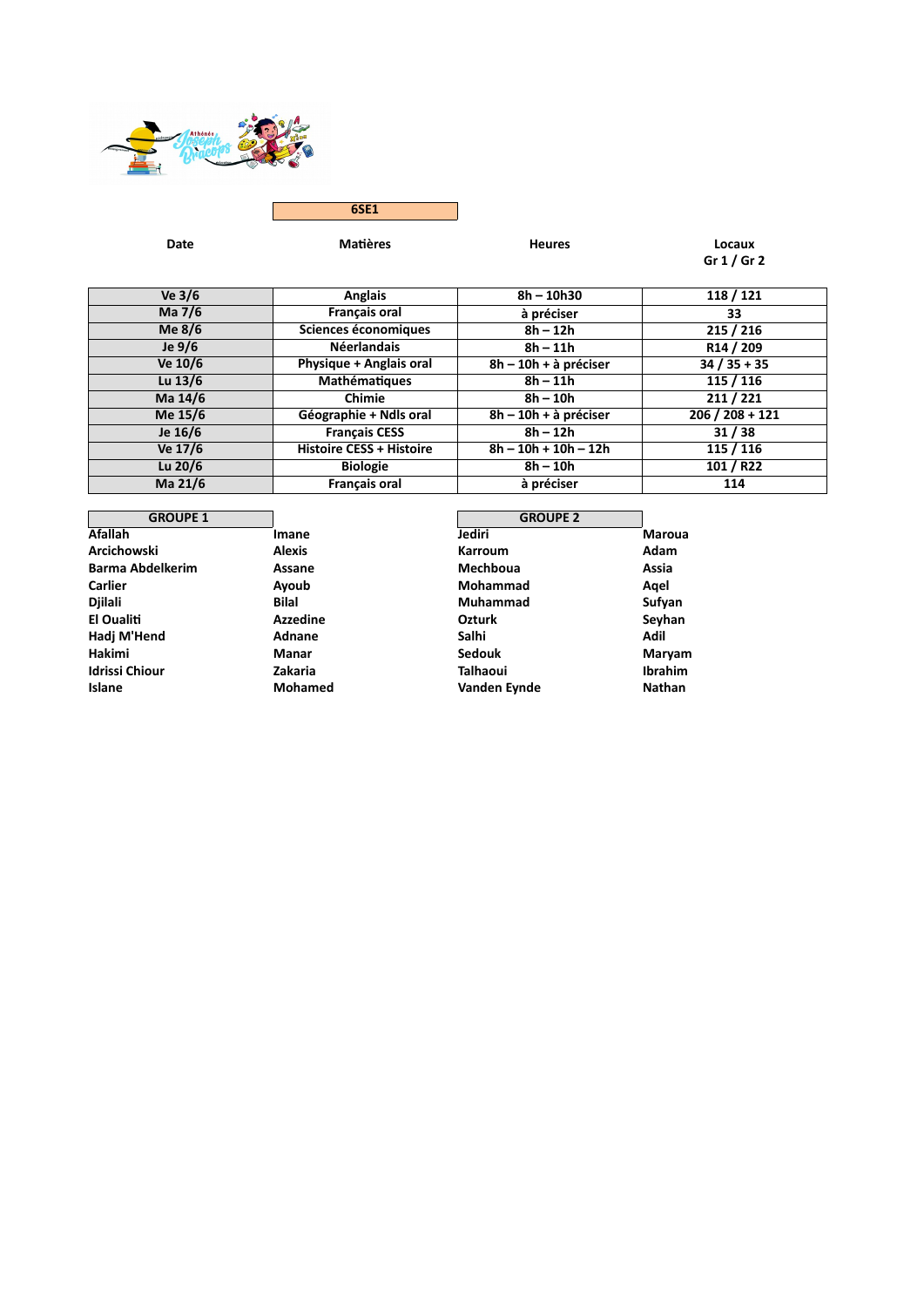

**6SE2**

### **Date Matières Heures Locaux Gr 1 / Gr 2**

| Ve $3/6$  | <b>Anglais</b>                  | 8h - 10h30              | R <sub>14</sub> / 209             |
|-----------|---------------------------------|-------------------------|-----------------------------------|
| Ma 7/6    | <b>Français oral</b>            | à préciser              | 34                                |
| Me $8/6$  | Sciences économiques            | $8h - 12h$              | 211/221                           |
| Je $9/6$  | <b>Néerlandais</b>              | $8h - 11h$              | R <sub>19</sub> / R <sub>20</sub> |
| Ve 10/6   | <b>Physique</b>                 | $8h - 10h$              | 30/31                             |
| Lu $13/6$ | Mathématiques                   | $8h - 11h$              | 119 / 120                         |
| Ma 14/6   | Chimie + Français oral          | 8h - 10h + à préciser   | $119/120+207$                     |
| Me 15/6   | Géographie + Ndls oral          | $8h - 10h + a$ préciser | $211 / 221 + 210$                 |
| Je 16/6   | <b>Français CESS</b>            | $8h - 12h$              | 215 / 216                         |
| Ve 17/6   | <b>Histoire CESS + Histoire</b> | $8h - 10h + 10h - 12h$  | 215/216                           |
| Lu $20/6$ | Biologie + Anglais oral         | $8h - 10h + a$ préciser | $35/36+36$                        |

| <b>GROUPE 1</b> |                 | <b>GROUPE 2</b>           |                 |
|-----------------|-----------------|---------------------------|-----------------|
| <b>Azibi</b>    | Reda            | Khaïdar                   | Salah           |
| Chouman         | Nagam           | Lachiouech                | <b>Nour</b>     |
| Dogruöz         | Ceyda           | Lakbaichi                 | Hanifa          |
| El Kamel        | Fedi            | Memeti                    | Derviska        |
| El Meziani      | Omar            | Muhammad                  | <b>Ihtisham</b> |
| Ennouni         | Najwa           | Özcal                     | Irem            |
| Essahale        | Kaoutar         | Regragui Chiadmi          | Chahd           |
| Gannabi         | Imane           | <b>Sartori</b>            | Soufiane        |
| Handani         | Yassin          | Sbai                      | Mohammed        |
| Kanamugire      | Rémi            | Srifi Kallali El Hammaoui | Ouisam          |
| Karoshi         | <b>Shpresim</b> | <b>Thongkeo</b>           | <b>Nicolas</b>  |
|                 |                 | Vandenbranden             | <b>Cedric</b>   |
|                 |                 |                           |                 |